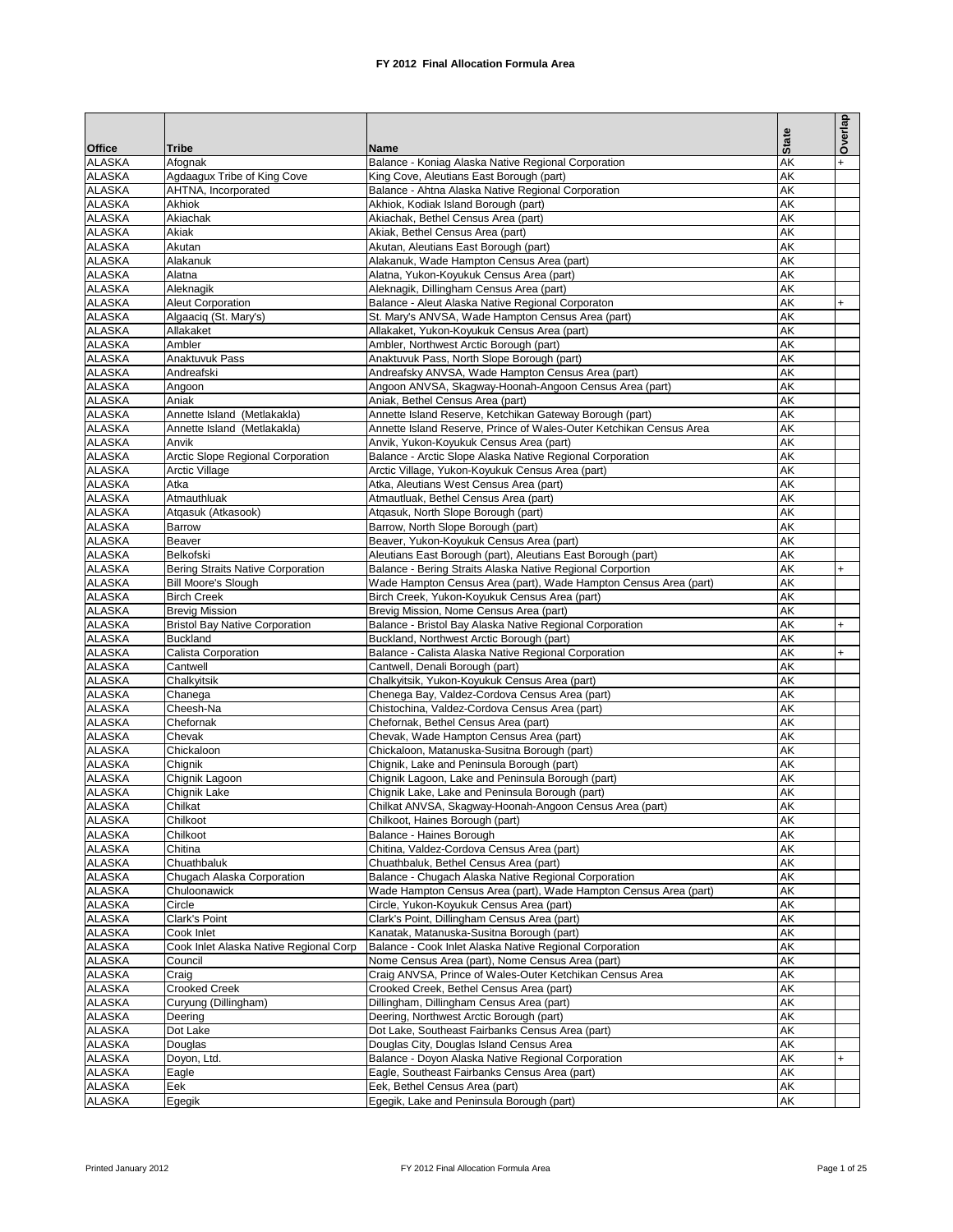|                                |                                        |                                                                                                           |              | Overlap |
|--------------------------------|----------------------------------------|-----------------------------------------------------------------------------------------------------------|--------------|---------|
|                                |                                        |                                                                                                           | <b>State</b> |         |
| Office<br><b>ALASKA</b>        | Tribe<br>Eklutna                       | Name<br>Eklutna, Anchorage Municipality (part)                                                            | AK           |         |
| <b>ALASKA</b>                  | Ekuk                                   | Dillingham Census Area (part), Dillingham Census Area (part)                                              | AK           |         |
| <b>ALASKA</b>                  | Ekwok                                  | Ekwok, Dillingham Census Area (part)                                                                      | AK           |         |
| <b>ALASKA</b>                  | Elim                                   | Balance - Nome Census Area                                                                                | AK           | $+$     |
| <b>ALASKA</b>                  | Emmonak                                | Emmonak, Wade Hampton Census Area (part)                                                                  | AK           |         |
| <b>ALASKA</b>                  | Evansville (Bettles Field)             | Evansville, Yukon-Koyukuk Census Area (part)                                                              | AK           |         |
| <b>ALASKA</b>                  | Eyak                                   | City of Cordova, City of Cordova                                                                          | AK           |         |
| <b>ALASKA</b>                  | Eyak                                   | Eyak ANVSA, Valdez-Cordova Census Area (part)                                                             | AK           |         |
| <b>ALASKA</b><br><b>ALASKA</b> | <b>False Pass</b><br>Fort Yukon        | False Pass, Aleutians East Borough (part)<br>Fort Yukon, Yukon-Koyukuk Census Area (part)                 | AK<br>AK     |         |
| <b>ALASKA</b>                  | Gakona                                 | Gakona ANVSA, Valdez-Cordova Census Area (part)                                                           | AK           |         |
| <b>ALASKA</b>                  | Galena                                 | Galena, Yukon-Koyukuk Census Area (part)                                                                  | AK           |         |
| <b>ALASKA</b>                  | Gambell                                | Gambell, Nome Census Area (part)                                                                          | AK           |         |
| <b>ALASKA</b>                  | Georgetown                             | Georgetown, Bethel Census Area (part)                                                                     | AK           |         |
| <b>ALASKA</b>                  | Golovin (Chinik)                       | Golovin, Nome Census Area (part)                                                                          | AK           |         |
| <b>ALASKA</b>                  | Goodnews Bay                           | Goodnews Bay, Bethel Census Area (part)                                                                   | AK           |         |
| <b>ALASKA</b>                  | Grayling                               | Grayling, Yukon-Koyukuk Census Area (part)                                                                | AK           |         |
| <b>ALASKA</b>                  | Gulkana                                | Gulkana, Valdez-Cordova Census Area (part)                                                                | AK           |         |
| <b>ALASKA</b>                  | Hamilton                               | Wade Hampton Census Area (part), Wade Hampton Census Area (part)                                          | AK<br>AK     |         |
| <b>ALASKA</b><br><b>ALASKA</b> | <b>Healy Lake</b><br><b>Holy Cross</b> | Healy Lake, Southeast Fairbanks Census Area (part)<br>Holy Cross, Yukon-Koyukuk Census Area (part)        | AK           |         |
| <b>ALASKA</b>                  | Hoonah                                 | Hoonah, Skagway-Hoonah-Angoon Census Area (part)                                                          | AK           |         |
| <b>ALASKA</b>                  | Hooper Bay                             | Hooper Bay, Wade Hampton Census Area (part)                                                               | AK           |         |
| <b>ALASKA</b>                  | Hughes                                 | Hughes, Yukon-Koyukuk Census Area (part)                                                                  | AK           |         |
| <b>ALASKA</b>                  | Huslia                                 | Huslia, Yukon-Koyukuk Census Area (part)                                                                  | AK           |         |
| <b>ALASKA</b>                  | Hydaburg                               | Hydaburg, Prince of Wales-Outer Ketchikan Census Area                                                     | AK           |         |
| <b>ALASKA</b>                  | lgiugig                                | Igiugig, Lake and Peninsula Borough (part)                                                                | AK           |         |
| <b>ALASKA</b>                  | Iliamna                                | Iliamna, Lake and Peninsula Borough (part)                                                                | AK           |         |
| <b>ALASKA</b>                  | Inalik (Diomede)                       | Inalik, Nome Census Area (part)                                                                           | AK           |         |
| <b>ALASKA</b>                  | lgurmuit                               | Russian Mission, Wade Hampton Census Area (part)                                                          | AK           |         |
| <b>ALASKA</b>                  | Ivanof Bay                             | Ivanof Bay, Lake and Peninsula Borough (part)                                                             | AK           |         |
| <b>ALASKA</b><br><b>ALASKA</b> | Kaguyak<br>Kake                        | Balance - Koniag Alaska Native Regional Corporation<br>Kake ANVSA, Wrangell-Petersburg Census Area (part) | AK<br>AK     | $+$     |
| <b>ALASKA</b>                  | Kaktovik                               | Kaktovik, North Slope Borough (part)                                                                      | AK           |         |
| <b>ALASKA</b>                  | Kalskag                                | Kalskag, Bethel Census Area (part)                                                                        | AK           |         |
| <b>ALASKA</b>                  | Kaltag                                 | Kaltag, Yukon-Koyukuk Census Area (part)                                                                  | AK           |         |
| <b>ALASKA</b>                  | Kanatak                                | Minimum Needs                                                                                             | AK           |         |
| <b>ALASKA</b>                  | Karluk                                 | Karluk, Kodiak Island Borough (part)                                                                      | AK           |         |
| <b>ALASKA</b>                  | Kasigluk                               | Kasigluk, Bethel Census Area (part)                                                                       | AK           |         |
| <b>ALASKA</b>                  | Kassan                                 | Kasaan ANVSA, Prince of Wales-Outer Ketchikan Census Area                                                 | AK           |         |
| <b>ALASKA</b>                  | Kenaitze                               | Kenaitze, Kenai Peninsula Borough (part)                                                                  | AK           |         |
| <b>ALASKA</b><br><b>ALASKA</b> | Ketchikan<br>Kiana                     | Balance - Ketchikan Gateway Borough<br>Kiana, Northwest Arctic Borough (part)                             | AK<br>AK     |         |
| <b>ALASKA</b>                  | King Island                            | Balance - Nome Census Area                                                                                | AK           | $+$     |
| <b>ALASKA</b>                  | King Salmon                            | Balance - Bristol Bay Alaska Native Regional Corporation                                                  | AK           | $+$     |
| <b>ALASKA</b>                  | Kipnuk                                 | Kipnuk, Bethel Census Area (part)                                                                         | AK           |         |
| <b>ALASKA</b>                  | Kivalina                               | Kivalina, Northwest Arctic Borough (part)                                                                 | AK           |         |
| <b>ALASKA</b>                  | Klawock                                | Klawock ANVSA, Prince of Wales-Outer Ketchikan Census Area                                                | AK           |         |
| ALASKA                         | Kluti Kaah (Copper Center)             | Copper Center, Valdez-Cordova Census Area (part)                                                          | AK           |         |
| <b>ALASKA</b>                  | Knik                                   | Knik ANVSA, Matanuska-Susitna Borough (part)                                                              | AK           |         |
| <b>ALASKA</b>                  | Kobuk                                  | Kobuk, Northwest Arctic Borough (part)                                                                    | AK           |         |
| ALASKA<br><b>ALASKA</b>        | Kokhanok<br>Koliganek                  | Kokhanok, Lake and Peninsula Borough (part)<br>New Koliganek, Dillingham Census Area (part)               | AK<br>AK     |         |
| ALASKA                         | Kongiganak                             | Kongiganak, Bethel Census Area (part)                                                                     | AK           |         |
| <b>ALASKA</b>                  | Koniag, Incorporated                   | Balance - Koniag Alaska Native Regional Corporation                                                       | AK           | $+$     |
| ALASKA                         | Kotlik                                 | Kotlik, Wade Hampton Census Area (part)                                                                   | AK           |         |
| <b>ALASKA</b>                  | Kotzebue                               | Kotzebue, Northwest Arctic Borough (part)                                                                 | AK           |         |
| <b>ALASKA</b>                  | Koyuk                                  | Koyuk, Nome Census Area (part)                                                                            | AK           |         |
| <b>ALASKA</b>                  | Koyukuk                                | Koyukuk, Yukon-Koyukuk Census Area (part)                                                                 | AK           |         |
| ALASKA                         | Kwethluk                               | Kwethluk, Bethel Census Area (part)                                                                       | AK           |         |
| <b>ALASKA</b>                  | Kwigillingok                           | Kwigillingok, Bethel Census Area (part)                                                                   | AK           |         |
| <b>ALASKA</b><br><b>ALASKA</b> | Kwinhagak (Quinhagak)                  | Kwinhagak, Bethel Census Area (part)<br>Larsen Bay, Kodiak Island Borough (part)                          | AK<br>AK     |         |
| ALASKA                         | Larsen Bay<br>Lesnoi (Woody Island)    | Balance - Koniag Alaska Native Regional Corporation                                                       | AK           | $+$     |
| <b>ALASKA</b>                  | Levelock                               | Levelock, Lake and Peninsula Borough (part)                                                               | AK           |         |
| ALASKA                         | Lime Village                           | Bethel Census Area (part), Bethel Census Area (part)                                                      | AK           |         |
| <b>ALASKA</b>                  | Lower.Kalskag                          | Lower Kalskag, Bethel Census Area (part)                                                                  | AK           |         |
| ALASKA                         | <b>Manley Hot Springs</b>              | Manley Hot Springs, Yukon-Koyukuk Census Area (part)                                                      | AK           |         |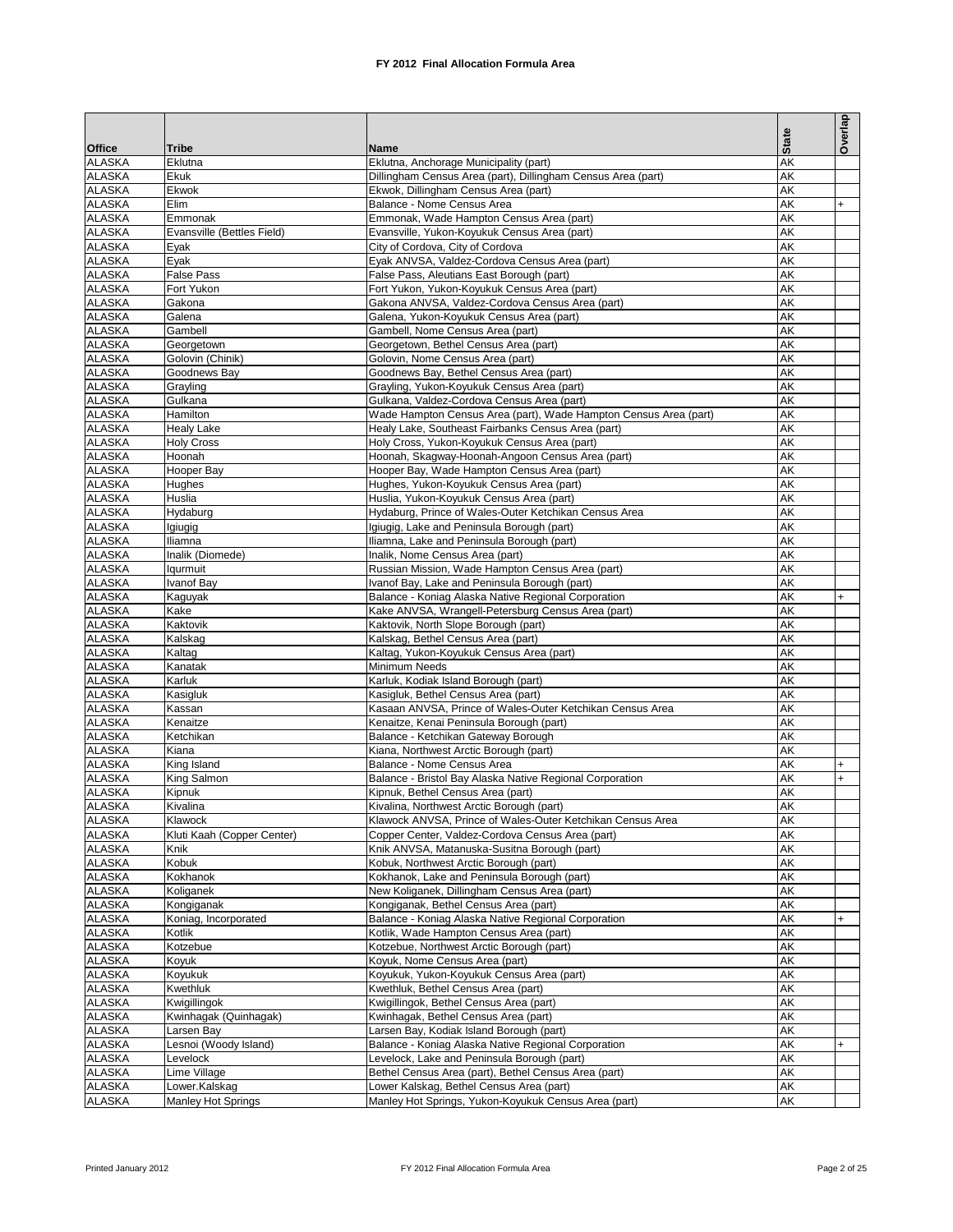|                                | Tribe                                       | Name                                                                                                                   | <b>State</b> | Overlap          |
|--------------------------------|---------------------------------------------|------------------------------------------------------------------------------------------------------------------------|--------------|------------------|
| <b>Office</b><br><b>ALASKA</b> | Manokotak                                   | Manokotak, Dillingham Census Area (part)                                                                               | AK           |                  |
| <b>ALASKA</b>                  | Marshall                                    | Marshall, Wade Hampton Census Area (part)                                                                              | AK           |                  |
| <b>ALASKA</b>                  | Mary's Igloo                                | Nome Census Area (part), Nome Census Area (part)                                                                       | AK           |                  |
| <b>ALASKA</b>                  | McGrath                                     | McGrath, Yukon-Koyukuk Census Area (part)                                                                              | AK           |                  |
| <b>ALASKA</b>                  | Mekoryuk                                    | Mekoryuk, Bethel Census Area (part)                                                                                    | AK           |                  |
| <b>ALASKA</b>                  | Mentasta                                    | Mentasta Lake, Valdez-Cordova Census Area (part)                                                                       | AK           |                  |
| <b>ALASKA</b><br><b>ALASKA</b> | Minto                                       | Minto, Yukon-Koyukuk Census Area (part)                                                                                | AK           |                  |
| <b>ALASKA</b>                  | Mountain Village (Asa'Carsarmiut)<br>Naknek | Mountain Village, Wade Hampton Census Area (part)<br>Naknek, Bristol Bay Borough (part)                                | AK<br>AK     |                  |
| <b>ALASKA</b>                  | <b>NANA Corporation</b>                     | Balance - NANA Alaska Native Regional Corporation                                                                      | AK           |                  |
| <b>ALASKA</b>                  | Nanwelek (English Bay)                      | Nanwalek, Kenai Peninsula Borough (part)                                                                               | AK           |                  |
| <b>ALASKA</b>                  | Napaimute                                   | Bethel Census Area (part), Bethel Census Area (part)                                                                   | AK           |                  |
| <b>ALASKA</b>                  | Napakiak                                    | Napakiak, Bethel Census Area (part)                                                                                    | AK           |                  |
| <b>ALASKA</b>                  | Napaskiak                                   | Napaskiak, Bethel Census Area (part)                                                                                   | AK           |                  |
| <b>ALASKA</b>                  | Nelson Lagoon                               | Nelson Lagoon, Aleutians East Borough (part)                                                                           | AK           |                  |
| <b>ALASKA</b>                  | Nenana                                      | Nenana, Yukon-Koyukuk Census Area (part)                                                                               | AK           |                  |
| <b>ALASKA</b><br><b>ALASKA</b> | New Stuyahok                                | New Stuyahok, Dillingham Census Area (part)<br>Newhalen, Lake and Peninsula Borough (part)                             | AK<br>AK     |                  |
| <b>ALASKA</b>                  | Newhalen<br>Newtok                          | Newtok, Bethel Census Area (part)                                                                                      | AK           |                  |
| <b>ALASKA</b>                  | Nightmute                                   | Nightmute, Bethel Census Area (part)                                                                                   | AK           |                  |
| <b>ALASKA</b>                  | Nikolai                                     | Nikolai, Yukon-Koyukuk Census Area (part)                                                                              | AK           |                  |
| <b>ALASKA</b>                  | Nikolski                                    | Nikolski, Aleutians West Census Area (part)                                                                            | AK           |                  |
| <b>ALASKA</b>                  | Ninilchik                                   | Ninilchik, Kenai Peninsula Borough (part)                                                                              | AK           |                  |
| <b>ALASKA</b>                  | Noatak                                      | Noatak, Northwest Arctic Borough (part)                                                                                | AK           |                  |
| <b>ALASKA</b>                  | Nome                                        | Balance - Nome Census Area                                                                                             | AK           | $+$              |
| <b>ALASKA</b>                  | Nondalton                                   | Nondalton, Lake and Peninsula Borough (part)                                                                           | AK           |                  |
| <b>ALASKA</b>                  | Noorvik                                     | Noorvik, Northwest Arctic Borough (part)                                                                               | AK           |                  |
| <b>ALASKA</b><br><b>ALASKA</b> | Northway                                    | Balance - Doyon Alaska Native Regional Corporation                                                                     | AK<br>AK     | $+$<br>$\ddot{}$ |
| <b>ALASKA</b>                  | Northway<br>Nuigsut                         | Northway, Southeast Fairbanks Census Area (part)<br>Nuigsut, North Slope Borough (part)                                | AK           |                  |
| <b>ALASKA</b>                  | Nulato                                      | Nulato, Yukon-Koyukuk Census Area (part)                                                                               | AK           |                  |
| <b>ALASKA</b>                  | Nunapitchuk                                 | Nunapitchuk, Bethel Census Area (part)                                                                                 | AK           |                  |
| <b>ALASKA</b>                  | Ohogamiut                                   | Wade Hampton Census Area (part), Wade Hampton Census Area (part)                                                       | AK           |                  |
| <b>ALASKA</b>                  | Old Harbor                                  | Old Harbor, Kodiak Island Borough (part)                                                                               | AK           |                  |
| <b>ALASKA</b>                  | Orutsararmuit (Bethel)                      | Bethel, Bethel Census Area (part)                                                                                      | AK           |                  |
| <b>ALASKA</b>                  | Oscarville                                  | Oscarville, Bethel Census Area (part)                                                                                  | AK           |                  |
| <b>ALASKA</b>                  | Ouzinkie                                    | Ouzinkie, Kodiak Island Borough (part)                                                                                 | AK           |                  |
| <b>ALASKA</b><br><b>ALASKA</b> | Paimiut<br>Pauloff Harbor Village           | Wade Hampton Census Area (part), Wade Hampton Census Area (part)<br>Balance - Aleut Alaska Native Regional Corporation | AK<br>AK     | $\ddot{}$        |
| <b>ALASKA</b>                  | Pedro Bay                                   | Pedro Bay, Lake and Peninsula Borough (part)                                                                           | AK           |                  |
| <b>ALASKA</b>                  | Perryville                                  | Perryville, Lake and Peninsula Borough (part)                                                                          | AK           |                  |
| <b>ALASKA</b>                  | Petersburg                                  | Petersburg Census Area, Wrangell-Petersburg Census Area (part)                                                         | AK           |                  |
| <b>ALASKA</b>                  | Pilot Point                                 | Pilot Point ANVSA, Lake and Peninsula Borough (part)                                                                   | AK           |                  |
| <b>ALASKA</b>                  | <b>Pilot Station</b>                        | Pilot Station, Wade Hampton Census Area (part)                                                                         | AK           |                  |
| <b>ALASKA</b>                  | Pitka's Point                               | Pitkas Point, Wade Hampton Census Area (part)                                                                          | AK           |                  |
| <b>ALASKA</b>                  | Platinum                                    | Platinum, Bethel Census Area (part)                                                                                    | AK           |                  |
| <b>ALASKA</b>                  | Point Hope                                  | Point Hope, North Slope Borough (part)                                                                                 | AK           |                  |
| <b>ALASKA</b><br><b>ALASKA</b> | Point Lay<br>Port Graham                    | Point Lay, North Slope Borough (part)<br>Port Graham, Kenai Peninsula Borough (part)                                   | AK<br>AK     |                  |
| <b>ALASKA</b>                  | Port Heiden                                 | Port Heiden, Lake and Peninsula Borough (part)                                                                         | AK           |                  |
| <b>ALASKA</b>                  | Port Lions                                  | Port Lions, Kodiak Island Borough (part)                                                                               | AK           |                  |
| <b>ALASKA</b>                  | Portage Creek                               | Portage Creek, Dillingham Census Area (part)                                                                           | AK           |                  |
| <b>ALASKA</b>                  | Qagan Tayagungin (Sand Point)               | Sand Point, Aleutians East Borough (part)                                                                              | AK           |                  |
| <b>ALASKA</b>                  | Qawalangin (Unalaska)                       | Unalaska, Aleutians West Census Area (part)                                                                            | AK           |                  |
| <b>ALASKA</b>                  | Rampart                                     | Rampart, Yukon-Koyukuk Census Area (part)                                                                              | AK           |                  |
| <b>ALASKA</b>                  | Red Devil                                   | Red Devil, Bethel Census Area (part)                                                                                   | AK           |                  |
| <b>ALASKA</b><br><b>ALASKA</b> | Ruby                                        | Ruby, Yukon-Koyukuk Census Area (part)<br>St. George, Aleutians West Census Area (part)                                | AK<br>AK     |                  |
| <b>ALASKA</b>                  | Saint George<br>Saint Michael               | St. Michael, Nome Census Area (part)                                                                                   | AK           |                  |
| <b>ALASKA</b>                  | Saint Paul                                  | St. Paul ANVSA, Aleutians West Census Area (part)                                                                      | AK           |                  |
| <b>ALASKA</b>                  | Salamatoff                                  | Salamatof, Kenai Peninsula Borough (part)                                                                              | AK           |                  |
| <b>ALASKA</b>                  | Savoonga                                    | Savoonga, Nome Census Area (part)                                                                                      | AK           |                  |
| <b>ALASKA</b>                  | Saxman                                      | Saxman, Ketchikan Gateway Borough (part)                                                                               | AK           |                  |
| <b>ALASKA</b>                  | Scammon Bay                                 | Scammon Bay, Wade Hampton Census Area (part)                                                                           | AK           |                  |
| <b>ALASKA</b>                  | Selawik                                     | Selawik, Northwest Arctic Borough (part)                                                                               | AK           |                  |
| ALASKA                         | Seldovia                                    | Seldovia, Kenai Peninsula Borough (part)                                                                               | AK           |                  |
| <b>ALASKA</b><br><b>ALASKA</b> | Shageluk                                    | Shageluk, Yukon-Koyukuk Census Area (part)<br>Shaktoolik, Nome Census Area (part)                                      | AK           |                  |
|                                | Shaktoolik                                  |                                                                                                                        | AΚ           |                  |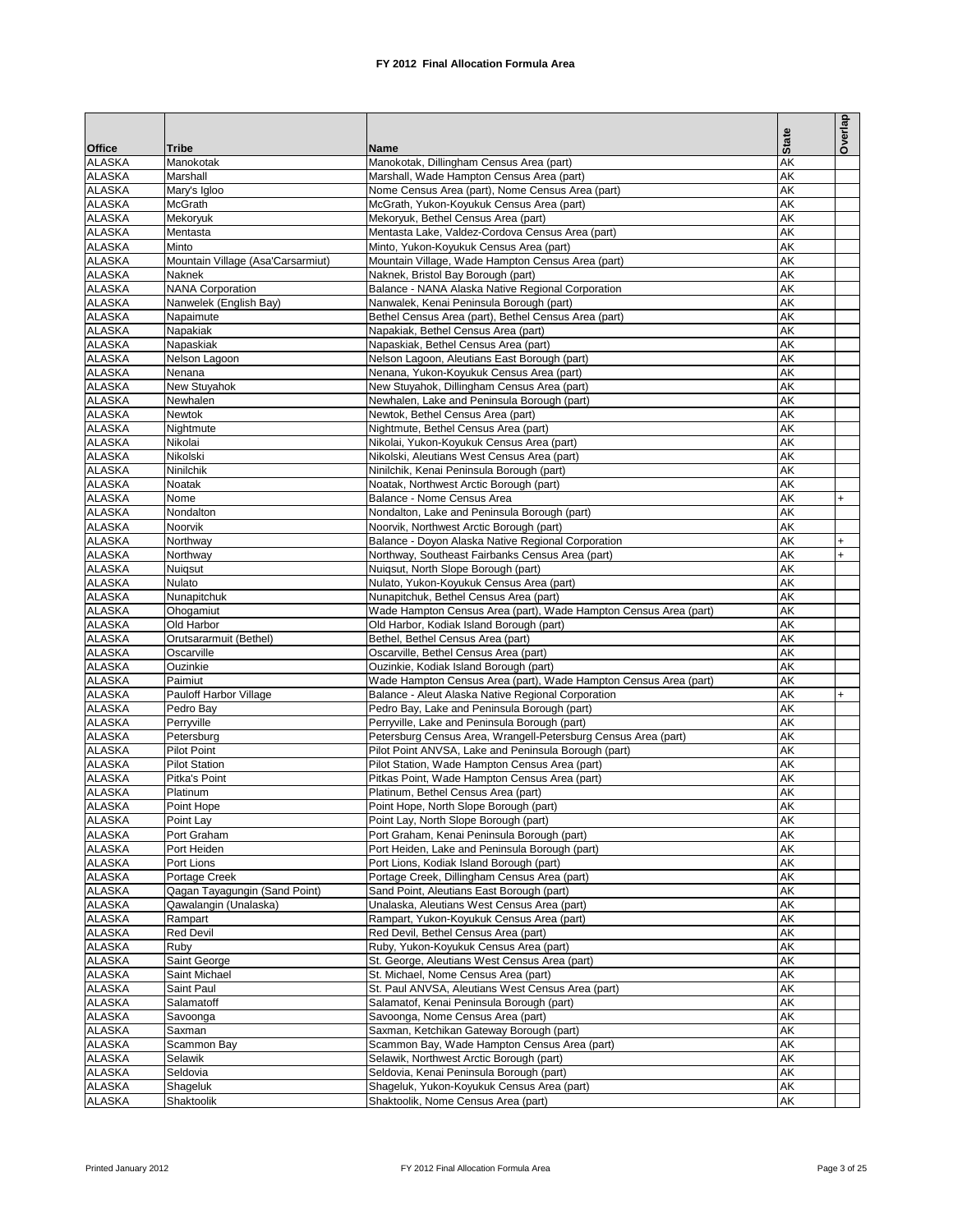|               |                                  |                                                              |              | Overlap |
|---------------|----------------------------------|--------------------------------------------------------------|--------------|---------|
| <b>Office</b> | <b>Tribe</b>                     | Name                                                         | <b>State</b> |         |
| <b>ALASKA</b> | Sheldon's Point                  | Nunam Iqua, Wade Hampton Census Area (part)                  | <b>AK</b>    |         |
| <b>ALASKA</b> | Shishmaref                       | Shishmaref, Nome Census Area (part)                          | AK           |         |
| <b>ALASKA</b> | Shungnak                         | Shungnak, Northwest Arctic Borough (part)                    | AK           |         |
| <b>ALASKA</b> | Sitka Tribe (was Baranof Island) | Balance - Sitka City and Borough                             | <b>AK</b>    |         |
| <b>ALASKA</b> | Skagway                          | Balance - Skagway-Hoonah-Angoon Census Area                  | AK           |         |
| <b>ALASKA</b> | Sleetmute                        | Sleetmute, Bethel Census Area (part)                         | <b>AK</b>    |         |
| <b>ALASKA</b> | Solomon                          | Solomon, Nome Census Area (part)                             | AK           |         |
| <b>ALASKA</b> | South Naknek                     | South Naknek, Bristol Bay Borough (part)                     | AK           |         |
| <b>ALASKA</b> | <b>Stebbins</b>                  | Stebbins, Nome Census Area (part)                            | AK           |         |
| <b>ALASKA</b> | <b>Stevens Village</b>           | Stevens Village, Yukon-Koyukuk Census Area (part)            | <b>AK</b>    |         |
| <b>ALASKA</b> | <b>Stony River</b>               | Stony River, Bethel Census Area (part)                       | <b>AK</b>    |         |
| <b>ALASKA</b> | Sun'ag Tribe of Kodiak           | Balance - Koniag Alaska Native Regional Corporation          | <b>AK</b>    | $+$     |
| <b>ALASKA</b> | Takotna                          | Takotna, Yukon-Koyukuk Census Area (part)                    | AK           |         |
| <b>ALASKA</b> | Tanacross                        | Tanacross, Southeast Fairbanks Census Area (part)            | AK           |         |
| <b>ALASKA</b> | Tanana                           | Tanana, Yukon-Koyukuk Census Area (part)                     | <b>AK</b>    |         |
| <b>ALASKA</b> | <b>Tatitlek</b>                  | Tatitlek, Valdez-Cordova Census Area (part)                  | <b>AK</b>    |         |
| <b>ALASKA</b> | Tazlina                          | Tazlina. Valdez-Cordova Census Area (part)                   | <b>AK</b>    |         |
| <b>ALASKA</b> | Telida                           | Telida, Yukon-Koyukuk Census Area (part)                     | AK           |         |
| <b>ALASKA</b> | Teller                           | Teller, Nome Census Area (part)                              | AK           |         |
| <b>ALASKA</b> | Tetlin                           | Tetlin, Southeast Fairbanks Census Area (part)               | AK           |         |
| <b>ALASKA</b> | Tlingit-Haida Central Council    | Balance - Sealaska Alaska Native Regional Corporation        | <b>AK</b>    |         |
| <b>ALASKA</b> | Togiak                           | Togiak, Dillingham Census Area (part)                        | <b>AK</b>    |         |
| <b>ALASKA</b> | Toksook Bay-Nunakauyarmuit Tribe | Toksook Bay, Bethel Census Area (part)                       | <b>AK</b>    |         |
| <b>ALASKA</b> | Tuluksak                         | Tuluksak. Bethel Census Area (part)                          | AK           |         |
| <b>ALASKA</b> | Tuntutuliak                      | Tuntutuliak, Bethel Census Area (part)                       | AK           |         |
| <b>ALASKA</b> | Tununak                          | Tununak, Bethel Census Area (part)                           | <b>AK</b>    |         |
| <b>ALASKA</b> | <b>Twin Hills</b>                | Twin Hills, Dillingham Census Area (part)                    | <b>AK</b>    |         |
| <b>ALASKA</b> | Tyonek                           | Tyonek, Kenai Peninsula Borough (part)                       | AK           |         |
| <b>ALASKA</b> | Ugashik                          | Ugashik, Lake and Peninsula Borough (part)                   | AK           |         |
| <b>ALASKA</b> | Umkumiute                        | Balance - Calista Alaska Native Regional Corporation         | AK           | $+$     |
| <b>ALASKA</b> | Unalakleet                       | Unalakleet, Nome Census Area (part)                          | AK           |         |
| <b>ALASKA</b> | Unga                             | Balance - Aleut Alaska Native Regional Corporation           | AK           | $+$     |
| <b>ALASKA</b> | Venetie                          | Balance Doyon Alaska Native Regional Corporation             | AK           | $+$     |
| <b>ALASKA</b> | Wainwright                       | Wainwright, North Slope Borough (part)                       | AK           |         |
| <b>ALASKA</b> | Wales                            | Wales, Nome Census Area (part)                               | AK           |         |
| <b>ALASKA</b> | White Mountain                   | White Mountain, Nome Census Area (part)                      | AK           |         |
| <b>ALASKA</b> | Wrangell                         | Wrangell Census Area, Wrangell-Petersburg Census Area (part) | AK           |         |
| <b>ALASKA</b> | Yakutat                          | Yakutat ANVSA, Yakutat City and Borough (part)               | <b>AK</b>    |         |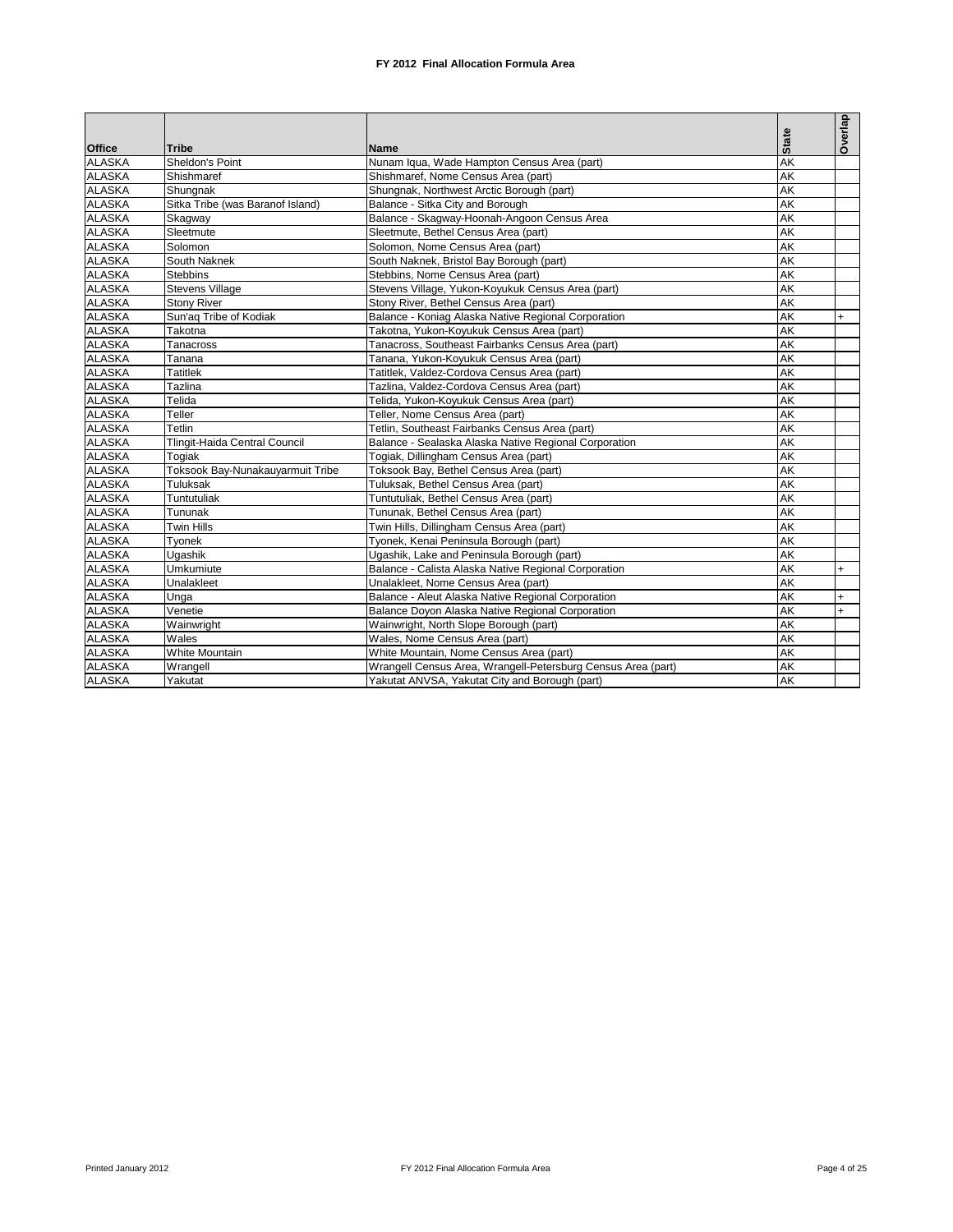|                                  |                                                          |                                                                                                           |                              | Overlap                |
|----------------------------------|----------------------------------------------------------|-----------------------------------------------------------------------------------------------------------|------------------------------|------------------------|
|                                  | <b>Tribe</b>                                             | Name                                                                                                      | <b>State</b>                 |                        |
| <b>Office</b><br><b>CHICAGO</b>  | Aroostook Band of Micmac                                 | Aroostook Band of Micmac, Aroostook County (part)                                                         | <b>ME</b>                    | $\ddot{}$              |
| <b>CHICAGO</b>                   | Aroostook Band of Micmac                                 | Balance - Aroostook County                                                                                | <b>ME</b>                    | $\ddot{}$              |
| <b>CHICAGO</b>                   | <b>Bad River Band</b>                                    | Bad River Reservation, Ashland County (part)                                                              | WI                           |                        |
| <b>CHICAGO</b>                   | <b>Bad River Band</b>                                    | <b>Balance - Ashland County</b>                                                                           | WI                           |                        |
| <b>CHICAGO</b>                   | <b>Bad River Band</b>                                    | Bad River Reservation, Iron County (part)                                                                 | WI                           |                        |
| <b>CHICAGO</b>                   | <b>Bad River Band</b>                                    | Balance - Iron County                                                                                     | WI                           |                        |
| <b>CHICAGO</b><br><b>CHICAGO</b> | Bay Mills Indian Community<br>Bay Mills Indian Community | Bay Mills Reservation and Off-Reservation Trust Land, Chippewa County (part)<br>Balance - Chippewa County | MI<br>MI                     | $\ddot{}$<br>$\ddot{}$ |
| <b>CHICAGO</b>                   |                                                          | Boise Forte Band of Minnesota Chippewa Bois Forte Reservation, Itasca County (part)                       | <b>MN</b>                    |                        |
| <b>CHICAGO</b>                   |                                                          | Boise Forte Band of Minnesota Chippewa Bois Forte Reservation, Koochiching County (part)                  | <b>MN</b>                    |                        |
| <b>CHICAGO</b>                   |                                                          | Boise Forte Band of Minnesota Chippewa Bois Forte Reservation, St. Louis County (part)                    | <b>MN</b>                    |                        |
| <b>CHICAGO</b>                   | Catawba Indian Tribe                                     | Balance - Cabarrus County                                                                                 | <b>NC</b>                    |                        |
| <b>CHICAGO</b>                   | Catawba Indian Tribe                                     | <b>Balance - Cleveland County</b>                                                                         | <b>NC</b>                    |                        |
| <b>CHICAGO</b>                   | Catawba Indian Tribe                                     | Balance - Gaston County                                                                                   | К                            |                        |
| <b>CHICAGO</b><br><b>CHICAGO</b> | Catawba Indian Tribe                                     | Balance - Mecklenburg County                                                                              | <b>NC</b><br><b>NC</b>       |                        |
| <b>CHICAGO</b>                   | Catawba Indian Tribe<br>Catawba Indian Tribe             | Balance - Rutherford County<br>Balance - Union County                                                     | <b>NC</b>                    |                        |
| <b>CHICAGO</b>                   | Catawba Indian Tribe                                     | Balance - Abbeville County                                                                                | SC                           |                        |
| <b>CHICAGO</b>                   | Catawba Indian Tribe                                     | Balance - Aiken County                                                                                    | SC                           |                        |
| <b>CHICAGO</b>                   | Catawba Indian Tribe                                     | Balance - Allendale County                                                                                | SC                           |                        |
| <b>CHICAGO</b>                   | Catawba Indian Tribe                                     | Balance - Anderson County                                                                                 | $\overline{SC}$              |                        |
| <b>CHICAGO</b>                   | Catawba Indian Tribe                                     | Balance - Bamberg County                                                                                  | <b>SC</b>                    |                        |
| <b>CHICAGO</b>                   | Catawba Indian Tribe                                     | Balance - Barnwell County                                                                                 | SC                           |                        |
| <b>CHICAGO</b>                   | Catawba Indian Tribe                                     | <b>Balance - Beaufort County</b>                                                                          | <b>SC</b>                    |                        |
| <b>CHICAGO</b>                   | Catawba Indian Tribe<br>Catawba Indian Tribe             | <b>Balance - Berkeley County</b>                                                                          | $\overline{sc}$              |                        |
| <b>CHICAGO</b><br><b>CHICAGO</b> | Catawba Indian Tribe                                     | Balance - Calhoun County<br>Balance - Charleston County                                                   | <b>SC</b><br>$\overline{sc}$ |                        |
| <b>CHICAGO</b>                   | Catawba Indian Tribe                                     | <b>Balance - Cherokee County</b>                                                                          | <b>SC</b>                    |                        |
| <b>CHICAGO</b>                   | Catawba Indian Tribe                                     | Balance - Chester County                                                                                  | <b>SC</b>                    |                        |
| <b>CHICAGO</b>                   | Catawba Indian Tribe                                     | Balance - Chesterfield County                                                                             | <b>SC</b>                    |                        |
| <b>CHICAGO</b>                   | Catawba Indian Tribe                                     | Balance - Clarendon County                                                                                | <b>SC</b>                    |                        |
| <b>CHICAGO</b>                   | Catawba Indian Tribe                                     | Balance - Colleton County                                                                                 | <b>SC</b>                    |                        |
| <b>CHICAGO</b>                   | Catawba Indian Tribe                                     | Balance - Darlington County                                                                               | <b>SC</b>                    |                        |
| <b>CHICAGO</b>                   | Catawba Indian Tribe                                     | Balance - Dillon County                                                                                   | <b>SC</b>                    |                        |
| <b>CHICAGO</b><br><b>CHICAGO</b> | Catawba Indian Tribe<br>Catawba Indian Tribe             | <b>Balance - Dorchester County</b><br>Balance - Edgefield County                                          | SC<br><b>SC</b>              |                        |
| <b>CHICAGO</b>                   | Catawba Indian Tribe                                     | Balance - Fairfield County                                                                                | $\overline{SC}$              |                        |
| <b>CHICAGO</b>                   | Catawba Indian Tribe                                     | <b>Balance - Florence County</b>                                                                          | <b>SC</b>                    |                        |
| <b>CHICAGO</b>                   | Catawba Indian Tribe                                     | Balance - Georgetown County                                                                               | SC                           |                        |
| <b>CHICAGO</b>                   | Catawba Indian Tribe                                     | <b>Balance - Greenville County</b>                                                                        | <b>SC</b>                    |                        |
| <b>CHICAGO</b>                   | Catawba Indian Tribe                                     | Balance - Greenwood County                                                                                | SC                           |                        |
| <b>CHICAGO</b>                   | Catawba Indian Tribe                                     | Balance - Hampton County                                                                                  | <b>SC</b>                    |                        |
| <b>CHICAGO</b>                   | Catawba Indian Tribe                                     | <b>Balance - Horry County</b>                                                                             | <b>SC</b>                    |                        |
| <b>CHICAGO</b><br><b>CHICAGO</b> | Catawba Indian Tribe<br>Catawba Indian Tribe             | <b>Balance - Jasper County</b><br>Balance - Kershaw County                                                | <b>SC</b><br>SC              |                        |
| <b>CHICAGO</b>                   | Catawba Indian Tribe                                     | Balance - Lancaster County                                                                                | SC                           |                        |
| <b>CHICAGO</b>                   | Catawba Indian Tribe                                     | Balance - Laurens County                                                                                  | <b>SC</b>                    |                        |
| <b>CHICAGO</b>                   | Catawba Indian Tribe                                     | <b>Balance - Lee County</b>                                                                               | <b>SC</b>                    |                        |
| <b>CHICAGO</b>                   | Catawba Indian Tribe                                     | <b>Balance - Lexington County</b>                                                                         | SC                           |                        |
| <b>CHICAGO</b>                   | Catawba Indian Tribe                                     | <b>Balance - McCormick County</b>                                                                         | <b>SC</b>                    |                        |
| <b>CHICAGO</b>                   | Catawba Indian Tribe                                     | <b>Balance - Marion County</b>                                                                            | <b>SC</b>                    |                        |
| <b>CHICAGO</b>                   | Catawba Indian Tribe                                     | Balance - Marlboro County                                                                                 | SC                           |                        |
| <b>CHICAGO</b><br><b>CHICAGO</b> | Catawba Indian Tribe                                     | Balance - Newberry County                                                                                 | <b>SC</b><br><b>SC</b>       |                        |
| <b>CHICAGO</b>                   | Catawba Indian Tribe<br>Catawba Indian Tribe             | <b>Balance - Oconee County</b><br>Balance - Orangeburg County                                             | <b>SC</b>                    |                        |
| <b>CHICAGO</b>                   | Catawba Indian Tribe                                     | Balance - Pickens County                                                                                  | <b>SC</b>                    |                        |
| <b>CHICAGO</b>                   | Catawba Indian Tribe                                     | <b>Balance - Richland County</b>                                                                          | <b>SC</b>                    |                        |
| <b>CHICAGO</b>                   | Catawba Indian Tribe                                     | Balance - Saluda County                                                                                   | <b>SC</b>                    |                        |
| <b>CHICAGO</b>                   | Catawba Indian Tribe                                     | Balance - Spartanburg County                                                                              | <b>SC</b>                    |                        |
| <b>CHICAGO</b>                   | Catawba Indian Tribe                                     | Balance - Sumter County                                                                                   | <b>SC</b>                    |                        |
| <b>CHICAGO</b>                   | Catawba Indian Tribe                                     | <b>Balance - Union County</b>                                                                             | <b>SC</b>                    |                        |
| <b>CHICAGO</b>                   | Catawba Indian Tribe                                     | Balance - Williamsburg County                                                                             | <b>SC</b>                    |                        |
| <b>CHICAGO</b>                   | Catawba Indian Tribe                                     | Catawba Reservation, York County (part)                                                                   | <b>SC</b><br><b>SC</b>       |                        |
| <b>CHICAGO</b><br><b>CHICAGO</b> | Catawba Indian Tribe<br>Cayuga Nation                    | Balance - York County<br>Cayuga Nation, Cayuga County (part)                                              | <b>NY</b>                    |                        |
| <b>CHICAGO</b>                   | Cayuga Nation                                            | Balance - Erie County                                                                                     | <b>NY</b>                    |                        |
| <b>CHICAGO</b>                   | Cayuga Nation                                            | Cayuga Nation, Seneca County (part)                                                                       | <b>NY</b>                    |                        |
| <b>CHICAGO</b>                   | Coharie State Tribe                                      | Coharie, Duplin County (part)                                                                             | <b>NC</b>                    |                        |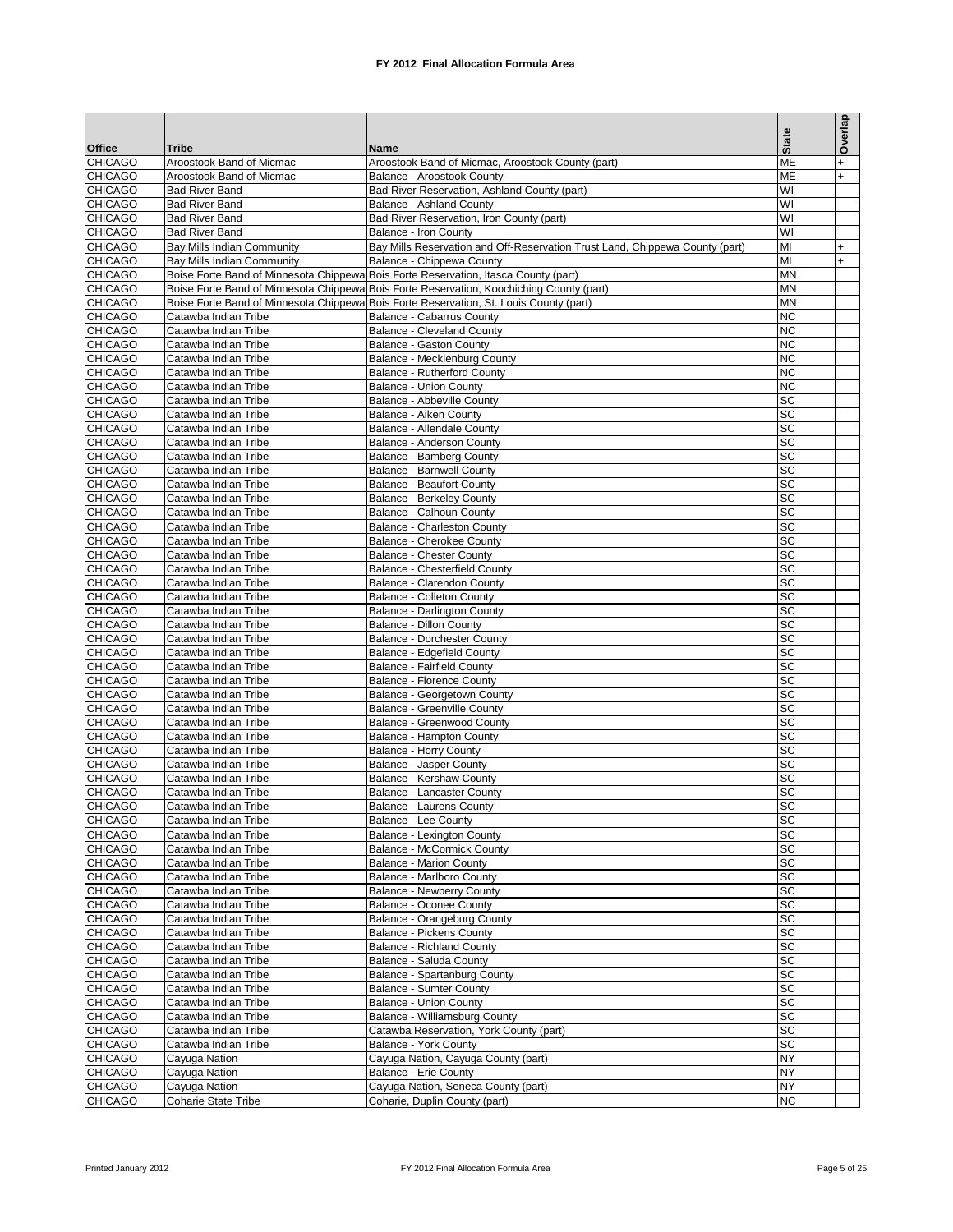|                                  |                                                                    |                                                                                                                       | <b>State</b>           | Overlap          |
|----------------------------------|--------------------------------------------------------------------|-----------------------------------------------------------------------------------------------------------------------|------------------------|------------------|
| <b>Office</b><br><b>CHICAGO</b>  | <b>Tribe</b><br><b>Coharie State Tribe</b>                         | Name<br>Coharie, Harnett County (part)                                                                                | <b>NC</b>              |                  |
| <b>CHICAGO</b>                   | <b>Coharie State Tribe</b>                                         | Coharie, Sampson County (part)                                                                                        | <b>NC</b>              |                  |
| <b>CHICAGO</b>                   | <b>Coharie State Tribe</b>                                         | Coharie, Wayne County (part)                                                                                          | <b>NC</b>              |                  |
| <b>CHICAGO</b>                   | Eastern Cherokee                                                   | Eastern Cherokee Reservation, Cherokee County (part)                                                                  | <b>NC</b>              |                  |
| <b>CHICAGO</b>                   | Eastern Cherokee                                                   | Eastern Cherokee Reservation, Graham County (part)                                                                    | <b>NC</b>              |                  |
| <b>CHICAGO</b>                   | Eastern Cherokee                                                   | Eastern Cherokee Reservation, Haywood County (part)                                                                   | <b>NC</b>              |                  |
| <b>CHICAGO</b>                   | Eastern Cherokee                                                   | Eastern Cherokee Reservation, Jackson County (part)                                                                   | <b>NC</b>              |                  |
| <b>CHICAGO</b>                   | Eastern Cherokee                                                   | Eastern Cherokee Reservation, Swain County (part)                                                                     | <b>NC</b>              |                  |
| <b>CHICAGO</b><br><b>CHICAGO</b> | Fond Du Lac Band of Minnesota Chippew Balance - Carlton County     | Fond Du Lac Band of Minnesota Chippew Fond du Lac Reservation and Off-Reservation Trust Land, Carlton County (part)   | <b>MN</b><br><b>MN</b> |                  |
| <b>CHICAGO</b>                   |                                                                    | Fond Du Lac Band of Minnesota Chippew Fond du Lac Reservation and Off-Reservation Trust Land, St. Louis County (part) | <b>MN</b>              |                  |
| <b>CHICAGO</b>                   | Fond Du Lac Band of Minnesota Chippew Balance - St. Louis County   |                                                                                                                       | <b>MN</b>              |                  |
| <b>CHICAGO</b>                   |                                                                    | Fond Du Lac Band of Minnesota Chippew Fond du Lac Reservation and Off-Reservation Trust Land, Douglas County (part)   | WI                     |                  |
| <b>CHICAGO</b>                   | Forest County Potawatami                                           | Forest County Potawatomi Community and Off-Reservation Trust Land, Forest County WI                                   |                        | $\ddot{}$        |
| <b>CHICAGO</b>                   | Forest County Potawatami                                           | <b>Balance - Forest County</b>                                                                                        | WI                     | $+$              |
| <b>CHICAGO</b>                   | Forest County Potawatami                                           | Forest County Potawatomi Community and Off-Reservation Trust Land, Milwaukee CoWI                                     |                        | $+$              |
| <b>CHICAGO</b>                   | Forest County Potawatami                                           | Forest County Potawatomi Community and Off-Reservation Trust Land, Oconto Count WI                                    |                        | $+$              |
| <b>CHICAGO</b>                   | Grand Portage Band of Minn. Chippewa                               | Grand Portage Reservation and Off-Reservation Trust Land, Cook County (part)                                          | <b>MN</b>              |                  |
| <b>CHICAGO</b>                   | Grand Portage Band of Minn. Chippewa<br><b>Grand Traverse Band</b> | Balance - Cook County<br>Grand Traverse Reservation and Off-Reservation Trust Land, Antrim County (part)              | <b>MN</b>              |                  |
| <b>CHICAGO</b><br><b>CHICAGO</b> | <b>Grand Traverse Band</b>                                         |                                                                                                                       | MI<br>MI               | $\ddot{}$<br>$+$ |
| <b>CHICAGO</b>                   | <b>Grand Traverse Band</b>                                         | Balance - Antrim County<br>Grand Traverse Reservation and Off-Reservation Trust Land, Benzie County (part)            | MI                     | $\ddot{}$        |
| <b>CHICAGO</b>                   | <b>Grand Traverse Band</b>                                         | <b>Balance - Benzie County</b>                                                                                        | MI                     | $+$              |
| <b>CHICAGO</b>                   | <b>Grand Traverse Band</b>                                         | Grand Traverse Reservation and Off-Reservation Trust Land, Charlevoix County (part MI                                 |                        | $+$              |
| <b>CHICAGO</b>                   | <b>Grand Traverse Band</b>                                         | Balance - Charlevoix County                                                                                           | MI                     | $+$              |
| <b>CHICAGO</b>                   | <b>Grand Traverse Band</b>                                         | Grand Traverse Reservation and Off-Reservation Trust Land, Grand Traverse County MI                                   |                        | $\ddot{}$        |
| <b>CHICAGO</b>                   | <b>Grand Traverse Band</b>                                         | <b>Balance - Grand Traverse County</b>                                                                                | MI                     | $+$              |
| <b>CHICAGO</b>                   | <b>Grand Traverse Band</b>                                         | Grand Traverse Reservation and Off-Reservation Trust Land, Leelanau County (part)                                     | MI                     | $\ddot{}$        |
| <b>CHICAGO</b>                   | <b>Grand Traverse Band</b>                                         | Balance - Leelanau County                                                                                             | MI                     | $+$              |
| <b>CHICAGO</b>                   | <b>Grand Traverse Band</b>                                         | Balance - Manistee County                                                                                             | MI                     | $+$              |
| <b>CHICAGO</b>                   | Haliwa-Saponi State Tribe                                          | Haliwa-Saponi, Franklin County (part)                                                                                 | <b>NC</b><br><b>NC</b> |                  |
| <b>CHICAGO</b><br><b>CHICAGO</b> | Haliwa-Saponi State Tribe<br>Haliwa-Saponi State Tribe             | Haliwa-Saponi, Halifax County (part)<br>Haliwa-Saponi, Nash County (part)                                             | <b>NC</b>              |                  |
| <b>CHICAGO</b>                   | Haliwa-Saponi State Tribe                                          | Haliwa-Saponi, Warren County (part)                                                                                   | <b>NC</b>              |                  |
| <b>CHICAGO</b>                   | Hannahville Community                                              | Hannahville Community and Off-Reservation Trust Land, Delta County (part)                                             | MI                     |                  |
| <b>CHICAGO</b>                   | Hannahville Community                                              | Hannahville Community and Off-Reservation Trust Land, Menominee County (part)                                         | MI                     |                  |
| <b>CHICAGO</b>                   | Ho-Chunk Nation                                                    | Houston County Trust Lands, Houston County (part)                                                                     | <b>MN</b>              |                  |
| <b>CHICAGO</b>                   | Ho-Chunk Nation                                                    | Ho-Chunk Reservation and Off-Reservation Trust Land, Adams County (part)                                              | WI                     |                  |
| <b>CHICAGO</b>                   | Ho-Chunk Nation                                                    | Balance - Adams County                                                                                                | WI                     |                  |
| <b>CHICAGO</b>                   | Ho-Chunk Nation                                                    | Ho-Chunk Reservation and Off-Reservation Trust Land, Clark County (part)                                              | WI                     |                  |
| <b>CHICAGO</b><br><b>CHICAGO</b> | Ho-Chunk Nation                                                    | <b>Balance - Clark County</b><br>Balance - Columbia County                                                            | WI<br>WI               |                  |
| <b>CHICAGO</b>                   | Ho-Chunk Nation<br>Ho-Chunk Nation                                 | Ho-Chunk Reservation and Off-Reservation Trust Land, Crawford County (part)                                           | WI                     |                  |
| <b>CHICAGO</b>                   | Ho-Chunk Nation                                                    | <b>Balance - Crawford County</b>                                                                                      | WI                     |                  |
| <b>CHICAGO</b>                   | Ho-Chunk Nation                                                    | Ho-Chunk Reservation and Off-Reservation Trust Land, Dane County (part)                                               | WI                     |                  |
| <b>CHICAGO</b>                   | Ho-Chunk Nation                                                    | Balance - Dane County                                                                                                 | WI                     |                  |
| <b>CHICAGO</b>                   | Ho-Chunk Nation                                                    | Balance - Eau Claire County                                                                                           | WI                     |                  |
| <b>CHICAGO</b>                   | Ho-Chunk Nation                                                    | Ho-Chunk Reservation and Off-Reservation Trust Land, Jackson County (part)                                            | WI                     |                  |
| <b>CHICAGO</b>                   | Ho-Chunk Nation                                                    | Balance - Jackson County                                                                                              | WI                     |                  |
| <b>CHICAGO</b>                   | Ho-Chunk Nation                                                    | Ho-Chunk Reservation and Off-Reservation Trust Land, Juneau County (part)                                             | WI                     |                  |
| <b>CHICAGO</b><br><b>CHICAGO</b> | Ho-Chunk Nation                                                    | Balance - Juneau County<br>Ho-Chunk Reservation and Off-Reservation Trust Land, La Crosse County (part)               | WI<br>WI               |                  |
| <b>CHICAGO</b>                   | Ho-Chunk Nation<br>Ho-Chunk Nation                                 | Balance - La Crosse County                                                                                            | WI                     |                  |
| <b>CHICAGO</b>                   | Ho-Chunk Nation                                                    | Ho-Chunk Reservation and Off-Reservation Trust Land, Marathon County (part)                                           | WI                     |                  |
| <b>CHICAGO</b>                   | Ho-Chunk Nation                                                    | Ho-Chunk Reservation and Off-Reservation Trust Land, Monroe County (part)                                             | WI                     |                  |
| <b>CHICAGO</b>                   | Ho-Chunk Nation                                                    | Balance - Monroe County                                                                                               | WI                     |                  |
| <b>CHICAGO</b>                   | Ho-Chunk Nation                                                    | Ho-Chunk Reservation and Off-Reservation Trust Land, Sauk County (part)                                               | WI                     |                  |
| <b>CHICAGO</b>                   | Ho-Chunk Nation                                                    | Balance - Sauk County                                                                                                 | WI                     |                  |
| <b>CHICAGO</b>                   | Ho-Chunk Nation                                                    | Ho-Chunk Reservation and Off-Reservation Trust Land, Shawano County (part)                                            | WI                     |                  |
| <b>CHICAGO</b>                   | Ho-Chunk Nation                                                    | Balance - Shawano County                                                                                              | WI                     |                  |
| <b>CHICAGO</b>                   | Ho-Chunk Nation                                                    | Balance - Trempealeau County                                                                                          | WI<br>WI               |                  |
| <b>CHICAGO</b><br><b>CHICAGO</b> | Ho-Chunk Nation<br>Ho-Chunk Nation                                 | Balance - Vernon County<br>Ho-Chunk Reservation and Off-Reservation Trust Land, Wood County (part)                    | WI                     |                  |
| <b>CHICAGO</b>                   | Ho-Chunk Nation                                                    | Balance - Wood County                                                                                                 | WI                     |                  |
| <b>CHICAGO</b>                   | Houlton Band of Maliseets                                          | Houlton Maliseets Trust Land, Aroostook County (part)                                                                 | <b>ME</b>              | $\ddot{}$        |
| <b>CHICAGO</b>                   | <b>Houlton Band of Maliseets</b>                                   | Balance - Aroostook County                                                                                            | ME                     | $\ddot{}$        |
| <b>CHICAGO</b>                   | Huron Band of Potawatomi                                           | Huron Potawatomi Reservation, Calhoun County (part)                                                                   | MI                     |                  |
| <b>CHICAGO</b>                   | Huron Band of Potawatomi                                           | Balance - Calhoun County                                                                                              | MI                     |                  |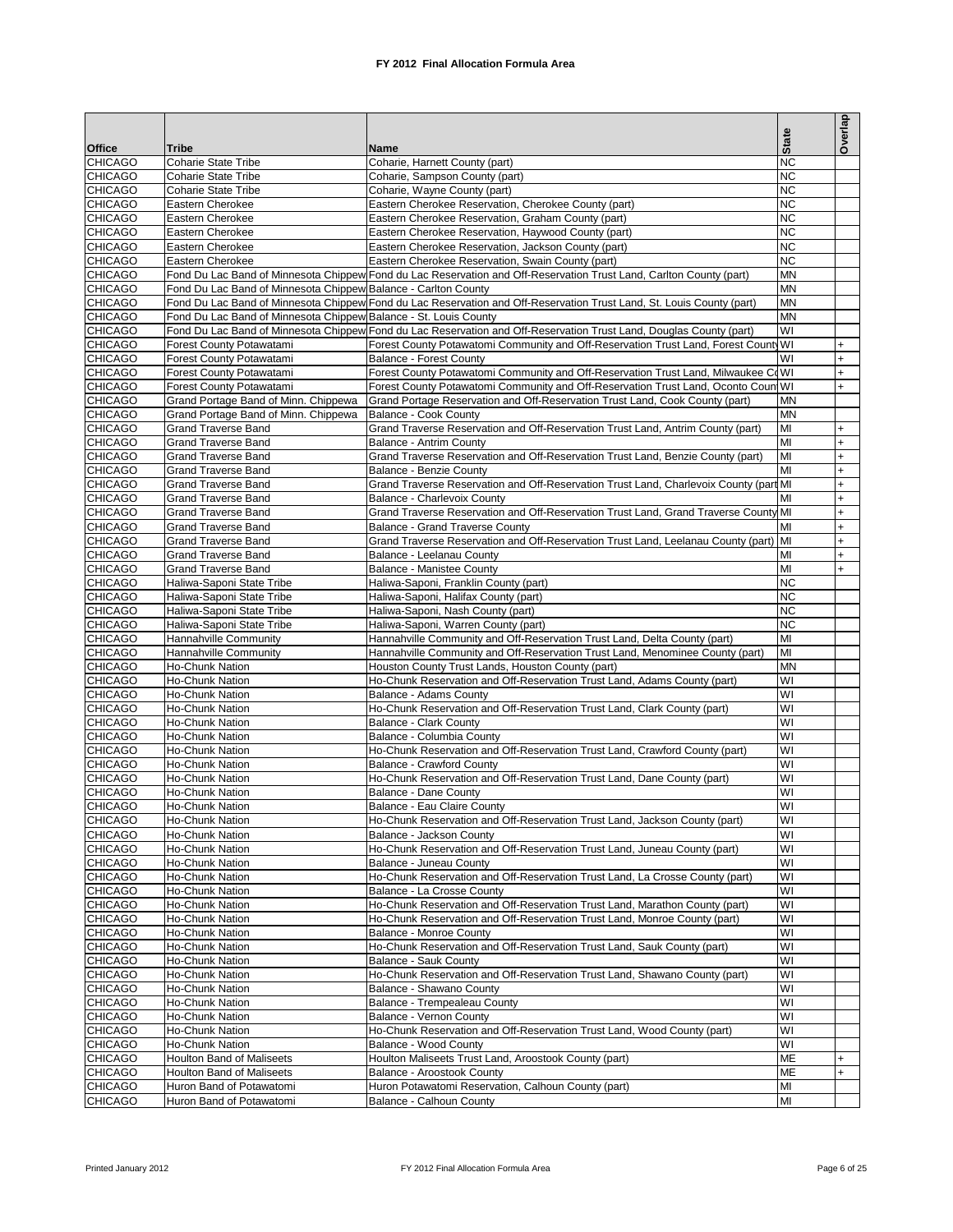|                                  |                                                                                |                                                                                                                                                                                                                                        | <b>State</b>           | Overlap          |
|----------------------------------|--------------------------------------------------------------------------------|----------------------------------------------------------------------------------------------------------------------------------------------------------------------------------------------------------------------------------------|------------------------|------------------|
| Office<br><b>CHICAGO</b>         | Tribe<br>Keweenaw Bay Indian Community                                         | Name<br>L'Anse Reservation and Off-Reservation Trust Land, Baraga County (part)                                                                                                                                                        | MI                     | $\ddot{}$        |
| <b>CHICAGO</b>                   | Keweenaw Bay Indian Community                                                  | Balance - Baraga County                                                                                                                                                                                                                | MI                     | $\ddot{}$        |
| <b>CHICAGO</b>                   | Keweenaw Bay Indian Community                                                  | L'Anse Reservation and Off-Reservation Trust Land, Marquette County (part)                                                                                                                                                             | MI                     | $\ddot{}$        |
| <b>CHICAGO</b>                   | Keweenaw Bay Indian Community                                                  | Balance - Marquette County                                                                                                                                                                                                             | MI                     | $\ddot{}$        |
| <b>CHICAGO</b>                   | Keweenaw Bay Indian Community                                                  | Ontonagon County (part), Ontonagon County (part)                                                                                                                                                                                       | MI                     | $+$              |
| <b>CHICAGO</b>                   | Lac Courte Oreilles                                                            | Lac Courte Oreilles Reservation and Off-Reservation Trust Land, Burnett County (part WI                                                                                                                                                |                        |                  |
| <b>CHICAGO</b><br><b>CHICAGO</b> | Lac Courte Oreilles<br>Lac Courte Oreilles                                     | Lac Courte Oreilles Reservation and Off-Reservation Trust Land, Sawyer County (part WI<br>Balance - Sawyer County                                                                                                                      | WI                     |                  |
| <b>CHICAGO</b>                   | Lac Courte Oreilles                                                            | Lac Courte Oreilles Reservation and Off-Reservation Trust Land, Washburn County (                                                                                                                                                      |                        |                  |
| <b>CHICAGO</b>                   | Lac Du Flambeau Band                                                           | Lac du Flambeau Reservation, Iron County (part)                                                                                                                                                                                        | WI                     |                  |
| <b>CHICAGO</b>                   | Lac Du Flambeau Band                                                           | Lac du Flambeau Reservation, Oneida County (part)                                                                                                                                                                                      | WI                     |                  |
| <b>CHICAGO</b>                   | Lac Du Flambeau Band                                                           | Lac du Flambeau Reservation, Vilas County (part)                                                                                                                                                                                       | WI                     |                  |
| <b>CHICAGO</b>                   | Lac Du Flambeau Band                                                           | Balance -- Vilas County                                                                                                                                                                                                                | WI                     |                  |
| <b>CHICAGO</b>                   | Lac Vieux Desert Band                                                          | Lac Vieux Desert Reservation, Gogebic County (part)                                                                                                                                                                                    | MI                     |                  |
| <b>CHICAGO</b><br><b>CHICAGO</b> |                                                                                | Leech Lake Band of Minnesota Chippewa Balance - Beltrami County, Balance - Beltrami County (half)                                                                                                                                      | <b>MN</b><br><b>MN</b> |                  |
| <b>CHICAGO</b>                   |                                                                                | Leech Lake Band of Minnesota Chippewa Leech Lake Reservation and Off-Reservation Trust Land, Beltrami County (part)<br>Leech Lake Band of Minnesota Chippewa Leech Lake Reservation and Off-Reservation Trust Land, Cass County (part) | <b>MN</b>              |                  |
| <b>CHICAGO</b>                   |                                                                                | Leech Lake Band of Minnesota Chippewa Leech Lake Reservation and Off-Reservation Trust Land, Hubbard County (part)                                                                                                                     | <b>MN</b>              |                  |
| <b>CHICAGO</b>                   |                                                                                | Leech Lake Band of Minnesota Chippewa Leech Lake Reservation and Off-Reservation Trust Land, Itasca County (part)                                                                                                                      | <b>MN</b>              |                  |
| <b>CHICAGO</b>                   | Little River Band of Ottawa                                                    | Balance - Lake County                                                                                                                                                                                                                  | MI                     |                  |
| <b>CHICAGO</b>                   | Little River Band of Ottawa                                                    | Manistee County (part), Manistee County (part)                                                                                                                                                                                         | MI                     |                  |
| <b>CHICAGO</b>                   | Little River Band of Ottawa                                                    | Balance - Mason County                                                                                                                                                                                                                 | MI                     |                  |
| <b>CHICAGO</b>                   | Little River Band of Ottawa                                                    | <b>Balance - Wexford County</b>                                                                                                                                                                                                        | MI                     |                  |
| <b>CHICAGO</b>                   | Little Traverse Bay Band                                                       | Balance - Charlevoix County                                                                                                                                                                                                            | MI                     | $\ddot{}$        |
| <b>CHICAGO</b><br><b>CHICAGO</b> | Little Traverse Bay Band<br>Little Traverse Bay Band                           | Balance - Cheboygan County<br>Emmet County, Emmet County (part)                                                                                                                                                                        | MI<br>MI               | $\ddot{}$        |
| <b>CHICAGO</b>                   | Little Traverse Bay Band                                                       | <b>Balance - Emmet County</b>                                                                                                                                                                                                          | MI                     | $\ddot{}$<br>$+$ |
| <b>CHICAGO</b>                   | Lower Sioux                                                                    | Lower Sioux Reservation, Redwood County (part)                                                                                                                                                                                         | <b>MN</b>              |                  |
| <b>CHICAGO</b>                   | Lower Sioux                                                                    | Balance - Redwood County                                                                                                                                                                                                               | <b>MN</b>              |                  |
| <b>CHICAGO</b>                   | Lumbee State Tribe                                                             | Lumbee, Cumberland County (part)                                                                                                                                                                                                       | <b>NC</b>              |                  |
| <b>CHICAGO</b>                   | Lumbee State Tribe                                                             | Balance - Cumberland County                                                                                                                                                                                                            | <b>NC</b>              |                  |
| <b>CHICAGO</b>                   | Lumbee State Tribe                                                             | Lumbee, Hoke County (part)                                                                                                                                                                                                             | <b>NC</b>              |                  |
| <b>CHICAGO</b><br><b>CHICAGO</b> | Lumbee State Tribe                                                             | Lumbee, Robeson County                                                                                                                                                                                                                 | <b>NC</b><br><b>NC</b> |                  |
| <b>CHICAGO</b>                   | Lumbee State Tribe<br>Mashantucket Pequot                                      | Lumbee, Scotland County<br>Mashantucket Pequot Reservation and Off-Reservation Trust Land, New London Cou CT                                                                                                                           |                        |                  |
| <b>CHICAGO</b>                   | Mashpee Wampanoag                                                              | Balance - Barnstable County                                                                                                                                                                                                            | MA                     |                  |
| <b>CHICAGO</b>                   | Match-e-be-nash-she-wish Band of Potta Balance - Allegan County                |                                                                                                                                                                                                                                        | MI                     | $\ddot{}$        |
| <b>CHICAGO</b>                   | Match-e-be-nash-she-wish Band of Potta Balance - Barry County                  |                                                                                                                                                                                                                                        | MI                     | $\ddot{}$        |
| <b>CHICAGO</b>                   | Match-e-be-nash-she-wish Band of Potta Balance - Kalamazoo County              |                                                                                                                                                                                                                                        | MI                     | $+$              |
| <b>CHICAGO</b>                   | Match-e-be-nash-she-wish Band of Potta Balance - Kent County                   |                                                                                                                                                                                                                                        | MI                     | $\ddot{}$        |
| <b>CHICAGO</b>                   | Match-e-be-nash-she-wish Band of Potta                                         | Balance - Ottawa County                                                                                                                                                                                                                | MI                     | $+$              |
| <b>CHICAGO</b><br><b>CHICAGO</b> | Menominee Indian Tribe<br>Miccosukee Tribe                                     | Menominee Reservation and Off-Reservation Trust Land, Menominee County (part)<br>Broward County (part), Broward County (part)                                                                                                          | WI<br><b>FL</b>        |                  |
| <b>CHICAGO</b>                   | Miccosukee Tribe                                                               | Miami-Dade County (part), Miami-Dade County (part)                                                                                                                                                                                     | <b>FL</b>              |                  |
| <b>CHICAGO</b>                   | Mille Lacs Band of Minnesota Chippewa                                          | Mille Lacs Reservation and Off-Reservation Trust Land, Aitkin County (part)                                                                                                                                                            | <b>MN</b>              |                  |
| <b>CHICAGO</b>                   | Mille Lacs Band of Minnesota Chippewa                                          | Mille Lacs Reservation and Off-Reservation Trust Land, Crow Wing County (part)                                                                                                                                                         | <b>MN</b>              |                  |
| <b>CHICAGO</b>                   | Mille Lacs Band of Minnesota Chippewa                                          | Balance - Crow Wing County                                                                                                                                                                                                             | <b>MN</b>              |                  |
| <b>CHICAGO</b>                   | Mille Lacs Band of Minnesota Chippewa                                          | Mille Lacs Reservation and Off-Reservation Trust Land, Mille Lacs County (part)                                                                                                                                                        | <b>MN</b>              |                  |
| <b>CHICAGO</b>                   | Mille Lacs Band of Minnesota Chippewa                                          | Balance - Mille Lacs County                                                                                                                                                                                                            | <b>MN</b>              |                  |
| <b>CHICAGO</b><br><b>CHICAGO</b> | Mille Lacs Band of Minnesota Chippewa<br>Mille Lacs Band of Minnesota Chippewa | Mille Lacs Reservation and Off-Reservation Trust Land, Pine County (part)<br><b>Balance - Pine County</b>                                                                                                                              | MN<br><b>MN</b>        |                  |
| <b>CHICAGO</b>                   | Mississippi Choctaw Tribe                                                      | Mississippi Choctaw Reservation and Off-Reservation Trust Land, Attala County (part) MS                                                                                                                                                |                        |                  |
| <b>CHICAGO</b>                   | Mississippi Choctaw Tribe                                                      | Mississippi Choctaw Reservation and Off-Reservation Trust Land, Jackson County (p.MS)                                                                                                                                                  |                        |                  |
| <b>CHICAGO</b>                   | Mississippi Choctaw Tribe                                                      | Balance - Jackson County                                                                                                                                                                                                               | <b>MS</b>              |                  |
| <b>CHICAGO</b>                   | Mississippi Choctaw Tribe                                                      | Balance - Jasper County                                                                                                                                                                                                                | <b>MS</b>              |                  |
| <b>CHICAGO</b>                   | Mississippi Choctaw Tribe                                                      | Mississippi Choctaw Reservation and Off-Reservation Trust Land, Jones County (part MS                                                                                                                                                  |                        |                  |
| <b>CHICAGO</b>                   | Mississippi Choctaw Tribe                                                      | <b>Balance - Jones County</b>                                                                                                                                                                                                          | <b>MS</b>              |                  |
| <b>CHICAGO</b><br><b>CHICAGO</b> | Mississippi Choctaw Tribe                                                      | Mississippi Choctaw Reservation and Off-Reservation Trust Land, Kemper County (paMS                                                                                                                                                    |                        |                  |
| <b>CHICAGO</b>                   | Mississippi Choctaw Tribe                                                      | Balance - Kemper County<br>Mississippi Choctaw Reservation and Off-Reservation Trust Land, Leake County (part MS                                                                                                                       | <b>MS</b>              |                  |
| <b>CHICAGO</b>                   | Mississippi Choctaw Tribe<br>Mississippi Choctaw Tribe                         | Balance - Leake County                                                                                                                                                                                                                 | <b>MS</b>              |                  |
| <b>CHICAGO</b>                   | Mississippi Choctaw Tribe                                                      | Mississippi Choctaw Reservation and Off-Reservation Trust Land, Neshoba County (pMS                                                                                                                                                    |                        |                  |
| <b>CHICAGO</b>                   | Mississippi Choctaw Tribe                                                      | Balance - Neshoba County                                                                                                                                                                                                               | <b>MS</b>              |                  |
| <b>CHICAGO</b>                   | Mississippi Choctaw Tribe                                                      | Mississippi Choctaw Reservation and Off-Reservation Trust Land, Newton County (pa MS                                                                                                                                                   |                        |                  |
| <b>CHICAGO</b>                   | Mississippi Choctaw Tribe                                                      | Balance - Newton County                                                                                                                                                                                                                | <b>MS</b>              |                  |
| <b>CHICAGO</b>                   | Mississippi Choctaw Tribe                                                      | Mississippi Choctaw Reservation and Off-Reservation Trust Land, Scott County (part) MS                                                                                                                                                 |                        |                  |
| <b>CHICAGO</b>                   | Mississippi Choctaw Tribe                                                      | <b>Balance - Scott County</b>                                                                                                                                                                                                          | <b>MS</b>              |                  |
| <b>CHICAGO</b>                   | Mississippi Choctaw Tribe                                                      | Mississippi Choctaw Reservation and Off-Reservation Trust Land, Winston County (p.MS)                                                                                                                                                  |                        |                  |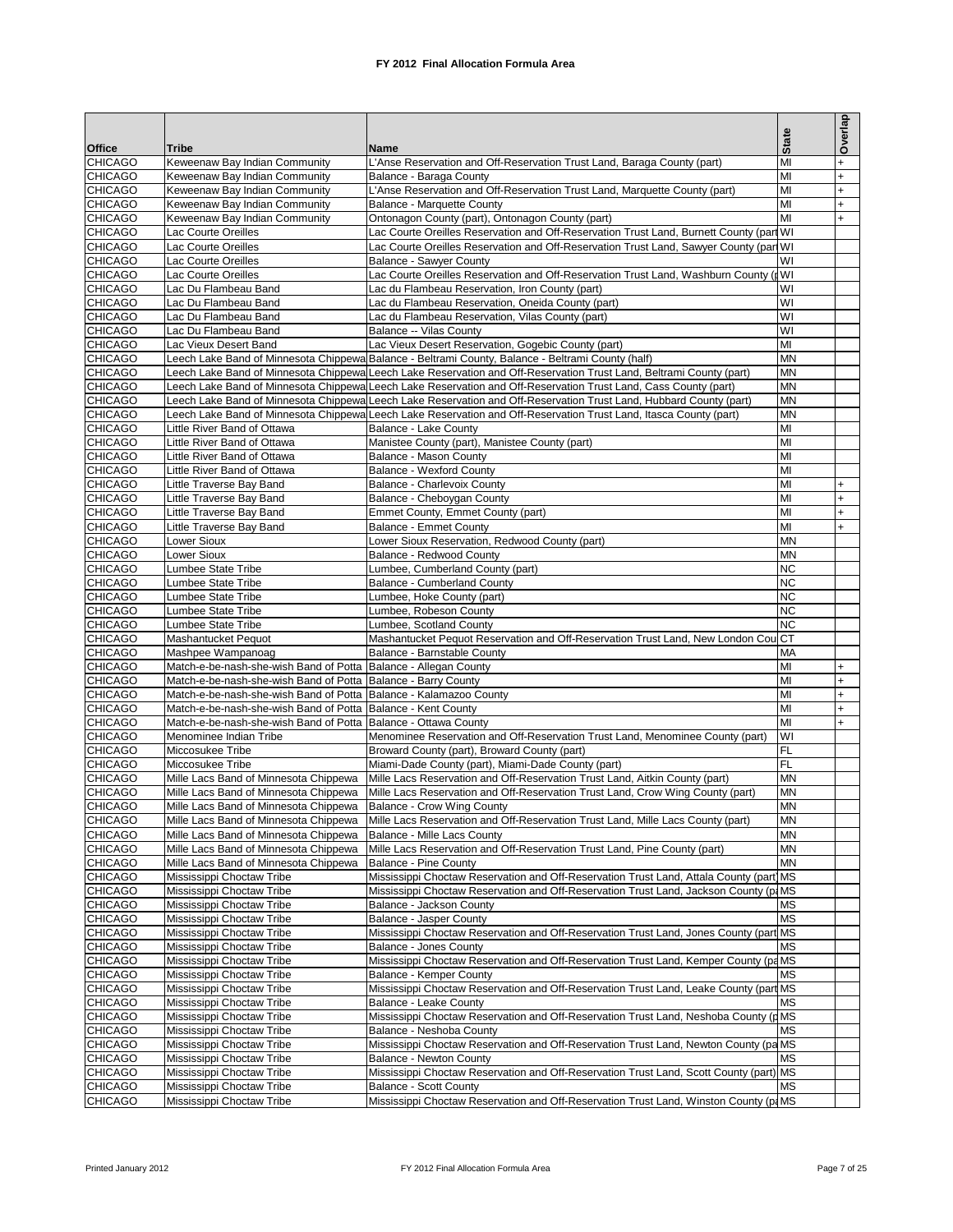|                                  |                                                                     |                                                                                                                                                               |                        | Overlap        |
|----------------------------------|---------------------------------------------------------------------|---------------------------------------------------------------------------------------------------------------------------------------------------------------|------------------------|----------------|
| <b>Office</b>                    | Tribe                                                               | Name                                                                                                                                                          | <b>State</b>           |                |
| <b>CHICAGO</b>                   | Mississippi Choctaw Tribe                                           | Balance - Winston County                                                                                                                                      | <b>MS</b>              |                |
| <b>CHICAGO</b>                   | Mississippi Choctaw Tribe                                           | Balance - Lauderdale County                                                                                                                                   | <b>TN</b>              |                |
| <b>CHICAGO</b>                   | <b>MOWA Band of Choctaw Indians</b>                                 | MOWA Choctaw, Mobile County (part)                                                                                                                            | AL                     |                |
| <b>CHICAGO</b><br><b>CHICAGO</b> | <b>MOWA Band of Choctaw Indians</b><br>MOWA Band of Choctaw Indians | MOWA Choctaw, Washington County (part)<br>Balance - Washington County                                                                                         | <b>AL</b><br>AL        |                |
| <b>CHICAGO</b>                   | Narragansett Tribe                                                  | Narragansett Reservation, Washington County (part)                                                                                                            | R <sub>1</sub>         |                |
| <b>CHICAGO</b>                   | Narragansett Tribe                                                  | Balance - Washington County                                                                                                                                   | R <sub>1</sub>         |                |
| <b>CHICAGO</b>                   | Oneida Nation of New York                                           | Balance - Chenango County                                                                                                                                     | <b>NY</b>              |                |
| <b>CHICAGO</b>                   | Oneida Nation of New York                                           | <b>Balance - Cortland County</b>                                                                                                                              | <b>NY</b>              |                |
| <b>CHICAGO</b>                   | Oneida Nation of New York                                           | Balance - Herkimer County                                                                                                                                     | <b>NY</b>              |                |
| <b>CHICAGO</b>                   | Oneida Nation of New York                                           | Oneida (NY) Reservation, Madison County (part)                                                                                                                | <b>NY</b>              |                |
| <b>CHICAGO</b><br><b>CHICAGO</b> | Oneida Nation of New York<br>Oneida Nation of New York              | Balance - Madison County<br>Balance - Oneida County                                                                                                           | <b>NY</b><br><b>NY</b> |                |
| <b>CHICAGO</b>                   | Oneida Nation of New York                                           | Balance - Onondaga County                                                                                                                                     | <b>NY</b>              |                |
| <b>CHICAGO</b>                   | Oneida Tribe                                                        | Oneida (WI) Reservation and Off-Reservation Trust Land, Brown County (part)                                                                                   | WI                     |                |
| <b>CHICAGO</b>                   | Oneida Tribe                                                        | Balance - Brown County                                                                                                                                        | WI                     |                |
| <b>CHICAGO</b>                   | Oneida Tribe                                                        | Oneida (WI) Reservation and Off-Reservation Trust Land, Outagamie County (part)                                                                               | WI                     |                |
| <b>CHICAGO</b>                   | Oneida Tribe                                                        | Balance - Outagamie County                                                                                                                                    | WI                     |                |
| <b>CHICAGO</b>                   | Onondaga Nation                                                     | Onondaga Reservation, Onondaga County (part)                                                                                                                  | <b>NY</b>              |                |
| <b>CHICAGO</b>                   | Passamaquoddy Indian Tribe                                          | Indian Township Reservation, Washington County (part)                                                                                                         | <b>ME</b><br><b>ME</b> |                |
| <b>CHICAGO</b><br><b>CHICAGO</b> | Penobscot Tribe<br>Penobscot Tribe                                  | Penobscot Reservation and Off-Reservation Trust Land, Aroostook County (part)<br>Penobscot Reservation and Off-Reservation Trust Land, Franklin County (part) | <b>ME</b>              |                |
| <b>CHICAGO</b>                   | Penobscot Tribe                                                     | Penobscot Reservation and Off-Reservation Trust Land, Penobscot County (part)                                                                                 | <b>ME</b>              |                |
| <b>CHICAGO</b>                   | Penobscot Tribe                                                     | Balance - Penobscot County                                                                                                                                    | <b>ME</b>              |                |
| <b>CHICAGO</b>                   | Penobscot Tribe                                                     | Penobscot Reservation and Off-Reservation Trust Land, Piscataquis County (part)                                                                               | <b>ME</b>              |                |
| <b>CHICAGO</b>                   | <b>Pleasant Point</b>                                               | Franklin County (part), Franklin County (part)                                                                                                                | <b>ME</b>              |                |
| <b>CHICAGO</b>                   | <b>Pleasant Point</b>                                               | Hancock County (part), Hancock County (part)                                                                                                                  | <b>ME</b>              |                |
| <b>CHICAGO</b>                   | <b>Pleasant Point</b>                                               | Penobscot County (part), Penobscot County (part)                                                                                                              | <b>ME</b>              |                |
| <b>CHICAGO</b>                   | <b>Pleasant Point</b>                                               | Somerset County (part), Somerset County (part)                                                                                                                | <b>ME</b><br><b>ME</b> |                |
| <b>CHICAGO</b><br><b>CHICAGO</b> | <b>Pleasant Point</b><br><b>Pleasant Point</b>                      | Pleasant Point Reservation, Washington County (part)<br>Washington County (part), Washington County (part)                                                    | <b>ME</b>              |                |
| <b>CHICAGO</b>                   | <b>Pleasant Point</b>                                               | Balance - Washington County                                                                                                                                   | <b>ME</b>              |                |
| <b>CHICAGO</b>                   | Poarch Band of Creek Indians                                        | Balance - Baldwin County                                                                                                                                      | <b>AL</b>              |                |
| <b>CHICAGO</b>                   | Poarch Band of Creek Indians                                        | Poarch Creek Reservation and Off-Reservation Trust Land, Elmore County (part)                                                                                 | AL                     |                |
| <b>CHICAGO</b>                   | Poarch Band of Creek Indians                                        | Poarch Creek Reservation and Off-Reservation Trust Land, Escambia County (part)                                                                               | <b>AL</b>              |                |
| <b>CHICAGO</b>                   | Poarch Band of Creek Indians                                        | Balance - Escambia County                                                                                                                                     | AL                     |                |
| <b>CHICAGO</b>                   | Poarch Band of Creek Indians                                        | Balance - Mobile County                                                                                                                                       | <b>AL</b>              |                |
| <b>CHICAGO</b><br><b>CHICAGO</b> | Poarch Band of Creek Indians<br>Poarch Band of Creek Indians        | Poarch Creek Reservation and Off-Reservation Trust Land, Monroe County (part)<br><b>Balance - Monroe County</b>                                               | AL<br><b>AL</b>        |                |
| <b>CHICAGO</b>                   | Poarch Band of Creek Indians                                        | Poarch Creek Reservation and Off-Reservation Trust Land, Montgomery County (part AL                                                                           |                        |                |
| <b>CHICAGO</b>                   | Poarch Band of Creek Indians                                        | Poarch Creek Reservation and Off-Reservation Trust Land, Escambia County (part)                                                                               | <b>FL</b>              |                |
| <b>CHICAGO</b>                   | Poarch Band of Creek Indians                                        | Balance - Escambia County                                                                                                                                     | FL                     |                |
| <b>CHICAGO</b>                   | Pokagon Band of Potawatomi                                          | Balance - Elkhart County                                                                                                                                      | IN                     | $\ddot{}$      |
| <b>CHICAGO</b>                   | Pokagon Band of Potawatomi                                          | Balance - Kosciusko County                                                                                                                                    | IN                     | $\overline{+}$ |
| <b>CHICAGO</b>                   | Pokagon Band of Potawatomi                                          | Balance - LaPorte County                                                                                                                                      | IN                     | $\ddot{}$      |
| <b>CHICAGO</b><br><b>CHICAGO</b> | Pokagon Band of Potawatomi<br>Pokagon Band of Potawatomi            | <b>Balance - Marshall County</b><br>Pokagon Band of Potawatomi, St. Joseph County (part)                                                                      | IN<br>IN               | $\ddot{}$      |
| <b>CHICAGO</b>                   | Pokagon Band of Potawatomi                                          | Balance - St. Joseph County                                                                                                                                   | IN                     | $\overline{+}$ |
| <b>CHICAGO</b>                   | Pokagon Band of Potawatomi                                          | Balance - Starke County                                                                                                                                       | IN                     | $+$            |
| <b>CHICAGO</b>                   | Pokagon Band of Potawatomi                                          | Pokagon Band of Potawatomi, Allegan County (part)                                                                                                             | MI                     |                |
| <b>CHICAGO</b>                   | Pokagon Band of Potawatomi                                          | Balance - Allegan County                                                                                                                                      | MI                     | $+$            |
| <b>CHICAGO</b>                   | Pokagon Band of Potawatomi                                          | Pokagon Band of Potawatomi, Berrien County (part)                                                                                                             | MI                     | $\ddot{}$      |
| <b>CHICAGO</b>                   | Pokagon Band of Potawatomi                                          | Balance - Berrien County                                                                                                                                      | MI                     | $\ddot{}$      |
| <b>CHICAGO</b><br><b>CHICAGO</b> | Pokagon Band of Potawatomi<br>Pokagon Band of Potawatomi            | Pokagon Band of Potawatomi, Cass County (part)<br>Balance - Cass County                                                                                       | MI<br>MI               | $\ddot{}$      |
| <b>CHICAGO</b>                   | Pokagon Band of Potawatomi                                          | Pokagon Band of Potawatomi, Van Buren County (part)                                                                                                           | MI                     | $\ddot{}$      |
| <b>CHICAGO</b>                   | Pokagon Band of Potawatomi                                          | Balance - Van Buren County                                                                                                                                    | MI                     |                |
| <b>CHICAGO</b>                   | Red Cliff Band of Lake Superior Chippe                              | Red Cliff Reservation and Off-Reservation Trust Land, Bayfield County (part)                                                                                  | WI                     |                |
| <b>CHICAGO</b>                   | Red Lake Band of Chippewa                                           | Balance - Beltrami County, Balance - Beltrami County (half)                                                                                                   | <b>MN</b>              |                |
| <b>CHICAGO</b>                   | Red Lake Band of Chippewa                                           | Red Lake Reservation, Beltrami County (part)                                                                                                                  | <b>MN</b>              |                |
| <b>CHICAGO</b>                   | Red Lake Band of Chippewa                                           | Red Lake Reservation, Clearwater County (part)                                                                                                                | <b>MN</b>              |                |
| <b>CHICAGO</b>                   | Red Lake Band of Chippewa                                           | Red Lake Reservation, Koochiching County (part)                                                                                                               | <b>MN</b><br><b>MN</b> |                |
| <b>CHICAGO</b><br><b>CHICAGO</b> | Red Lake Band of Chippewa<br>Red Lake Band of Chippewa              | Red Lake Reservation, Lake of the Woods County (part)<br>Red Lake Reservation, Marshall County (part)                                                         | <b>MN</b>              |                |
| <b>CHICAGO</b>                   | Red Lake Band of Chippewa                                           | Red Lake Reservation, Pennington County (part)                                                                                                                | <b>MN</b>              |                |
| <b>CHICAGO</b>                   | Red Lake Band of Chippewa                                           | Red Lake Reservation, Polk County (part)                                                                                                                      | <b>MN</b>              |                |
| <b>CHICAGO</b>                   | Red Lake Band of Chippewa                                           | Red Lake Reservation, Red Lake County (part)                                                                                                                  | <b>MN</b>              |                |
| <b>CHICAGO</b>                   | Red Lake Band of Chippewa                                           | Red Lake Reservation, Roseau County (part)                                                                                                                    | <b>MN</b>              |                |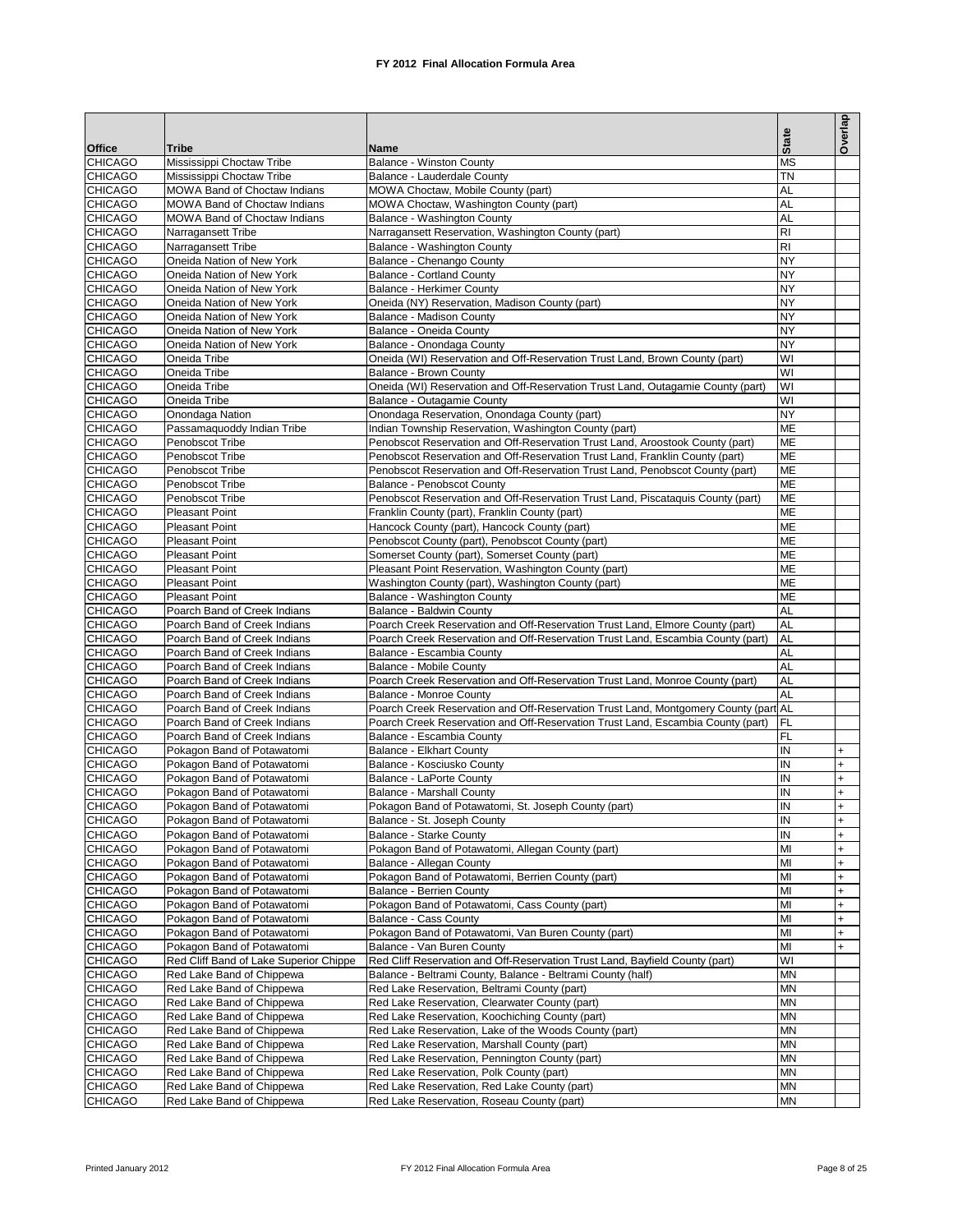|                                  |                                                                    |                                                                                                                         |                        | Overlap    |
|----------------------------------|--------------------------------------------------------------------|-------------------------------------------------------------------------------------------------------------------------|------------------------|------------|
|                                  |                                                                    |                                                                                                                         | <b>State</b>           |            |
| <b>Office</b><br><b>CHICAGO</b>  | Tribe<br>Sac & Fox Tribe                                           | Name<br>Sac and Fox/Meskwaki Reservation and Off-Reservation Trust Land, Tama County (p IA                              |                        |            |
| <b>CHICAGO</b>                   | Saginaw Chippewa                                                   | Isabella Reservation and Trust Lands, Arenac County (part)                                                              | MI                     |            |
| <b>CHICAGO</b>                   | Saginaw Chippewa                                                   | <b>Balance-Arenac County</b>                                                                                            | MI                     |            |
| <b>CHICAGO</b>                   | Saginaw Chippewa                                                   | <b>Balance-Gladwin County</b>                                                                                           | MI                     |            |
| <b>CHICAGO</b>                   | Saginaw Chippewa                                                   | <b>Balance-Gratiot County</b>                                                                                           | MI                     |            |
| <b>CHICAGO</b>                   | Saginaw Chippewa                                                   | Isabella Reservation and Trust Lands, Isabella County (part)                                                            | MI                     |            |
| <b>CHICAGO</b>                   | Saginaw Chippewa                                                   | Balance-Isabella County                                                                                                 | MI                     |            |
| <b>CHICAGO</b><br><b>CHICAGO</b> | Saginaw Chippewa                                                   | Balance-Mecosta County                                                                                                  | MI                     |            |
| <b>CHICAGO</b>                   | Saginaw Chippewa<br>Saginaw Chippewa                               | <b>Balance-Midland County</b><br><b>Balance-Montcalm County</b>                                                         | MI<br>MI               |            |
| <b>CHICAGO</b>                   | Saginaw Chippewa                                                   | <b>Balance-Osceola County</b>                                                                                           | MI                     |            |
| <b>CHICAGO</b>                   | Saint Croix Chippewa                                               | St. Croix Reservation and Off-Reservation Trust Land, Barron County (part)                                              | WI                     |            |
| <b>CHICAGO</b>                   | Saint Croix Chippewa                                               | St. Croix Reservation and Off-Reservation Trust Land, Burnett County (part)                                             | WI                     |            |
| <b>CHICAGO</b>                   | Saint Croix Chippewa                                               | St. Croix Reservation and Off-Reservation Trust Land, Polk County (part)                                                | WI                     |            |
| <b>CHICAGO</b>                   | Sault Ste. Marie Tribe                                             | Sault Ste. Marie Reservation and Off-Reservation Trust Land, Alger County (part)                                        | MI                     | $+$        |
| <b>CHICAGO</b>                   | Sault Ste. Marie Tribe                                             | Balance - Alger County                                                                                                  | MI                     | $+$        |
| <b>CHICAGO</b>                   | Sault Ste. Marie Tribe                                             | Sault Ste. Marie Reservation and Off-Reservation Trust Land, Chippewa County (part) MI                                  |                        | $+$        |
| <b>CHICAGO</b>                   | Sault Ste. Marie Tribe                                             | Balance - Chippewa County                                                                                               | MI                     | $+$        |
| <b>CHICAGO</b>                   | Sault Ste. Marie Tribe                                             | Sault Ste. Marie Reservation and Off-Reservation Trust Land, Delta County (part)                                        | MI                     | $+$        |
| <b>CHICAGO</b>                   | Sault Ste. Marie Tribe                                             | Balance - Delta County                                                                                                  | MI                     | $+$        |
| <b>CHICAGO</b>                   | Sault Ste. Marie Tribe                                             | Sault Ste. Marie Reservation and Off-Reservation Trust Land, Luce County (part)                                         | MI                     | $\ddot{}$  |
| <b>CHICAGO</b>                   | Sault Ste. Marie Tribe                                             | Balance - Luce County                                                                                                   | MI                     | $+$        |
| <b>CHICAGO</b>                   | Sault Ste. Marie Tribe                                             | Sault Ste. Marie Reservation and Off-Reservation Trust Land, Mackinac County (part) MI                                  | MI                     | $+$<br>$+$ |
| <b>CHICAGO</b><br><b>CHICAGO</b> | Sault Ste. Marie Tribe<br>Sault Ste. Marie Tribe                   | Balance - Mackinac County<br>Sault Ste. Marie Reservation and Off-Reservation Trust Land, Marquette County (part MI     |                        | $+$        |
| <b>CHICAGO</b>                   | Sault Ste. Marie Tribe                                             | Balance - Marquette County                                                                                              | MI                     | $+$        |
| <b>CHICAGO</b>                   | Sault Ste. Marie Tribe                                             | Sault Ste. Marie Reservation and Off-Reservation Trust Land, Schoolcraft County (par MI                                 |                        | $+$        |
| <b>CHICAGO</b>                   | Sault Ste. Marie Tribe                                             | <b>Balance - Schoolcraft County</b>                                                                                     | MI                     | $+$        |
| <b>CHICAGO</b>                   | Seminole Tribe                                                     | Big Cypress Reservation, Broward County (part)                                                                          | <b>FL</b>              |            |
| <b>CHICAGO</b>                   | Seminole Tribe                                                     | Broward County (part), Broward County (part)                                                                            | <b>FL</b>              |            |
| <b>CHICAGO</b>                   | Seminole Tribe                                                     | Hollywood Reservation, Broward County (part)                                                                            | <b>FL</b>              |            |
| <b>CHICAGO</b>                   | Seminole Tribe                                                     | Immokalee Reservation, Collier County (part)                                                                            | <b>FL</b>              |            |
| <b>CHICAGO</b>                   | Seminole Tribe                                                     | Brighton Reservation, Glades County (part)                                                                              | <b>FL</b>              |            |
| <b>CHICAGO</b>                   | Seminole Tribe                                                     | Big Cypress Reservation, Hendry County (part)                                                                           | <b>FL</b>              |            |
| <b>CHICAGO</b>                   | Seminole Tribe                                                     | Hillsborough County (part), Hillsborough County (part)                                                                  | <b>FL</b>              |            |
| <b>CHICAGO</b>                   | Seminole Tribe                                                     | St. Lucie County (part), St. Lucie County (part)                                                                        | <b>FL</b><br><b>NY</b> |            |
| <b>CHICAGO</b><br><b>CHICAGO</b> | Seneca Nation of New York<br>Seneca Nation of New York             | Oil Springs Reservation, Allegany County (part)<br>Allegany Reservation, Cattaraugus County (part)                      | <b>NY</b>              |            |
| <b>CHICAGO</b>                   | Seneca Nation of New York                                          | Cattaraugus Reservation, Cattaraugus County (part)                                                                      | <b>NY</b>              |            |
| <b>CHICAGO</b>                   | Seneca Nation of New York                                          | Oil Springs Reservation, Cattaraugus County (part)                                                                      | <b>NY</b>              |            |
| <b>CHICAGO</b>                   | Seneca Nation of New York                                          | Cattaraugus Reservation, Chautauqua County (part)                                                                       | <b>NY</b>              |            |
| <b>CHICAGO</b>                   | Seneca Nation of New York                                          | Cattaraugus Reservation, Erie County (part)                                                                             | <b>NY</b>              |            |
| <b>CHICAGO</b>                   | <b>Shakopee Sioux</b>                                              | Shakopee Mdewakanton Sioux Community and Off-Reservation Trust Land, Scott Co MN                                        |                        |            |
| <b>CHICAGO</b>                   | Shinnecock Indian Reservation                                      | Shinnecock, Suffolk County (part)                                                                                       | <b>NY</b>              |            |
| <b>CHICAGO</b>                   | Sokagoan Chippewa Tribe                                            | Sokaogon Chippewa Community and Off-Reservation Trust Land, Forest County (part WI                                      |                        | $+$        |
| <b>CHICAGO</b>                   | Sokagoan Chippewa Tribe                                            | <b>Balance - Forest County</b>                                                                                          | WI                     | $+$        |
| <b>CHICAGO</b>                   | St. Regis Mohawk Tribe                                             | St. Regis Mohawk Reservation, Franklin County (part)                                                                    | <b>NY</b>              |            |
| <b>CHICAGO</b>                   | St. Regis Mohawk Tribe                                             | Balance - Franklin County                                                                                               | <b>NY</b>              |            |
| <b>CHICAGO</b><br><b>CHICAGO</b> | St. Regis Mohawk Tribe                                             | Balance - St. Lawrence County<br>Stockbridge-Munsee Community, Shawano County (part)                                    | <b>NY</b><br>WI        |            |
| <b>CHICAGO</b>                   | Stockbridge-Munsee Tribe<br>Tonawanda Band of Senecas              | Tonawanda Reservation, Erie County (part)                                                                               | <b>NY</b>              |            |
| <b>CHICAGO</b>                   | Tonawanda Band of Senecas                                          | Tonawanda Reservation, Genesee County (part)                                                                            | <b>NY</b>              |            |
| <b>CHICAGO</b>                   | Tonawanda Band of Senecas                                          | Tonawanda Reservation, Niagara County (part)                                                                            | <b>NY</b>              |            |
| <b>CHICAGO</b>                   | <b>Tuscarora Nation</b>                                            | Tuscarora Reservation, Niagara County (part)                                                                            | <b>NY</b>              |            |
| <b>CHICAGO</b>                   | <b>Upper Sioux Indian Community</b>                                | Balance - Chippewa County                                                                                               | <b>MN</b>              |            |
| <b>CHICAGO</b>                   | <b>Upper Sioux Indian Community</b>                                | Balance - Renville County                                                                                               | <b>MN</b>              |            |
| <b>CHICAGO</b>                   | <b>Upper Sioux Indian Community</b>                                | Upper Sioux Reservation, Yellow Medicine County (part)                                                                  | <b>MN</b>              |            |
| <b>CHICAGO</b>                   | <b>Upper Sioux Indian Community</b>                                | Balance - Yellow Medicine County                                                                                        | <b>MN</b>              |            |
| <b>CHICAGO</b>                   | Waccamaw Siouan State Tribe                                        | Waccamaw-Siouan, Bladen County (part)                                                                                   | <b>NC</b>              |            |
| <b>CHICAGO</b>                   | Waccamaw Siouan State Tribe                                        | Waccamaw-Siouan, Columbus County (part)                                                                                 | <b>NC</b>              |            |
| <b>CHICAGO</b>                   | Wampanoag Tribe                                                    | Wampanoag-Gay Head TDSA, Dukes County (part)                                                                            | <b>MA</b>              |            |
| <b>CHICAGO</b>                   | Wampanoag Tribe                                                    | Balance - Dukes County                                                                                                  | MA                     |            |
| <b>CHICAGO</b><br><b>CHICAGO</b> |                                                                    | White Earth Band of Minnesota Chippewa White Earth Reservation and Off-Reservation Trust Land, Becker County (part)     | <b>MN</b><br><b>MN</b> |            |
| <b>CHICAGO</b>                   | White Earth Band of Minnesota Chippewa Balance - Becker County     | White Earth Band of Minnesota Chippewa White Earth Reservation and Off-Reservation Trust Land, Clearwater County (part) | <b>MN</b>              |            |
| <b>CHICAGO</b>                   | White Earth Band of Minnesota Chippewa Balance - Clearwater County |                                                                                                                         | MN                     |            |
| <b>CHICAGO</b>                   |                                                                    | White Earth Band of Minnesota Chippewa White Earth Reservation and Off-Reservation Trust Land, Mahnomen County          | <b>MN</b>              |            |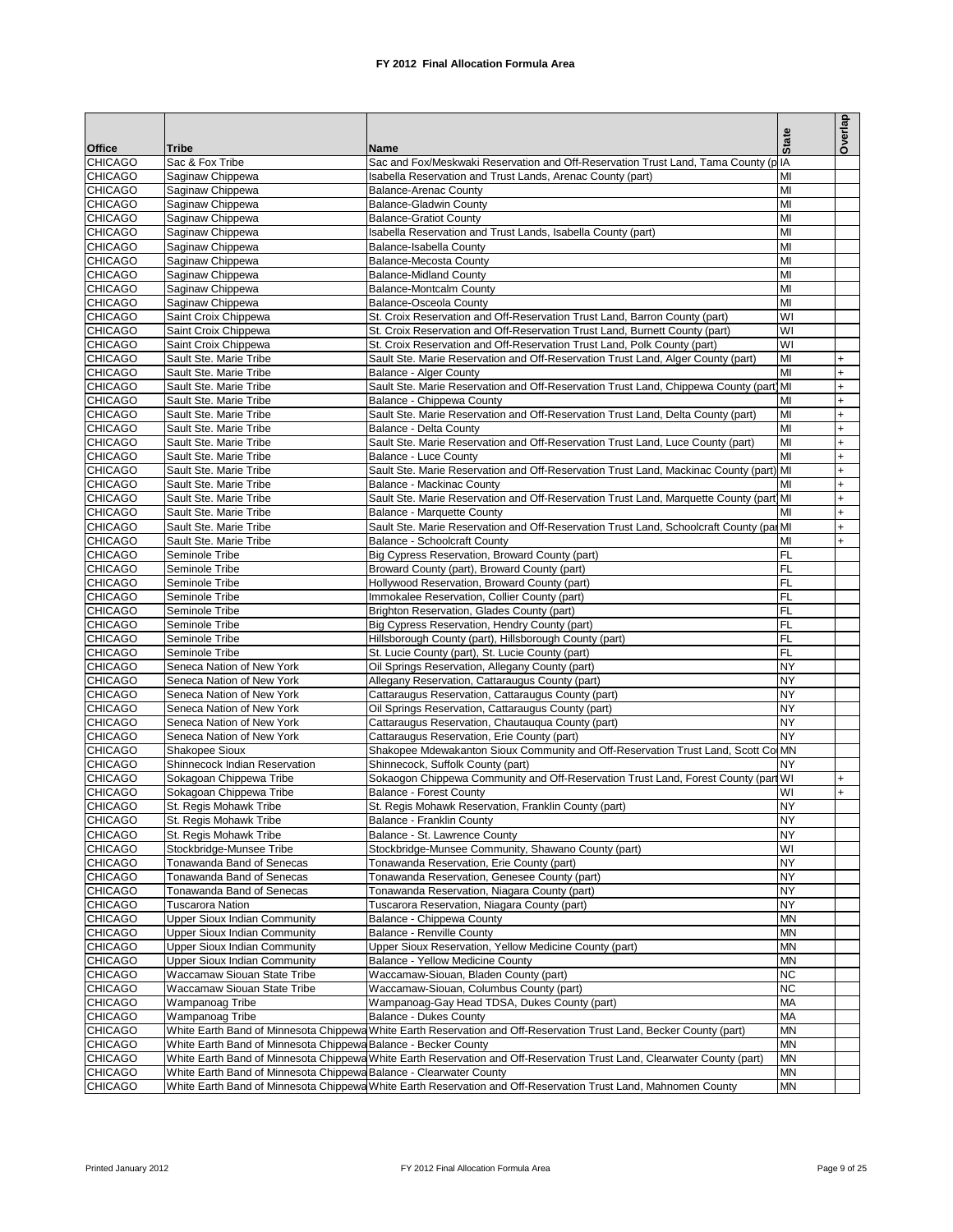|                                |                                                                    |                                                                                                                                                            | <b>State</b>           | Overlap    |
|--------------------------------|--------------------------------------------------------------------|------------------------------------------------------------------------------------------------------------------------------------------------------------|------------------------|------------|
| <b>Office</b>                  | Tribe                                                              | Name                                                                                                                                                       |                        |            |
| <b>DENVER</b><br><b>DENVER</b> | <b>Blackfeet Tribe</b><br><b>Blackfeet Tribe</b>                   | Blackfeet Reservation and Off-Reservation Trust Land, Glacier County (part)<br>Blackfeet Reservation and Off-Reservation Trust Land, Pondera County (part) | MT<br>MT               |            |
| <b>DENVER</b>                  | <b>Cheyenne River Sioux</b>                                        | Cheyenne River Reservation and Off-Reservation Trust Land, Dewey County (part)                                                                             | <b>SD</b>              |            |
| <b>DENVER</b>                  | <b>Cheyenne River Sioux</b>                                        | Cheyenne River Reservation and Off-Reservation Trust Land, Haakon County (part)                                                                            | <b>SD</b>              |            |
| <b>DENVER</b>                  | <b>Cheyenne River Sioux</b>                                        | Cheyenne River Reservation and Off-Reservation Trust Land, Meade County (part)                                                                             | <b>SD</b>              |            |
| <b>DENVER</b>                  | <b>Cheyenne River Sioux</b>                                        | Cheyenne River Reservation and Off-Reservation Trust Land, Stanley County (part)                                                                           | SD                     |            |
| <b>DENVER</b>                  | <b>Cheyenne River Sioux</b>                                        | Cheyenne River Reservation and Off-Reservation Trust Land, Ziebach County (part)                                                                           | <b>SD</b>              |            |
| <b>DENVER</b>                  | <b>Crow Creek Sioux</b>                                            | Crow Creek Reservation, Buffalo County (part)                                                                                                              | <b>SD</b>              |            |
| <b>DENVER</b>                  | <b>Crow Creek Sioux</b>                                            | Crow Creek Reservation, Hughes County (part)                                                                                                               | <b>SD</b>              |            |
| <b>DENVER</b>                  | <b>Crow Creek Sioux</b>                                            | Crow Creek Reservation, Hyde County (part)                                                                                                                 | <b>SD</b>              |            |
| <b>DENVER</b>                  | Crow Tribe                                                         | Crow Reservation and Off-Reservation Trust Land, Big Horn County (part)                                                                                    | MT                     |            |
| <b>DENVER</b>                  | Crow Tribe                                                         | Balance -- Big Horn County                                                                                                                                 | MT                     |            |
| <b>DENVER</b>                  | Crow Tribe                                                         | Crow Reservation and Off-Reservation Trust Land, Treasure County (part)                                                                                    | MT                     |            |
| <b>DENVER</b>                  | Crow Tribe                                                         | Crow Reservation and Off-Reservation Trust Land, Yellowstone County (part)                                                                                 | MT                     |            |
| <b>DENVER</b>                  | <b>Flandreau Santee Sioux</b>                                      | Flandreau Reservation, Moody County (part)                                                                                                                 | <b>SD</b>              |            |
| <b>DENVER</b>                  | Fort Belknap Indian Community                                      | Fort Belknap Reservation and Off-Reservation Trust Land, Blaine County (part)                                                                              | MT                     |            |
| <b>DENVER</b>                  | Fort Belknap Indian Community                                      | Fort Belknap Reservation and Off-Reservation Trust Land, Phillips County (part)                                                                            | MT                     |            |
| <b>DENVER</b>                  | Fort Peck Assiniboine and Sioux                                    | Fort Peck Reservation and Off-Reservation Trust Land, Daniels County (part)                                                                                | MT                     |            |
| <b>DENVER</b><br><b>DENVER</b> | Fort Peck Assiniboine and Sioux<br>Fort Peck Assiniboine and Sioux | Fort Peck Reservation and Off-Reservation Trust Land, Roosevelt County (part)                                                                              | MT<br>MT               |            |
| <b>DENVER</b>                  |                                                                    | Fort Peck Reservation and Off-Reservation Trust Land, Sheridan County (part)                                                                               | MT                     |            |
| <b>DENVER</b>                  | Fort Peck Assiniboine and Sioux<br>Ft. Berthold Affiliated Tribes  | Fort Peck Reservation and Off-Reservation Trust Land, Valley County (part)<br>Fort Berthold Reservation, Dunn County (part)                                | <b>ND</b>              |            |
| <b>DENVER</b>                  | Ft. Berthold Affiliated Tribes                                     | Fort Berthold Reservation, McKenzie County (part)                                                                                                          | <b>ND</b>              |            |
| <b>DENVER</b>                  | Ft. Berthold Affiliated Tribes                                     | Fort Berthold Reservation, McLean County (part)                                                                                                            | <b>ND</b>              |            |
| <b>DENVER</b>                  | Ft. Berthold Affiliated Tribes                                     | Fort Berthold Reservation, Mercer County (part)                                                                                                            | <b>ND</b>              |            |
| <b>DENVER</b>                  | Ft. Berthold Affiliated Tribes                                     | Fort Berthold Reservation, Mountrail County (part)                                                                                                         | <b>ND</b>              |            |
| <b>DENVER</b>                  | Ft. Berthold Affiliated Tribes                                     | Fort Berthold Reservation, Ward County (part)                                                                                                              | <b>ND</b>              |            |
| <b>DENVER</b>                  | Goshute Reservation                                                | Balance - Ada County                                                                                                                                       | ID                     | $+$        |
| <b>DENVER</b>                  | <b>Goshute Reservation</b>                                         | Balance - Canyon County                                                                                                                                    | ID                     | $+$        |
| <b>DENVER</b>                  | <b>Goshute Reservation</b>                                         | Balance - Elmore County                                                                                                                                    | ID                     | $+$        |
| <b>DENVER</b>                  | <b>Goshute Reservation</b>                                         | Balance - Owyhee County                                                                                                                                    | ID                     | $+$        |
| <b>DENVER</b>                  | <b>Goshute Reservation</b>                                         | Balance - Elko County                                                                                                                                      | <b>NV</b>              | $+$        |
| <b>DENVER</b>                  | Goshute Reservation                                                | Balance - Eureka County                                                                                                                                    | <b>NV</b>              | $+$        |
| <b>DENVER</b>                  | <b>Goshute Reservation</b>                                         | Community of Winnemucca                                                                                                                                    | <b>NV</b>              | $+$        |
| <b>DENVER</b>                  | <b>Goshute Reservation</b>                                         | Balance - Lander County                                                                                                                                    | <b>NV</b>              | $+$        |
| <b>DENVER</b>                  | <b>Goshute Reservation</b>                                         | Balance - Nye County                                                                                                                                       | <b>NV</b>              | $+$        |
| <b>DENVER</b>                  | Goshute Reservation                                                | Goshute Reservation, White Pine County (part)                                                                                                              | <b>NV</b>              | $+$        |
| <b>DENVER</b>                  | <b>Goshute Reservation</b>                                         | Balance - White Pine County                                                                                                                                | <b>NV</b>              | $+$        |
| <b>DENVER</b>                  | <b>Goshute Reservation</b>                                         | Goshute Reservation, Juab County (part)                                                                                                                    | UT<br>UT               | $+$        |
| <b>DENVER</b><br><b>DENVER</b> | <b>Goshute Reservation</b><br>Goshute Reservation                  | Goshute Reservation, Tooele County (part)<br>Balance - Tooele County                                                                                       | <b>NV</b>              | $+$<br>$+$ |
| <b>DENVER</b>                  | Lower Brule Sioux                                                  | Lower Brule Reservation and Off-Reservation Trust Land, Lyman County (part)                                                                                | <b>SD</b>              |            |
| <b>DENVER</b>                  | Lower Brule Sioux                                                  | Lower Brule Reservation and Off-Reservation Trust Land, Stanley County (part)                                                                              | SD                     |            |
| <b>DENVER</b>                  | Northern Arapahoe                                                  | Wind River Reservation and Off-Reservation Trust Land                                                                                                      | <b>WY</b>              | $+$        |
| <b>DENVER</b>                  | Northern Arapahoe                                                  | Cities of Lander and Riverton                                                                                                                              | <b>WY</b>              | $+$        |
| <b>DENVER</b>                  | Northern Cheyenne                                                  | Northern Cheyenne Reservation and Off-Reservation Trust Land, Big Horn County (paMT                                                                        |                        |            |
| <b>DENVER</b>                  | Northern Cheyenne                                                  | Northern Cheyenne Reservation and Off-Reservation Trust Land, Rosebud County (p.MT                                                                         |                        |            |
| <b>DENVER</b>                  | Northern Cheyenne                                                  | Northern Cheyenne Reservation and Off-Reservation Trust Land, Meade County (part SD                                                                        |                        |            |
| <b>DENVER</b>                  | NW Band of Shoshone Nation                                         | <b>Balance - Power County</b>                                                                                                                              | ID                     |            |
| <b>DENVER</b>                  | NW Band of Shoshone Nation                                         | Box Elder County (part), Box Elder County (part)                                                                                                           | UT                     |            |
| <b>DENVER</b>                  | NW Band of Shoshone Nation                                         | Balance - Box Elder County                                                                                                                                 | UT                     |            |
| <b>DENVER</b>                  | Oglala Sioux of Pine Ridge Reservation                             | Pine Ridge Reservation and Off-Reservation Trust Land, Sheridan County (part)                                                                              | <b>NE</b>              |            |
| <b>DENVER</b>                  | Oglala Sioux of Pine Ridge Reservation                             | Pine Ridge Reservation and Off-Reservation Trust Land, Bennett County (part)                                                                               | SD                     |            |
| <b>DENVER</b>                  | Oglala Sioux of Pine Ridge Reservation                             | Pine Ridge Reservation and Off-Reservation Trust Land, Jackson County (part)                                                                               | SD                     |            |
| <b>DENVER</b>                  | Oglala Sioux of Pine Ridge Reservation                             | Pine Ridge Reservation and Off-Reservation Trust Land, Shannon County                                                                                      | <b>SD</b>              |            |
| <b>DENVER</b>                  | Omaha Tribe                                                        | Omaha Reservation, Monona County (part)                                                                                                                    | ΙA                     |            |
| <b>DENVER</b>                  | Omaha Tribe                                                        | Omaha Reservation, Burt County (part)                                                                                                                      | <b>NE</b>              |            |
| <b>DENVER</b>                  | Omaha Tribe                                                        | Omaha Reservation, Cuming County (part)                                                                                                                    | <b>NE</b>              |            |
| <b>DENVER</b>                  | Omaha Tribe                                                        | Omaha Reservation, Thurston County (part)                                                                                                                  | <b>NE</b>              |            |
| <b>DENVER</b>                  | Ponca Tribe of Nebraska                                            | Balance - Pottawattamie County                                                                                                                             | ΙA                     |            |
| <b>DENVER</b>                  | Ponca Tribe of Nebraska                                            | Balance - Woodbury County                                                                                                                                  | IA                     |            |
| <b>DENVER</b><br><b>DENVER</b> | Ponca Tribe of Nebraska                                            | Balance - Boyd County                                                                                                                                      | <b>NE</b><br><b>NE</b> |            |
| <b>DENVER</b>                  | Ponca Tribe of Nebraska<br>Ponca Tribe of Nebraska                 | Balance - Burt County<br>Balance - Douglas County                                                                                                          | <b>NE</b>              |            |
| <b>DENVER</b>                  | Ponca Tribe of Nebraska                                            | Balance - Hall County                                                                                                                                      | <b>NE</b>              |            |
| <b>DENVER</b>                  | Ponca Tribe of Nebraska                                            | Balance - Holt County                                                                                                                                      | <b>NE</b>              |            |
| <b>DENVER</b>                  | Ponca Tribe of Nebraska                                            | Balance - Knox County                                                                                                                                      | <b>NE</b>              |            |
| <b>DENVER</b>                  | Ponca Tribe of Nebraska                                            | Balance - Lancaster County                                                                                                                                 | <b>NE</b>              |            |
|                                |                                                                    |                                                                                                                                                            |                        |            |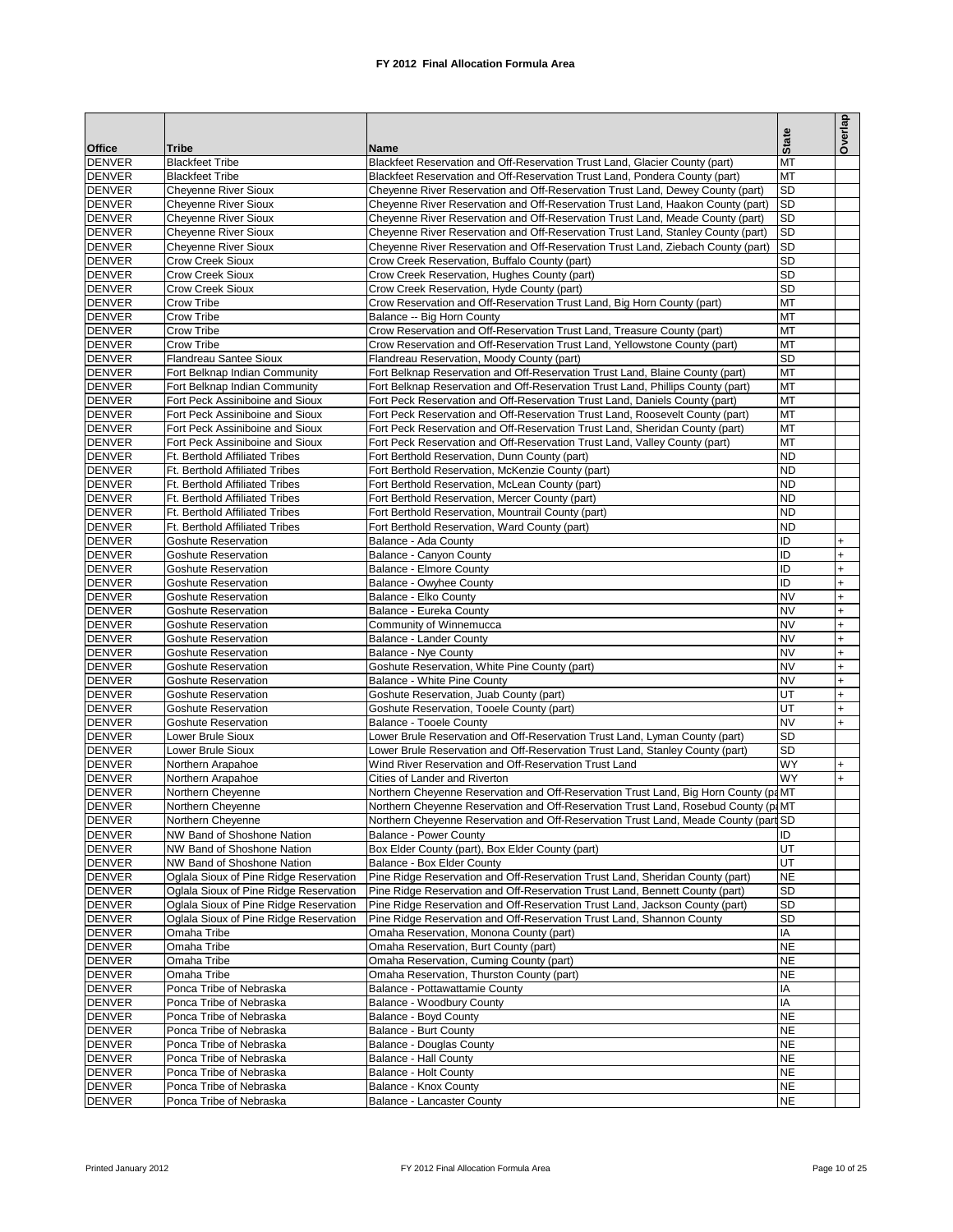|                                |                                                                      |                                                                                                                                                                         |                        | Overlap |
|--------------------------------|----------------------------------------------------------------------|-------------------------------------------------------------------------------------------------------------------------------------------------------------------------|------------------------|---------|
| <b>Office</b>                  | Tribe                                                                | Name                                                                                                                                                                    | <b>State</b>           |         |
| <b>DENVER</b>                  | Ponca Tribe of Nebraska                                              | Balance - Madison County                                                                                                                                                | <b>NE</b>              |         |
| <b>DENVER</b>                  | Ponca Tribe of Nebraska                                              | <b>Balance - Platte County</b>                                                                                                                                          | <b>NE</b>              |         |
| <b>DENVER</b>                  | Ponca Tribe of Nebraska                                              | Balance - Sarpy County                                                                                                                                                  | <b>NE</b>              |         |
| <b>DENVER</b>                  | Ponca Tribe of Nebraska                                              | Balance - Stanton County                                                                                                                                                | <b>NE</b>              |         |
| <b>DENVER</b>                  | Ponca Tribe of Nebraska                                              | Balance - Wayne County                                                                                                                                                  | <b>NE</b>              |         |
| <b>DENVER</b>                  | Ponca Tribe of Nebraska                                              | Balance - Charles Mix County                                                                                                                                            | <b>SD</b>              |         |
| <b>DENVER</b><br><b>DENVER</b> | Rocky Boy Chippewa-Cree<br>Rocky Boy Chippewa-Cree                   | Rocky Boy's Reservation and Off-Reservation Trust Land, Chouteau County (part)<br>Rocky Boy's Reservation and Trust Lands, Hill County (part)                           | MT<br>MT               |         |
| <b>DENVER</b>                  | Rosebud Sioux                                                        | Rosebud Reservation and Off-Reservation Trust Land, Gregory County (part)                                                                                               | <b>SD</b>              |         |
| <b>DENVER</b>                  | Rosebud Sioux                                                        | Rosebud Reservation and Off-Reservation Trust Land, Lyman County (part)                                                                                                 | SD                     |         |
| <b>DENVER</b>                  | <b>Rosebud Sioux</b>                                                 | Rosebud Reservation and Off-Reservation Trust Land, Mellette County (part)                                                                                              | <b>SD</b>              |         |
| <b>DENVER</b>                  | <b>Rosebud Sioux</b>                                                 | Rosebud Reservation and Trust Lands, Todd County                                                                                                                        | SD                     |         |
| <b>DENVER</b>                  | <b>Rosebud Sioux</b>                                                 | Rosebud Reservation and Off-Reservation Trust Land, Tripp County (part)                                                                                                 | <b>SD</b>              |         |
| <b>DENVER</b>                  | Salish and Kootenai Tribes                                           | Flathead Reservation, Flathead County (part)                                                                                                                            | MT                     |         |
| <b>DENVER</b>                  | Salish and Kootenai Tribes                                           | Flathead Reservation, Lake County (part)                                                                                                                                | MT                     |         |
| <b>DENVER</b>                  | Salish and Kootenai Tribes                                           | Flathead Reservation, Missoula County (part)                                                                                                                            | MT                     |         |
| <b>DENVER</b>                  | Salish and Kootenai Tribes                                           | Flathead Reservation, Sanders County (part)                                                                                                                             | MT<br><b>NE</b>        |         |
| <b>DENVER</b><br><b>DENVER</b> | Santee Sioux Tribe<br>Shoshone Tribe of the Wind River Reser         | Santee Reservation, Knox County (part)<br>Wind River Reservation and Off-Reservation Trust Land, Fremont County (part)                                                  | <b>WY</b>              | $+$     |
| <b>DENVER</b>                  | Shoshone Tribe of the Wind River Reser                               | Wind River Reservation and Off-Reservation Trust Land, Hot Springs County (part)                                                                                        | WY                     | $+$     |
| <b>DENVER</b>                  | Sisseton-Wahpeton Oyate                                              | Lake Traverse Reservation, Richland County (part)                                                                                                                       | <b>ND</b>              |         |
| <b>DENVER</b>                  | Sisseton-Wahpeton Oyate                                              | Lake Traverse Reservation, Sargent County (part)                                                                                                                        | <b>ND</b>              |         |
| <b>DENVER</b>                  | Sisseton-Wahpeton Oyate                                              | Lake Traverse Reservation, Codington County (part)                                                                                                                      | <b>SD</b>              |         |
| <b>DENVER</b>                  | Sisseton-Wahpeton Oyate                                              | Lake Traverse Reservation, Day County (part)                                                                                                                            | <b>SD</b>              |         |
| <b>DENVER</b>                  | Sisseton-Wahpeton Oyate                                              | Lake Traverse Reservation, Grant County (part)                                                                                                                          | <b>SD</b>              |         |
| <b>DENVER</b>                  | Sisseton-Wahpeton Oyate                                              | Lake Traverse Reservation, Marshall County (part)                                                                                                                       | SD                     |         |
| <b>DENVER</b>                  | Sisseton-Wahpeton Oyate                                              | Lake Traverse Reservation, Roberts County (part)                                                                                                                        | <b>SD</b>              |         |
| <b>DENVER</b>                  | Skull Valley Band of Goshute                                         | Skull Valley Reservation, Tooele County (part)                                                                                                                          | UT                     |         |
| <b>DENVER</b>                  | Southern Ute Tribe                                                   | Southern Ute Reservation, Archuleta County (part)                                                                                                                       | CO                     |         |
| <b>DENVER</b>                  | Southern Ute Tribe                                                   | Southern Ute Reservation, La Plata County (part)                                                                                                                        | CO                     |         |
| <b>DENVER</b><br><b>DENVER</b> | Southern Ute Tribe<br>Spirit Lake Sioux Tribe                        | Southern Ute Reservation, Montezuma County (part)<br>Spirit Lake Reservation, Benson County (part)                                                                      | CO<br><b>ND</b>        |         |
| <b>DENVER</b>                  | Spirit Lake Sioux Tribe                                              | Spirit Lake Reservation, Eddy County (part)                                                                                                                             | <b>ND</b>              |         |
| <b>DENVER</b>                  | Spirit Lake Sioux Tribe                                              | Spirit Lake Reservation, Nelson County (part)                                                                                                                           | <b>ND</b>              |         |
| <b>DENVER</b>                  | Spirit Lake Sioux Tribe                                              | Spirit Lake Reservation, Ramsey County (part)                                                                                                                           | <b>ND</b>              |         |
| <b>DENVER</b>                  | Spirit Lake Sioux Tribe                                              | Spirit Lake Reservation, Wells County (part)                                                                                                                            | <b>ND</b>              |         |
| <b>DENVER</b>                  | <b>Standing Rock Sioux</b>                                           | <b>Standing Rock Reservation, Sioux County</b>                                                                                                                          | <b>ND</b>              |         |
| <b>DENVER</b>                  | <b>Standing Rock Sioux</b>                                           | <b>Standing Rock Reservation, Corson County</b>                                                                                                                         | SD                     |         |
| <b>DENVER</b>                  | <b>Standing Rock Sioux</b>                                           | Standing Rock Reservation, Dewey County (part)                                                                                                                          | <b>SD</b>              |         |
| <b>DENVER</b>                  | <b>Standing Rock Sioux</b>                                           | Standing Rock Reservation, Ziebach County (part)<br>Turtle Mountain Reservation and Off-Reservation Trust Land, Blaine County (part)                                    | <b>SD</b><br>MT        |         |
| <b>DENVER</b><br><b>DENVER</b> | Turtle Mountain Band of Chippewa<br>Turtle Mountain Band of Chippewa | Turtle Mountain Reservation and Off-Reservation Trust Land, Carter County (part)                                                                                        | MT                     |         |
| <b>DENVER</b>                  | Turtle Mountain Band of Chippewa                                     | Turtle Mountain Reservation and Off-Reservation Trust Land, Chouteau County (part) MT                                                                                   |                        |         |
| <b>DENVER</b>                  | Turtle Mountain Band of Chippewa                                     | Turtle Mountain Reservation and Off-Reservation Trust Land, Daniels County (part)                                                                                       | MT                     |         |
| <b>DENVER</b>                  | Turtle Mountain Band of Chippewa                                     | Turtle Mountain Reservation and Off-Reservation Trust Land, Fergus County (part)                                                                                        | MT                     |         |
| <b>DENVER</b>                  | Turtle Mountain Band of Chippewa                                     | Turtle Mountain Reservation and Off-Reservation Trust Land, Hill County (part)                                                                                          | MT                     |         |
| <b>DENVER</b>                  | Turtle Mountain Band of Chippewa                                     | Turtle Mountain Reservation and Off-Reservation Trust Land. Liberty County (part)                                                                                       | <b>MT</b>              |         |
| <b>DENVER</b>                  | Turtle Mountain Band of Chippewa                                     | Turtle Mountain Reservation and Off-Reservation Trust Land, McCone County (part)                                                                                        | MT                     |         |
| <b>DENVER</b>                  | Turtle Mountain Band of Chippewa                                     | Turtle Mountain Reservation and Off-Reservation Trust Land, Phillips County (part)                                                                                      | MT                     |         |
| <b>DENVER</b>                  | Turtle Mountain Band of Chippewa                                     | Turtle Mountain Reservation and Off-Reservation Trust Land, Richland County (part)                                                                                      | MT                     |         |
| <b>DENVER</b><br><b>DENVER</b> | Turtle Mountain Band of Chippewa<br>Turtle Mountain Band of Chippewa | <b>Balance - Richland County</b><br>Turtle Mountain Reservation and Off-Reservation Trust Land, Roosevelt County (part) MT                                              | MT                     |         |
| <b>DENVER</b>                  | Turtle Mountain Band of Chippewa                                     | <b>Balance - Roosevelt County</b>                                                                                                                                       | MT                     |         |
| <b>DENVER</b>                  | Turtle Mountain Band of Chippewa                                     | Turtle Mountain Reservation and Off-Reservation Trust Land, Sheridan County (part)                                                                                      | MT                     |         |
| <b>DENVER</b>                  | Turtle Mountain Band of Chippewa                                     | Balance - Sheridan County                                                                                                                                               | MT                     |         |
| <b>DENVER</b>                  | Turtle Mountain Band of Chippewa                                     | Turtle Mountain Reservation and Off-Reservation Trust Land, Valley County (part)                                                                                        | MT                     |         |
| <b>DENVER</b>                  | Turtle Mountain Band of Chippewa                                     | Turtle Mountain Reservation and Off-Reservation Trust Land, Burke County (part)                                                                                         | <b>ND</b>              |         |
| <b>DENVER</b>                  | Turtle Mountain Band of Chippewa                                     | Turtle Mountain Reservation and Off-Reservation Trust Land, Cavalier County (part)                                                                                      | <b>ND</b>              |         |
| <b>DENVER</b>                  | Turtle Mountain Band of Chippewa                                     | Turtle Mountain Reservation and Off-Reservation Trust Land, Divide County (part)                                                                                        | <b>ND</b>              |         |
| <b>DENVER</b>                  | Turtle Mountain Band of Chippewa                                     | <b>Balance - Divide County</b>                                                                                                                                          | <b>ND</b>              |         |
| <b>DENVER</b>                  | Turtle Mountain Band of Chippewa                                     | Turtle Mountain Reservation and Off-Reservation Trust Land, McHenry County (part)                                                                                       | <b>ND</b>              |         |
| <b>DENVER</b>                  | Turtle Mountain Band of Chippewa                                     | Balance - McKenzie County                                                                                                                                               | <b>ND</b>              |         |
| <b>DENVER</b><br><b>DENVER</b> | Turtle Mountain Band of Chippewa<br>Turtle Mountain Band of Chippewa | Turtle Mountain Reservation and Off-Reservation Trust Land, McLean County (part)<br>Turtle Mountain Reservation and Off-Reservation Trust Land, Mountrail County (part) | <b>ND</b><br><b>ND</b> |         |
| <b>DENVER</b>                  | Turtle Mountain Band of Chippewa                                     | Turtle Mountain Reservation and Off-Reservation Trust Land, Rolette County (part)                                                                                       | <b>ND</b>              |         |
| <b>DENVER</b>                  | Turtle Mountain Band of Chippewa                                     | <b>Balance - Rolette County</b>                                                                                                                                         | <b>ND</b>              |         |
| <b>DENVER</b>                  | Turtle Mountain Band of Chippewa                                     | Turtle Mountain Reservation and Off-Reservation Trust Land, Williams County (part)                                                                                      | <b>ND</b>              |         |
| <b>DENVER</b>                  | Turtle Mountain Band of Chippewa                                     | <b>Balance - Williams County</b>                                                                                                                                        | <b>ND</b>              |         |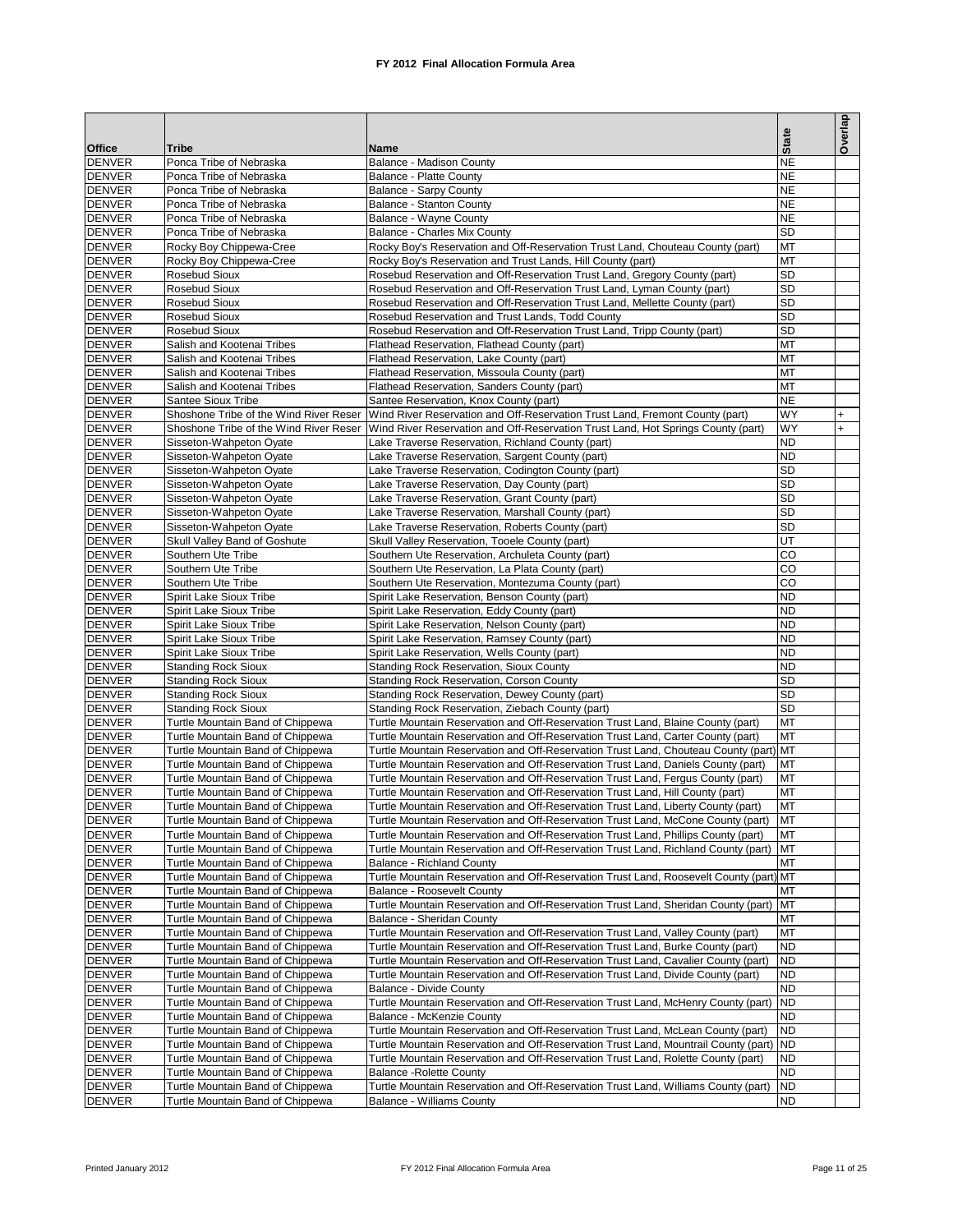| <b>Office</b> | <b>Tribe</b>                     | Name                                                                                 | <b>State</b> | Overlap   |
|---------------|----------------------------------|--------------------------------------------------------------------------------------|--------------|-----------|
| <b>DENVER</b> | Turtle Mountain Band of Chippewa | Turtle Mountain Reservation and Off-Reservation Trust Land, Perkins County (part)    | <b>SD</b>    |           |
| <b>DENVER</b> | Uintah & Ouray Ute Indian Tribe  | Uintah and Ouray Reservation and Off-Reservation Trust Land, Carbon County (part) UT |              |           |
| <b>DENVER</b> | Uintah & Ouray Ute Indian Tribe  | Uintah and Ouray Reservation and Off-Reservation Trust Land, Duchesne County (pa UT  |              |           |
| <b>DENVER</b> | Uintah & Ouray Ute Indian Tribe  | Uintah and Ouray Reservation and Off-Reservation Trust Land, Emery County (part)     | IUT          |           |
| <b>DENVER</b> | Uintah & Ouray Ute Indian Tribe  | Uintah and Ouray Reservation and Off-Reservation Trust Land, Grand County (part)     | UT           |           |
| <b>DENVER</b> | Uintah & Ouray Ute Indian Tribe  | Uintah and Ouray Reservation and Off-Reservation Trust Land, Uintah County (part)    | <b>UT</b>    |           |
| <b>DENVER</b> | Uintah & Ouray Ute Indian Tribe  | Uintah and Ouray Reservation and Off-Reservation Trust Land, Utah County (part)      | <b>UT</b>    |           |
| <b>DENVER</b> | Uintah & Ouray Ute Indian Tribe  | Uintah and Ouray Reservation and Off-Reservation Trust Land, Wasatch County (part UT |              |           |
| <b>DENVER</b> | <b>Utah Paiute Tribe</b>         | Balance - Beaver County                                                              | UT           |           |
| <b>DENVER</b> | Utah Paiute Tribe                | Paiute Reservation, Iron County (part)                                               | UT           | $+$       |
| <b>DENVER</b> | Utah Paiute Tribe                | Balance - Iron County                                                                | UT           | $+$       |
| <b>DENVER</b> | <b>Utah Paiute Tribe</b>         | Paiute Reservation, Millard County (part)                                            | UT           | $\ddot{}$ |
| <b>DENVER</b> | Utah Paiute Tribe                | <b>Balance - Millard County</b>                                                      | UT           | $+$       |
| <b>DENVER</b> | Utah Paiute Tribe                | Paiute Reservation, Sevier County (part)                                             | UT           | $+$       |
| <b>DENVER</b> | Utah Paiute Tribe                | Balance - Sevier County                                                              | UT           | $+$       |
| <b>DENVER</b> | <b>Utah Paiute Tribe</b>         | Paiute Reservation, Washington County (part)                                         | UT           | $\ddot{}$ |
| <b>DENVER</b> | Utah Paiute Tribe                | Balance - Washington County                                                          | UT           | $+$       |
| <b>DENVER</b> | Ute Mountain Tribe               | Ute Mountain Reservation and Off-Reservation Trust Land, La Plata County (part)      | CO           |           |
| <b>DENVER</b> | Ute Mountain Tribe               | Ute Mountain Reservation and Off-Reservation Trust Land, Montezuma County (part) CO  |              |           |
| <b>DENVER</b> | Ute Mountain Tribe               | Ute Mountain Reservation and Off-Reservation Trust Land, San Juan County (part)      | <b>NM</b>    |           |
| <b>DENVER</b> | Ute Mountain Tribe               | Ute Mountain Reservation and Off-Reservation Trust Land, San Juan County (part)      | UT           |           |
| <b>DENVER</b> | Winnebago Tribe                  | Winnebago Reservation and Off-Reservation Trust Land, Woodbury County (part)         | IA           |           |
| <b>DENVER</b> | Winnebago Tribe                  | Winnebago Reservation and Off-Reservation Trust Land, Burt County (part)             | <b>NE</b>    |           |
| <b>DENVER</b> | Winnebago Tribe                  | Winnebago Reservation and Off-Reservation Trust Land, Dixon County (part)            | <b>NE</b>    |           |
| <b>DENVER</b> | Winnebago Tribe                  | Winnebago Reservation, Thurston County (part)                                        | <b>NE</b>    |           |
| <b>DENVER</b> | <b>Yankton Sioux</b>             | Yankton Reservation, Charles Mix County (part)                                       | <b>SD</b>    |           |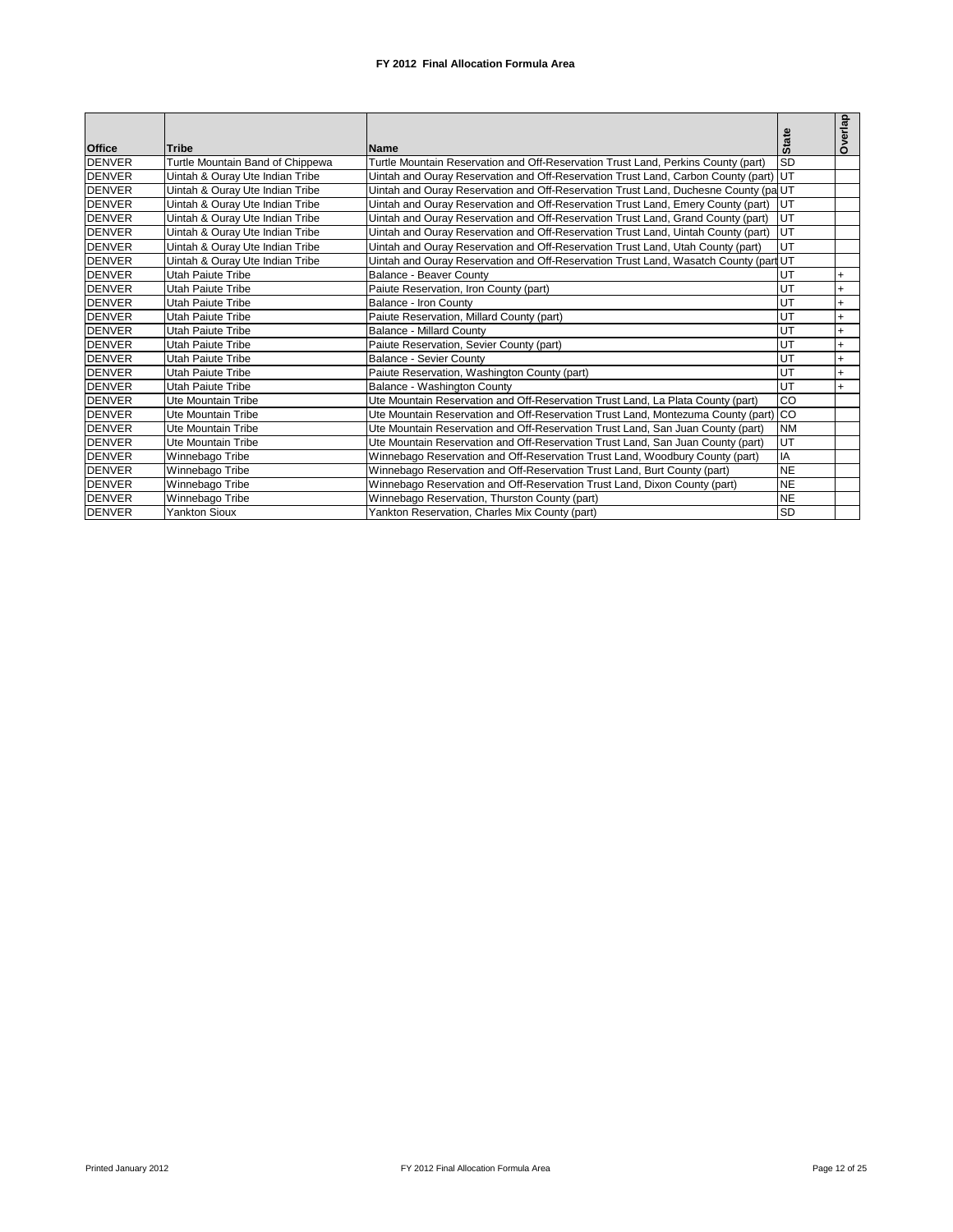|                                    |                                                    |                                                                                                                              | <b>State</b> | Overlap                |
|------------------------------------|----------------------------------------------------|------------------------------------------------------------------------------------------------------------------------------|--------------|------------------------|
| <b>Office</b>                      | <b>Tribe</b>                                       | <b>Name</b>                                                                                                                  |              |                        |
| <b>OKLAHOMA</b><br><b>OKLAHOMA</b> | Absentee-Shawnee<br>Absentee-Shawnee               | Citizen Potawatomi Nation-Absentee Shawnee Tribe OTSA, Cleveland County<br><b>Balance-Cleveland County</b>                   | ОК<br>ОК     | $\ddot{}$<br>$\ddot{}$ |
| <b>OKLAHOMA</b>                    | Absentee-Shawnee                                   | Balance - Lincoln County                                                                                                     | ОК           | $\ddot{}$              |
| <b>OKLAHOMA</b>                    | Absentee-Shawnee                                   | Citizen Potawatomi Nation-Absentee Shawnee Tribe OTSA, Oklahoma County                                                       | ОК           | $\ddot{}$              |
| <b>OKLAHOMA</b>                    | Absentee-Shawnee                                   | Citizen Potawatomi Nation-Absentee Shawnee Tribe OTSA, Pottawatomie County                                                   | ОК           | $\ddot{}$              |
| <b>OKLAHOMA</b>                    | Alabama-Couchatta                                  | Alabama-Coushatta Reservation, Polk County (part)                                                                            | ТX           |                        |
| <b>OKLAHOMA</b>                    | Alabama-Quassarte Tribal Town                      | Creek OTSA                                                                                                                   | ОК           | $\ddot{}$              |
| <b>OKLAHOMA</b>                    | Apache Tribe                                       | Kiowa-Comanche-Apache-Fort Sill Apache                                                                                       | ОК           | $\ddot{}$              |
| <b>OKLAHOMA</b>                    | Caddo Tribe                                        | Caddo-Wichita-Delaware OTSA, Blaine County                                                                                   | OK           | $\ddot{}$              |
| <b>OKLAHOMA</b><br><b>OKLAHOMA</b> | Caddo Tribe<br>Caddo Tribe                         | Caddo-Wichita-Delaware OTSA, Caddo County                                                                                    | OK<br>OK     | $\ddot{}$<br>$\ddot{}$ |
| <b>OKLAHOMA</b>                    | Caddo Tribe                                        | Kiowa-Comanche-Apache-Fort Sill Apache-Caddo-Witchita-Delaware, Caddo County<br>Caddo-Wichita-Delaware OTSA, Canadian County | ОΚ           | $\ddot{}$              |
| <b>OKLAHOMA</b>                    | Caddo Tribe                                        | Caddo-Wichita-Delaware OTSA, Grady County                                                                                    | OK           | $\ddot{}$              |
| <b>OKLAHOMA</b>                    | Caddo Tribe                                        | Kiowa-Comanche-Apache-Fort Sill Apache-Caddo-Witchita-Delaware, Grady County                                                 | OK           | $\ddot{}$              |
| <b>OKLAHOMA</b>                    | <b>Cherokee Nation</b>                             | Cherokee OTSA, Adair County                                                                                                  | ОΚ           | $\ddot{}$              |
| <b>OKLAHOMA</b>                    | <b>Cherokee Nation</b>                             | Cherokee OTSA, Cherokee County                                                                                               | ОК           | $\ddot{}$              |
| <b>OKLAHOMA</b>                    | <b>Cherokee Nation</b>                             | Cherokee OTSA, Craig County                                                                                                  | ОК           | $\ddot{}$              |
| <b>OKLAHOMA</b>                    | <b>Cherokee Nation</b>                             | Cherokee OTSA, Delaware County                                                                                               | ОК           | $\ddot{}$              |
| <b>OKLAHOMA</b>                    | <b>Cherokee Nation</b>                             | Cherokee OTSA, McIntosh County                                                                                               | ОК           | $\ddot{}$              |
| <b>OKLAHOMA</b>                    | <b>Cherokee Nation</b>                             | Cherokee OTSA, Mayes County                                                                                                  | ОК           | $\ddot{}$              |
| <b>OKLAHOMA</b>                    | <b>Cherokee Nation</b>                             | Cherokee OTSA, Muskogee County                                                                                               | ОК           | $\ddot{}$              |
| <b>OKLAHOMA</b><br><b>OKLAHOMA</b> | <b>Cherokee Nation</b><br><b>Cherokee Nation</b>   | Cherokee OTSA, Nowata County                                                                                                 | ОК<br>ОК     | $\ddot{}$<br>$\ddot{}$ |
| <b>OKLAHOMA</b>                    | <b>Cherokee Nation</b>                             | Cherokee OTSA, Ottawa County<br>Cherokee OTSA, Rogers County                                                                 | ОК           | $\ddot{}$              |
| <b>OKLAHOMA</b>                    | <b>Cherokee Nation</b>                             | Cherokee OTSA, Sequoyah County                                                                                               | ОК           | $\ddot{}$              |
| <b>OKLAHOMA</b>                    | <b>Cherokee Nation</b>                             | Cherokee OTSA, Tulsa County                                                                                                  | ОК           | $\ddot{}$              |
| <b>OKLAHOMA</b>                    | <b>Cherokee Nation</b>                             | Cherokee OTSA, Wagoner County                                                                                                | ОК           | $\ddot{}$              |
| <b>OKLAHOMA</b>                    | <b>Cherokee Nation</b>                             | Cherokee OTSA, Washington County                                                                                             | ОК           | $\ddot{}$              |
| <b>OKLAHOMA</b>                    | Cheyenne-Arapaho Tribes                            | Cheyenne-Arapaho OTSA, Beckham County                                                                                        | ОК           |                        |
| <b>OKLAHOMA</b>                    | Cheyenne-Arapaho Tribes                            | Balance-Beckham County                                                                                                       | ОК           |                        |
| <b>OKLAHOMA</b>                    | Cheyenne-Arapaho Tribes                            | Cheyenne-Arapaho OTSA, Blaine County                                                                                         | ОК           |                        |
| <b>OKLAHOMA</b>                    | Cheyenne-Arapaho Tribes                            | <b>Balance-Blaine County</b>                                                                                                 | ОК           |                        |
| <b>OKLAHOMA</b>                    | Cheyenne-Arapaho Tribes                            | Cheyenne-Arapaho OTSA, Caddo County                                                                                          | ОК           |                        |
| <b>OKLAHOMA</b><br><b>OKLAHOMA</b> | Cheyenne-Arapaho Tribes<br>Cheyenne-Arapaho Tribes | Cheyenne-Arapaho OTSA, Canadian County<br>Balance-Canadian County                                                            | ОК<br>ОК     |                        |
| <b>OKLAHOMA</b>                    | Cheyenne-Arapaho Tribes                            | Cheyenne-Arapaho OTSA, Custer County                                                                                         | ОК           |                        |
| <b>OKLAHOMA</b>                    | Cheyenne-Arapaho Tribes                            | <b>Balance-Custer County</b>                                                                                                 | ОК           |                        |
| <b>OKLAHOMA</b>                    | Cheyenne-Arapaho Tribes                            | Cheyenne-Arapaho OTSA, Dewey County                                                                                          | ОК           |                        |
| <b>OKLAHOMA</b>                    | Cheyenne-Arapaho Tribes                            | <b>Balance-Dewey County</b>                                                                                                  | ОК           |                        |
| <b>OKLAHOMA</b>                    | Cheyenne-Arapaho Tribes                            | Cheyenne-Arapaho OTSA, Ellis County                                                                                          | ОК           |                        |
| <b>OKLAHOMA</b>                    | Cheyenne-Arapaho Tribes                            | Cheyenne-Arapaho OTSA, Kingfisher County                                                                                     | ОК           |                        |
| <b>OKLAHOMA</b>                    | Cheyenne-Arapaho Tribes                            | <b>Balance-Kingfisher County</b>                                                                                             | ОК           |                        |
| <b>OKLAHOMA</b>                    | Cheyenne-Arapaho Tribes                            | <b>Balance-Major County</b>                                                                                                  | ОК           |                        |
| <b>OKLAHOMA</b><br><b>OKLAHOMA</b> | Cheyenne-Arapaho Tribes<br>Cheyenne-Arapaho Tribes | Cheyenne-Arapaho OTSA, Roger Mills County                                                                                    | ОК<br>OK     |                        |
| <b>OKLAHOMA</b>                    | Cheyenne-Arapaho Tribes                            | <b>Balance-Roger Mills County</b><br>Cheyenne-Arapaho OTSA, Washita County                                                   | ОК           |                        |
| <b>OKLAHOMA</b>                    | Chevenne-Arapaho Tribes                            | Balance-Washita County                                                                                                       | OK           |                        |
| <b>OKLAHOMA</b>                    | Cheyenne-Arapaho Tribes                            | <b>Balance-Woodward County</b>                                                                                               | ОК           |                        |
| <b>OKLAHOMA</b>                    | Chickasaw                                          | Chickasaw OTSA, Bryan County                                                                                                 | ОК           |                        |
| <b>OKLAHOMA</b>                    | Chickasaw                                          | Chickasaw OTSA, Carter County                                                                                                | ОΚ           |                        |
| <b>OKLAHOMA</b>                    | Chickasaw                                          | Chickasaw OTSA, Cleveland County                                                                                             | ОК           |                        |
| <b>OKLAHOMA</b>                    | Chickasaw                                          | Chickasaw OTSA, Garvin County                                                                                                | ОΚ           |                        |
| <b>OKLAHOMA</b>                    | Chickasaw                                          | Chickasaw OTSA, Grady County                                                                                                 | ОК           |                        |
| <b>OKLAHOMA</b><br><b>OKLAHOMA</b> | Chickasaw<br>Chickasaw                             | Chickasaw OTSA, Jefferson County<br>Chickasaw OTSA, Johnston County                                                          | ОΚ<br>ОК     |                        |
| <b>OKLAHOMA</b>                    | Chickasaw                                          | Chickasaw OTSA, Love County                                                                                                  | ОК           |                        |
| <b>OKLAHOMA</b>                    | Chickasaw                                          | Chickasaw OTSA, McClain County                                                                                               | ОК           |                        |
| <b>OKLAHOMA</b>                    | Chickasaw                                          | Chickasaw OTSA, Marshall County                                                                                              | ОК           |                        |
| <b>OKLAHOMA</b>                    | Chickasaw                                          | Chickasaw OTSA, Murray County                                                                                                | ОΚ           |                        |
| <b>OKLAHOMA</b>                    | Chickasaw                                          | Chickasaw OTSA, Pontotoc County                                                                                              | ОК           |                        |
| <b>OKLAHOMA</b>                    | Chickasaw                                          | Chickasaw OTSA, Stephens County                                                                                              | ОК           |                        |
| <b>OKLAHOMA</b>                    | Chitimacha Tribe                                   | Chitimacha Reservation, St. Mary Parish (part)                                                                               | LA           |                        |
| <b>OKLAHOMA</b>                    | <b>Choctaw Nation</b>                              | Choctaw OTSA, Atoka County                                                                                                   | OK           |                        |
| <b>OKLAHOMA</b>                    | <b>Choctaw Nation</b>                              | Choctaw OTSA, Bryan County                                                                                                   | ОК           |                        |
| <b>OKLAHOMA</b><br><b>OKLAHOMA</b> | <b>Choctaw Nation</b><br><b>Choctaw Nation</b>     | Choctaw OTSA, Choctaw County<br>Choctaw OTSA, Coal County                                                                    | OK<br>ОΚ     |                        |
| <b>OKLAHOMA</b>                    | <b>Choctaw Nation</b>                              | Choctaw OTSA, Haskell County                                                                                                 | OK           |                        |
| <b>OKLAHOMA</b>                    | <b>Choctaw Nation</b>                              | Choctaw OTSA, Hughes County                                                                                                  | ОК           |                        |
|                                    |                                                    |                                                                                                                              |              |                        |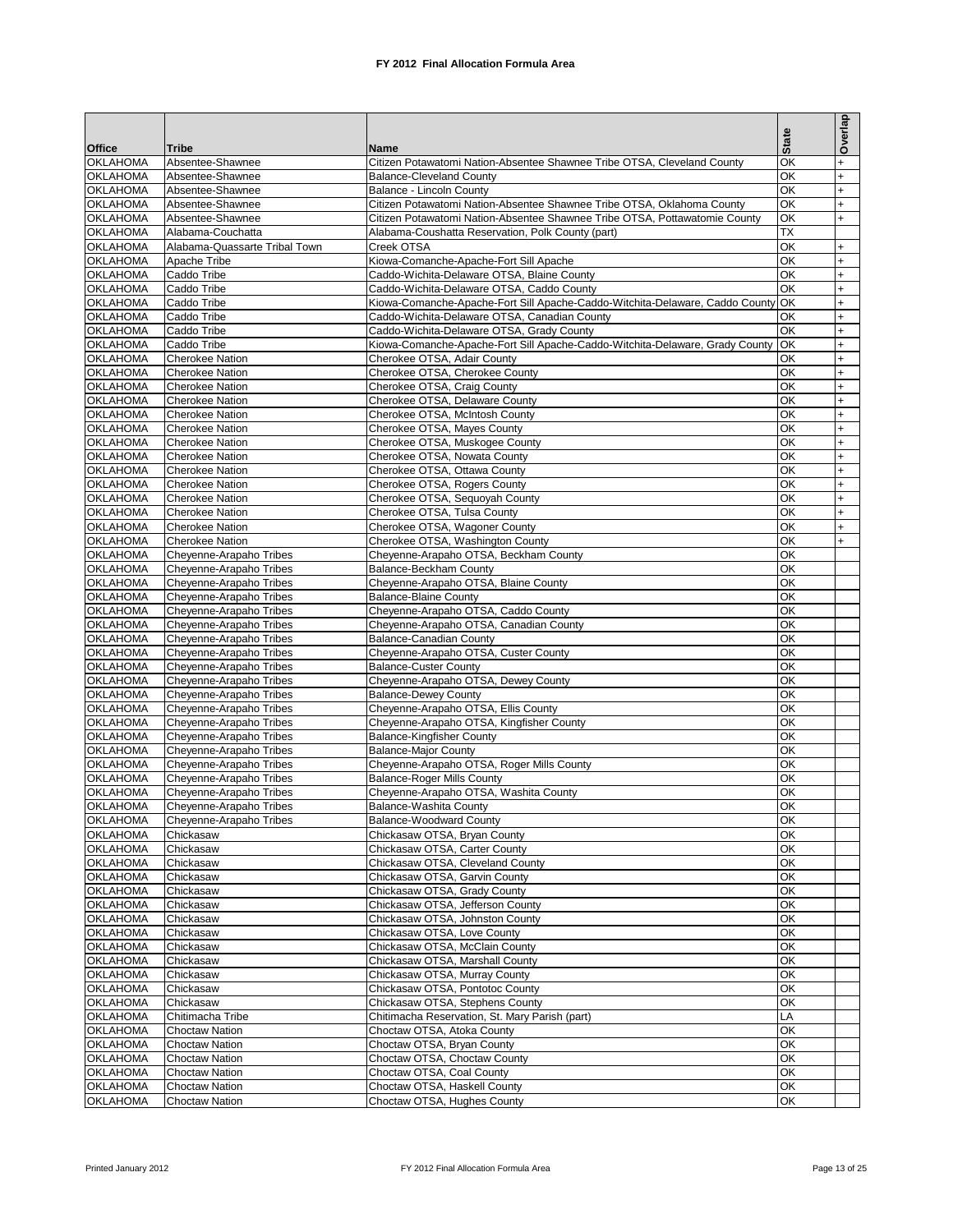|                                    |                                                                        |                                                                                                                              |                                     | Overlap                |
|------------------------------------|------------------------------------------------------------------------|------------------------------------------------------------------------------------------------------------------------------|-------------------------------------|------------------------|
| <b>Office</b>                      | <b>Tribe</b>                                                           | Name                                                                                                                         | <b>State</b>                        |                        |
| <b>OKLAHOMA</b>                    | <b>Choctaw Nation</b>                                                  | Choctaw OTSA, Latimer County                                                                                                 | OK                                  |                        |
| <b>OKLAHOMA</b>                    | <b>Choctaw Nation</b>                                                  | Choctaw OTSA, Le Flore County                                                                                                | OK                                  |                        |
| <b>OKLAHOMA</b>                    | <b>Choctaw Nation</b>                                                  | Choctaw OTSA, McCurtain County                                                                                               | OK                                  |                        |
| <b>OKLAHOMA</b>                    | <b>Choctaw Nation</b>                                                  | Choctaw OTSA, Pittsburg County                                                                                               | OK                                  |                        |
| <b>OKLAHOMA</b>                    | Choctaw Nation                                                         | Choctaw OTSA, Pushmataha County                                                                                              | OK                                  |                        |
| <b>OKLAHOMA</b>                    | Citizen Band Potawatomi Tribe                                          | Citizen Potawatomi Nation-Absentee Shawnee Tribe OTSA                                                                        | OK                                  | $\ddot{}$              |
| <b>OKLAHOMA</b>                    | Citizen Band Potawatomi Tribe                                          | Balance - Lincoln County                                                                                                     | OK                                  | $\ddot{}$              |
| <b>OKLAHOMA</b><br><b>OKLAHOMA</b> | Citizen Band Potawatomi Tribe<br>Citizen Band Potawatomi Tribe         | <b>Balance-Cleveland County</b><br>Eastern Portion Oklahoma Co                                                               | OK<br>OK                            | $\ddot{}$<br>$\ddot{}$ |
| <b>OKLAHOMA</b>                    | <b>Comanche Nation</b>                                                 | Kiowa-Comanche-Apache-Fort Sill Apache                                                                                       | OK                                  | $\ddot{}$              |
| <b>OKLAHOMA</b>                    | Coushatta Tribe                                                        | Coushatta Reservation, Allen Parish (part)                                                                                   | LA                                  |                        |
| <b>OKLAHOMA</b>                    | Delaware Nation of West Oklahoma                                       | Caddo-Wichita-Delaware OTSA                                                                                                  | OK                                  | $\ddot{}$              |
| <b>OKLAHOMA</b>                    | Eastern Shawnee Tribe                                                  | Eastern Shawnee OTSA. Ottawa County                                                                                          | ОК                                  |                        |
| <b>OKLAHOMA</b>                    | Fort Sill Apache Tribe                                                 | Kiowa-Comanche-Apache-Fort Sill Apache                                                                                       | OK                                  | $+$                    |
| <b>OKLAHOMA</b>                    | Iowa Tribe of Kansas and Nebraska                                      | lowa Reservation and Off-Reservation Trust Land, Brown County (part)                                                         | KS                                  |                        |
| <b>OKLAHOMA</b>                    | Iowa Tribe of Kansas and Nebraska                                      | Balance - Brown County                                                                                                       | KS                                  |                        |
| <b>OKLAHOMA</b>                    | lowa Tribe of Kansas and Nebraska                                      | lowa Reservation and Off-Reservation Trust Land, Doniphan County (part)                                                      | KS                                  |                        |
| <b>OKLAHOMA</b>                    | Iowa Tribe of Kansas and Nebraska<br>lowa Tribe of Kansas and Nebraska | Balance - Doniphan County                                                                                                    | $\overline{\text{KS}}$<br><b>NE</b> |                        |
| <b>OKLAHOMA</b><br><b>OKLAHOMA</b> | lowa Tribe of Kansas and Nebraska                                      | lowa Reservation and Off-Reservation Trust Land, Richardson County (part)<br>Balance - Richardson County                     | <b>NE</b>                           |                        |
| <b>OKLAHOMA</b>                    | Iowa Tribe of Oklahoma                                                 | Iowa OTSA, Lincoln County                                                                                                    | OK                                  |                        |
| <b>OKLAHOMA</b>                    | lowa Tribe of Oklahoma                                                 | lowa OTSA, Logan County                                                                                                      | OK                                  |                        |
| <b>OKLAHOMA</b>                    | Iowa Tribe of Oklahoma                                                 | Iowa OTSA, Oklahoma County                                                                                                   | OK                                  |                        |
| <b>OKLAHOMA</b>                    | lowa Tribe of Oklahoma                                                 | lowa OTSA, Payne County                                                                                                      | OK                                  |                        |
| <b>OKLAHOMA</b>                    | Jena Band of Choctaw                                                   | Jena Band of Choctaw, Grant Parish (part)                                                                                    | LA                                  |                        |
| <b>OKLAHOMA</b>                    | Jena Band of Choctaw                                                   | Jena Band of Choctaw, La Salle Parish (part)                                                                                 | LA                                  |                        |
| <b>OKLAHOMA</b>                    | Jena Band of Choctaw                                                   | Jena Band of Choctaw, Rapides Parish (part)                                                                                  | LA                                  |                        |
| <b>OKLAHOMA</b>                    | <b>Kaw Tribe</b>                                                       | Kaw OTSA, Kay County                                                                                                         | ОК                                  | $\ddot{}$              |
| <b>OKLAHOMA</b>                    | Kialegee Tribal Town                                                   | Creek OTSA                                                                                                                   | ОК                                  | $\ddot{}$              |
| <b>OKLAHOMA</b>                    | Kickapoo Tribe                                                         | Kickapoo Reservation, Atchison County (part)                                                                                 | KS                                  |                        |
| <b>OKLAHOMA</b><br><b>OKLAHOMA</b> | Kickapoo Tribe<br>Kickapoo Tribe                                       | Kickapoo Reservation, Brown County (part)<br>Kickapoo Reservation, Jackson County (part)                                     | KS<br>KS                            |                        |
| <b>OKLAHOMA</b>                    | Kickapoo Tribe of Oklahoma                                             | Kickapoo OTSA, Lincoln County                                                                                                | OK                                  |                        |
| <b>OKLAHOMA</b>                    | Kickapoo Tribe of Oklahoma                                             | Kickapoo OTSA, Pottawatomie County                                                                                           | OK                                  |                        |
| <b>OKLAHOMA</b>                    | Kiowa Tribe                                                            | Kiowa-Comanche-Apache-Fort Sill Apache OTSA, Caddo County                                                                    | ОК                                  | $\ddot{}$              |
| <b>OKLAHOMA</b>                    | Kiowa Tribe                                                            | Kiowa-Comanche-Apache-Fort Sill Apache OTSA, Comanche County                                                                 | ОΚ                                  | $\ddot{}$              |
| <b>OKLAHOMA</b>                    | Kiowa Tribe                                                            | Kiowa-Comanche-Apache-Fort Sill Apache OTSA, Cotton County                                                                   | ОΚ                                  | $\ddot{}$              |
| <b>OKLAHOMA</b>                    | Kiowa Tribe                                                            | Kiowa-Comanche-Apache-Fort Sill Apache OTSA, Grady County                                                                    | ОΚ                                  | $\ddot{}$              |
| <b>OKLAHOMA</b>                    | Kiowa Tribe                                                            | Kiowa-Comanche-Apache-Fort Sill Apache OTSA, Greer County                                                                    | ОΚ                                  | $\ddot{}$              |
| <b>OKLAHOMA</b>                    | Kiowa Tribe                                                            | Kiowa-Comanche-Apache-Fort Sill Apache OTSA, Harmon County                                                                   | ОΚ                                  | $\ddot{}$              |
| <b>OKLAHOMA</b><br><b>OKLAHOMA</b> | Kiowa Tribe<br>Kiowa Tribe                                             | Kiowa-Comanche-Apache-Fort Sill Apache OTSA, Jackson County<br>Kiowa-Comanche-Apache-Fort Sill Apache OTSA, Jefferson County | ОΚ<br>ОК                            | $\ddot{}$<br>$\ddot{}$ |
| <b>OKLAHOMA</b>                    | Kiowa Tribe                                                            | Kiowa-Comanche-Apache-Fort Sill Apache OTSA, Kiowa County                                                                    | ОΚ                                  | $\ddot{}$              |
| <b>OKLAHOMA</b>                    | Kiowa Tribe                                                            | Kiowa-Comanche-Apache-Fort Sill Apache OTSA, Stephens County                                                                 | ОК                                  | $\ddot{}$              |
| <b>OKLAHOMA</b>                    | Kiowa Tribe                                                            | Kiowa-Comanche-Apache-Fort Sill Apache OTSA, Tillman County                                                                  | ОΚ                                  | $\ddot{}$              |
| <b>OKLAHOMA</b>                    | Miami Tribe                                                            | Miami OTSA, Ottawa County                                                                                                    | ОК                                  | $\ddot{}$              |
| <b>OKLAHOMA</b>                    | Miami Tribe                                                            | Miami-Peoria Joint use area, Ottawa County                                                                                   | OK                                  | $\ddot{}$              |
| <b>OKLAHOMA</b>                    | Modoc Tribe                                                            | Modoc OTSA, Ottawa County                                                                                                    | ОК                                  |                        |
| <b>OKLAHOMA</b>                    | Muscogee (Creek) Nation                                                | Creek OTSA, Creek County                                                                                                     | OK                                  | $\ddot{}$              |
| <b>OKLAHOMA</b>                    | Muscogee (Creek) Nation                                                | Creek OTSA, Hughes County                                                                                                    | OK                                  | $\ddot{}$              |
| <b>OKLAHOMA</b>                    | Muscogee (Creek) Nation                                                | Creek OTSA, McIntosh County<br>Creek OTSA, Mayes County                                                                      | OK<br>OK                            | $+$                    |
| <b>OKLAHOMA</b><br><b>OKLAHOMA</b> | Muscogee (Creek) Nation<br>Muscogee (Creek) Nation                     | Creek OTSA, Muskogee County                                                                                                  | OK                                  | $\ddot{}$<br>$+$       |
| <b>OKLAHOMA</b>                    | Muscogee (Creek) Nation                                                | Creek OTSA, Okfuskee County                                                                                                  | OK                                  | $\ddot{}$              |
| <b>OKLAHOMA</b>                    | Muscogee (Creek) Nation                                                | Creek OTSA, Okmulgee County                                                                                                  | OK                                  | $+$                    |
| <b>OKLAHOMA</b>                    | Muscogee (Creek) Nation                                                | Creek OTSA, Rogers County                                                                                                    | OK                                  | $\ddot{}$              |
| <b>OKLAHOMA</b>                    | Muscogee (Creek) Nation                                                | Creek-Seminole Joint Area OTSA, Seminole County                                                                              | OK                                  | $+$                    |
| <b>OKLAHOMA</b>                    | Muscogee (Creek) Nation                                                | Creek OTSA, Tulsa County                                                                                                     | OK                                  | $\ddot{}$              |
| <b>OKLAHOMA</b>                    | Muscogee (Creek) Nation                                                | Creek OTSA, Wagoner County                                                                                                   | OK                                  | $+$                    |
| <b>OKLAHOMA</b>                    | Osage Tribe                                                            | Osage Reservation, Osage County                                                                                              | OK                                  |                        |
| <b>OKLAHOMA</b>                    | Otoe-Missouria Tribe                                                   | Otoe-Missouria OTSA, Noble County                                                                                            | OK                                  |                        |
| <b>OKLAHOMA</b>                    | Otoe-Missouria Tribe                                                   | Otoe-Missouria OTSA, Pawnee County                                                                                           | OK<br>OK                            |                        |
| <b>OKLAHOMA</b><br><b>OKLAHOMA</b> | Ottawa Tribe<br>Pawnee Tribe                                           | Ottawa OTSA, Ottawa County<br>Pawnee OTSA, Pawnee County                                                                     | OK                                  |                        |
| <b>OKLAHOMA</b>                    | Peoria Tribe                                                           | Miami-Peoria Joint use area, Ottawa County                                                                                   | OK                                  | $\ddot{}$              |
| <b>OKLAHOMA</b>                    | Peoria Tribe                                                           | Peoria OTSA, Ottawa County                                                                                                   | OK                                  | $\ddot{}$              |
| <b>OKLAHOMA</b>                    | Ponca Tribe                                                            | Kaw-Ponca Joint OTSA, Kay County                                                                                             | OK                                  | $+$                    |
| <b>OKLAHOMA</b>                    | Ponca Tribe                                                            | Ponca OTSA, Kay County                                                                                                       | ОК                                  | $+$                    |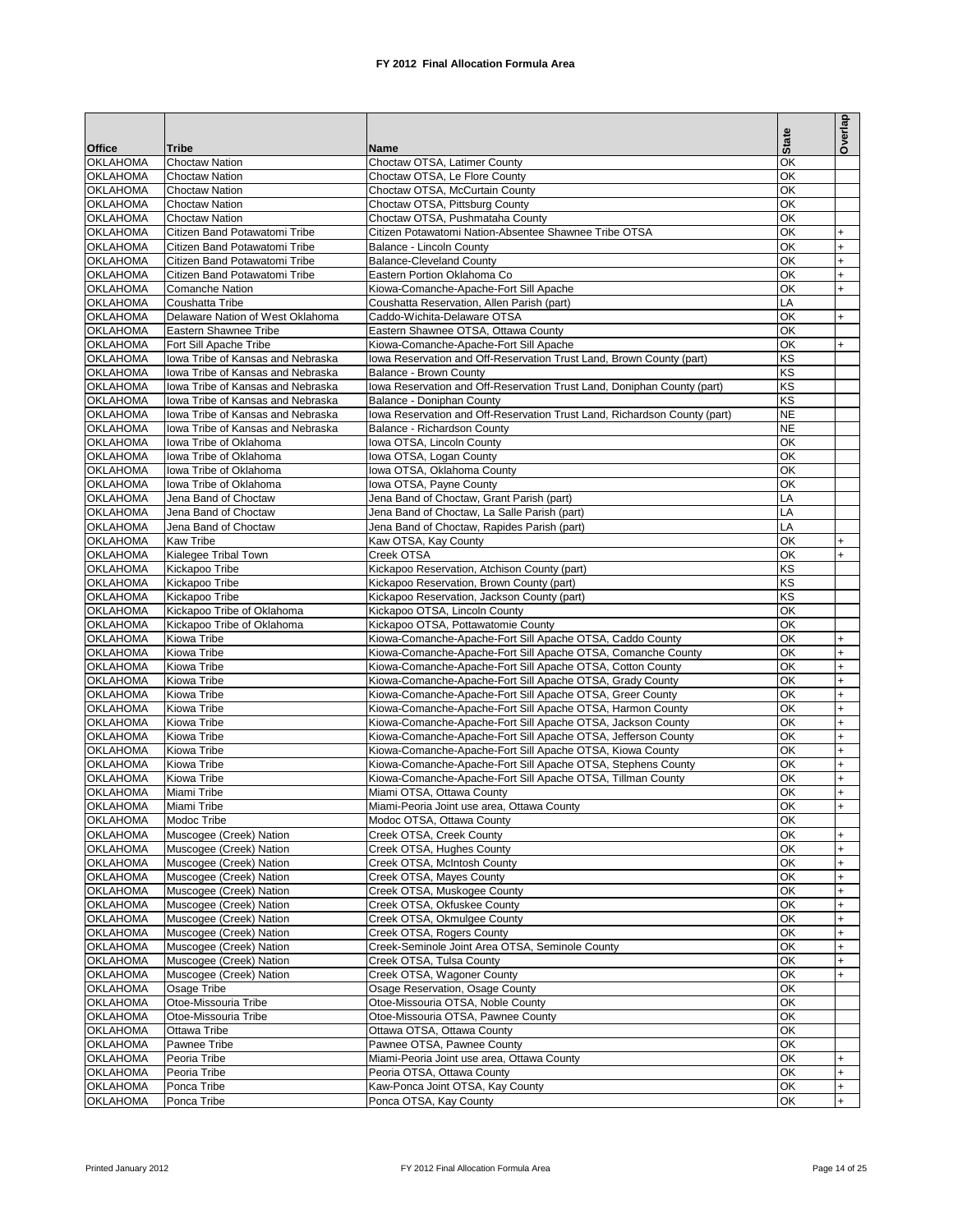|                 |                                 |                                                                                  |              | erlap |
|-----------------|---------------------------------|----------------------------------------------------------------------------------|--------------|-------|
| <b>Office</b>   | <b>Tribe</b>                    | Name                                                                             | <b>State</b> | Ò     |
| <b>OKLAHOMA</b> | Ponca Tribe                     | Ponca, Noble County                                                              | OK           | $+$   |
| <b>OKLAHOMA</b> | Prairie Band of Potawatomi      | Prairie Band Potawatomi Reservation, Jackson County (part)                       | KS           |       |
| <b>OKLAHOMA</b> | Quapaw Tribe                    | Quapaw OTSA, Ottawa County                                                       | OK           |       |
| <b>OKLAHOMA</b> | Sac and Fox of Missouri         | Sac and Fox Reservation and Off-Reservation Trust Land, Brown County (part)      | KS           |       |
| <b>OKLAHOMA</b> | Sac and Fox of Missouri         | Sac and Fox Reservation and Off-Reservation Trust Land, Richardson County (part) | <b>NE</b>    |       |
| <b>OKLAHOMA</b> | Sac and Fox Tribe               | Sac and Fox OTSA, Lincoln County                                                 | OK           |       |
| <b>OKLAHOMA</b> | Sac and Fox Tribe               | Sac and Fox OTSA, Payne County                                                   | OK           |       |
| <b>OKLAHOMA</b> | Sac and Fox Tribe               | Sac and Fox OTSA, Pottawatomie County                                            | OK           |       |
| <b>OKLAHOMA</b> | Seminole Nation                 | Seminole OTSA, Seminole County                                                   | OK           |       |
| <b>OKLAHOMA</b> | Seneca-Cayuga                   | Seneca-Cayuga OTSA, Delaware County                                              | OK           |       |
| <b>OKLAHOMA</b> | Seneca-Cayuga                   | Seneca-Cayuga, Ottawa County                                                     | OK           |       |
| <b>OKLAHOMA</b> | Shawnee                         | Minimum Needs                                                                    | OK           |       |
| <b>OKLAHOMA</b> | Texas Band of Kickapoo Indians  | Kickapoo Reservation, Maverick County (part)                                     | <b>TX</b>    |       |
| <b>OKLAHOMA</b> | Texas Band of Kickapoo Indians  | <b>Balance - Maverick County</b>                                                 | <b>TX</b>    |       |
| <b>OKLAHOMA</b> | <b>Thiopthiocco Tribal Town</b> | Creek OTSA                                                                       | OK           | $+$   |
| <b>OKLAHOMA</b> | Tonkawa Tribe                   | Tonkawa OTSA, Kay County                                                         | OK           |       |
| <b>OKLAHOMA</b> | Tunica-Biloxi Tribe             | Tunica-Biloxi Reservation, Avoyelles Parish (part)                               | LA           |       |
| <b>OKLAHOMA</b> | Tunica-Biloxi Tribe             | Balance - Avoyelles Parish                                                       | LA           |       |
| <b>OKLAHOMA</b> | Tunica-Biloxi Tribe             | Balance - Rapides Parish                                                         | LA           |       |
| <b>OKLAHOMA</b> | United Keetoowah                | Cherokee OTSA                                                                    | OK           | $+$   |
| <b>OKLAHOMA</b> | <b>Wichita Tribe</b>            | Caddo-Wichita-Delaware OTSA                                                      | OK           |       |
| <b>OKLAHOMA</b> | <b>Wyandotte Nation</b>         | Balance - Newton County                                                          | <b>MO</b>    |       |
| <b>OKLAHOMA</b> | <b>Wyandotte Nation</b>         | Wyandotte OTSA, Ottawa County                                                    | OK           |       |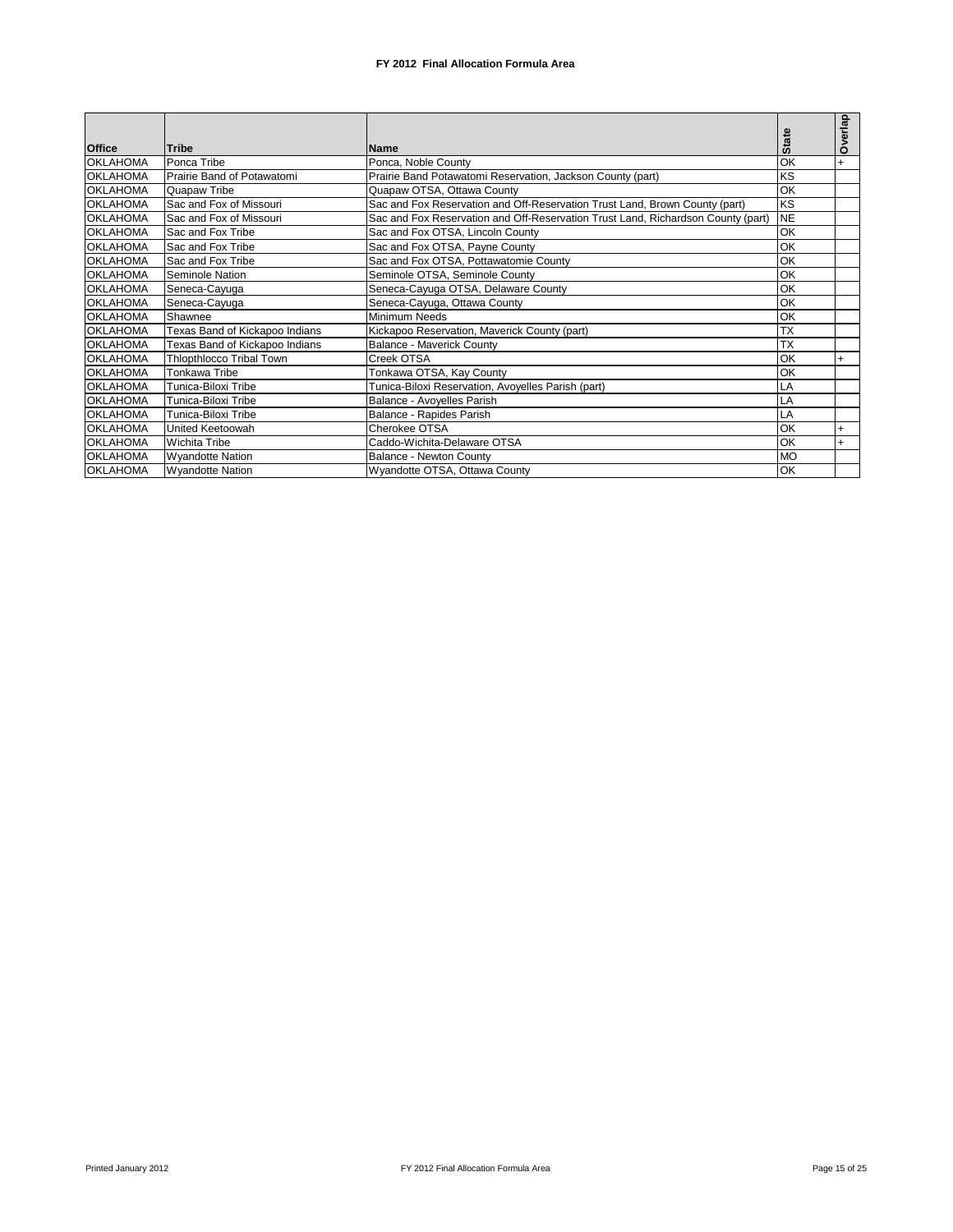|                                  |                                                            |                                                                             |              | Overlap                |
|----------------------------------|------------------------------------------------------------|-----------------------------------------------------------------------------|--------------|------------------------|
| <b>Office</b>                    | <b>Tribe</b>                                               | Name                                                                        | <b>State</b> |                        |
| PHOENIX                          | Acoma Pueblo                                               | Acoma Pueblo and Off-Reservation Trust Land, Catron County (part)           | <b>NM</b>    |                        |
| <b>PHOENIX</b>                   | Acoma Pueblo                                               | Acoma Pueblo and Off-Reservation Trust Land, Cibola County (part)           | <b>NM</b>    |                        |
| <b>PHOENIX</b>                   | Acoma Pueblo                                               | Acoma Pueblo and Off-Reservation Trust Land, Socorro County (part)          | <b>NM</b>    |                        |
| <b>PHOENIX</b>                   | Agua Caliente Band of Cahuilla                             | Agua Caliente Reservation, Riverside County (part)                          | CA           |                        |
| <b>PHOENIX</b>                   | Ak-Chin                                                    | Maricopa (Ak Chin) Reservation, Pinal County (part)                         | AZ           |                        |
| <b>PHOENIX</b>                   | Alturas Rancheria                                          | Alturas Rancheria, Modoc County (part)                                      | CA           |                        |
| PHOENIX<br><b>PHOENIX</b>        | Auburn Rancheria<br>Augustine Band of Cahuilla             | Balance - Placer County<br>Riverside County (part), Riverside County (part) | CA<br>CA     |                        |
| PHOENIX                          | Barona Group of Capitan Grande                             | Barona Rancheria, San Diego County (part)                                   | CA           |                        |
| <b>PHOENIX</b>                   | Berry Creek Rancheria                                      | Berry Creek Rancheria and Off-Reservation Trust Land, Butte County (part)   | CA           | $+$                    |
| PHOENIX                          | Berry Creek Rancheria                                      | Balance - Butte County                                                      | CA           | $+$                    |
| <b>PHOENIX</b>                   | Big Lagoon Rancheria                                       | Big Lagoon Rancheria, Humboldt County (part)                                | CA           |                        |
| PHOENIX                          | <b>Big Pine Band</b>                                       | Big Pine Reservation, Inyo County (part)                                    | CA           |                        |
| <b>PHOENIX</b>                   | <b>Big Sandy Rancheria</b>                                 | Big Sandy Rancheria, Fresno County (part)                                   | CA           | $+$                    |
| <b>PHOENIX</b>                   | <b>Big Sandy Rancheria</b>                                 | Balance - Fresno                                                            | CA           | $+$                    |
| <b>PHOENIX</b>                   | <b>Big Sandy Rancheria</b>                                 | Balance - Kings County                                                      | CA           | $\ddot{}$              |
| PHOENIX                          | <b>Big Sandy Rancheria</b><br><b>Big Valley Rancheria</b>  | <b>Balance Madera County</b>                                                | CA           | $\ddot{}$              |
| <b>PHOENIX</b><br>PHOENIX        | <b>Big Valley Rancheria</b>                                | Big Valley Rancheria, Lake County (part)<br>Balance - Lake County           | CA<br>CA     | $\ddot{}$<br>$\ddot{}$ |
| <b>PHOENIX</b>                   | Blue Lake Rancheria                                        | Blue Lake Rancheria, Humboldt County (part)                                 | CA           |                        |
| PHOENIX                          | Bridgeport Paiute Indian Colony                            | Bridgeport Reservation, Mono County (part)                                  | CA           |                        |
| <b>PHOENIX</b>                   | Buena Vista Rancheria                                      | Balance - Amador County                                                     | CA           | $+$                    |
| <b>PHOENIX</b>                   | Cabazon Band                                               | Cabazon Reservation, Riverside County (part)                                | CA           |                        |
| <b>PHOENIX</b>                   | Cahuilla Band                                              | Cahuilla Reservation, Riverside County (part)                               | CA           |                        |
| <b>PHOENIX</b>                   | California Valley Miwok Tribe                              | Calaveras County, Calaveras County                                          | CA           |                        |
| <b>PHOENIX</b>                   | Campo Band                                                 | Campo Reservation, San Diego County (part)                                  | CA           |                        |
| PHOENIX                          | Cedarville Rancheria                                       | Cedarville Rancheria, Modoc County (part)                                   | CA           |                        |
| <b>PHOENIX</b>                   | Chemehuevi                                                 | Chemehuevi Reservation, San Bernardino County (part)                        | CA           |                        |
| PHOENIX                          | Chicken Ranch Rancheria                                    | Tuolumne County (part), Tuolumne County (part)                              | CA           |                        |
| <b>PHOENIX</b><br>PHOENIX        | Chico Rancheria<br>Chico Rancheria                         | Mechoopda, Butte County (part)                                              | CA<br>CA     | $\ddot{}$<br>$+$       |
| <b>PHOENIX</b>                   | Cloverdale Rancheria                                       | Balance - Butte County<br>Balance - Sonoma County                           | CA           | $+$                    |
| <b>PHOENIX</b>                   | Cochiti Pueblo                                             | Cochiti Pueblo, Sandoval County (part)                                      | <b>NM</b>    |                        |
| <b>PHOENIX</b>                   | Cochiti Pueblo                                             | Cochiti Pueblo, Santa Fe County (part)                                      | <b>NM</b>    |                        |
| <b>PHOENIX</b>                   | Cocopah Tribe                                              | Cocopah Reservation, Yuma County (part)                                     | AZ           |                        |
| <b>PHOENIX</b>                   | Cold Springs Rancheria                                     | Cold Springs Rancheria, Fresno County (part)                                | CA           |                        |
| PHOENIX                          | Colorado River Indian Tribes                               | Colorado River Reservation, La Paz County (part)                            | AZ           |                        |
| <b>PHOENIX</b>                   | Colorado River Indian Tribes                               | Colorado River Reservation, Riverside County (part)                         | CA           |                        |
| PHOENIX                          | Colorado River Indian Tribes                               | Colorado River Reservation, San Bernardino County (part)                    | CA           |                        |
| <b>PHOENIX</b>                   | Colusa Rancheria                                           | Colusa Rancheria, Colusa County (part)                                      | CA<br>CA     |                        |
| <b>PHOENIX</b><br><b>PHOENIX</b> | Cortina Rancheria<br>Cortina Rancheria                     | Cortina Rancheria, Colusa County (part)<br>Yolo County (part)               | CA           | $+$<br>$+$             |
| <b>PHOENIX</b>                   | Coyote Valley Band                                         | Coyote Valley Reservation, Mendocino County (part)                          | CA           | $\ddot{}$              |
| <b>PHOENIX</b>                   | Coyote Valley Band                                         | Balance - Mendocino County                                                  | CA           | $\ddot{}$              |
| <b>PHOENIX</b>                   | Coyote Valley Band                                         | Balance - Sonoma County                                                     | CA           | $+$                    |
| <b>PHOENIX</b>                   | Death Valley Timba-Sha                                     | Balance - Inyo County                                                       | CA           |                        |
| <b>PHOENIX</b>                   | Dry Creek Rancheria                                        | Dry Creek Rancheria, Sonoma County (part)                                   | CA           |                        |
| PHOENIX                          | Dry Creek Rancheria                                        | Balance - Sonoma County                                                     | СA           | $+$                    |
| PHOENIX                          | Duck Valley Shoshone-Paiute                                | Balance - Ada County                                                        | ID           | $+$                    |
| <b>PHOENIX</b>                   | Duck Valley Shoshone-Paiute                                | Balance - Canyon County                                                     | ID           | $\ddot{}$              |
| <b>PHOENIX</b><br><b>PHOENIX</b> | Duck Valley Shoshone-Paiute<br>Duck Valley Shoshone-Paiute | Balance - Elmore County<br>Duck Valley Reservation, Owyhee County (part)    | ID<br>ID     | $\ddot{}$<br>$\ddot{}$ |
| <b>PHOENIX</b>                   | Duck Valley Shoshone-Paiute                                | Balance - Owyhee County                                                     | ID           | $\ddot{}$              |
| <b>PHOENIX</b>                   | Duck Valley Shoshone-Paiute                                | Duck Valley Reservation, Elko County (part)                                 | <b>NV</b>    | $\ddot{}$              |
| <b>PHOENIX</b>                   | Duck Valley Shoshone-Paiute                                | Balance - Elko County                                                       | <b>NV</b>    | $\ddot{}$              |
| <b>PHOENIX</b>                   | Duck Valley Shoshone-Paiute                                | Balance - Eureka County                                                     | <b>NV</b>    | $\ddot{}$              |
| <b>PHOENIX</b>                   | Duck Valley Shoshone-Paiute                                | Community of Winnemucca                                                     | <b>NV</b>    | $+$                    |
| <b>PHOENIX</b>                   | Duck Valley Shoshone-Paiute                                | Balance - Lander County                                                     | <b>NV</b>    | +                      |
| <b>PHOENIX</b>                   | Duck Valley Shoshone-Paiute                                | Balance - Nye County                                                        | <b>NV</b>    | $\ddot{}$              |
| <b>PHOENIX</b>                   | Duck Valley Shoshone-Paiute                                | <b>Balance - White Pine County</b>                                          | <b>NV</b>    | $\ddot{}$              |
| <b>PHOENIX</b>                   | Duck Valley Shoshone-Paiute                                | <b>Balance - Tooele County</b>                                              | UT           | $\ddot{}$              |
| <b>PHOENIX</b><br><b>PHOENIX</b> | Duckwater Shoshone<br>Duckwater Shoshone                   | Balance - Ada County<br>Balance - Canyon County                             | ID<br>ID     | $\ddot{}$<br>$\ddot{}$ |
| <b>PHOENIX</b>                   | Duckwater Shoshone                                         | Balance - Elmore County                                                     | ID           | $\ddot{}$              |
| <b>PHOENIX</b>                   | Duckwater Shoshone                                         | Balance - Owyhee County                                                     | ID           | $\ddot{}$              |
| <b>PHOENIX</b>                   | Duckwater Shoshone                                         | Balance - Elko County                                                       | <b>NV</b>    | $\ddot{}$              |
| <b>PHOENIX</b>                   | Duckwater Shoshone                                         | Balance - Eureka County                                                     | <b>NV</b>    | $+$                    |
| <b>PHOENIX</b>                   | Duckwater Shoshone                                         | Community of Winnemucca                                                     | <b>NV</b>    | $\ddot{}$              |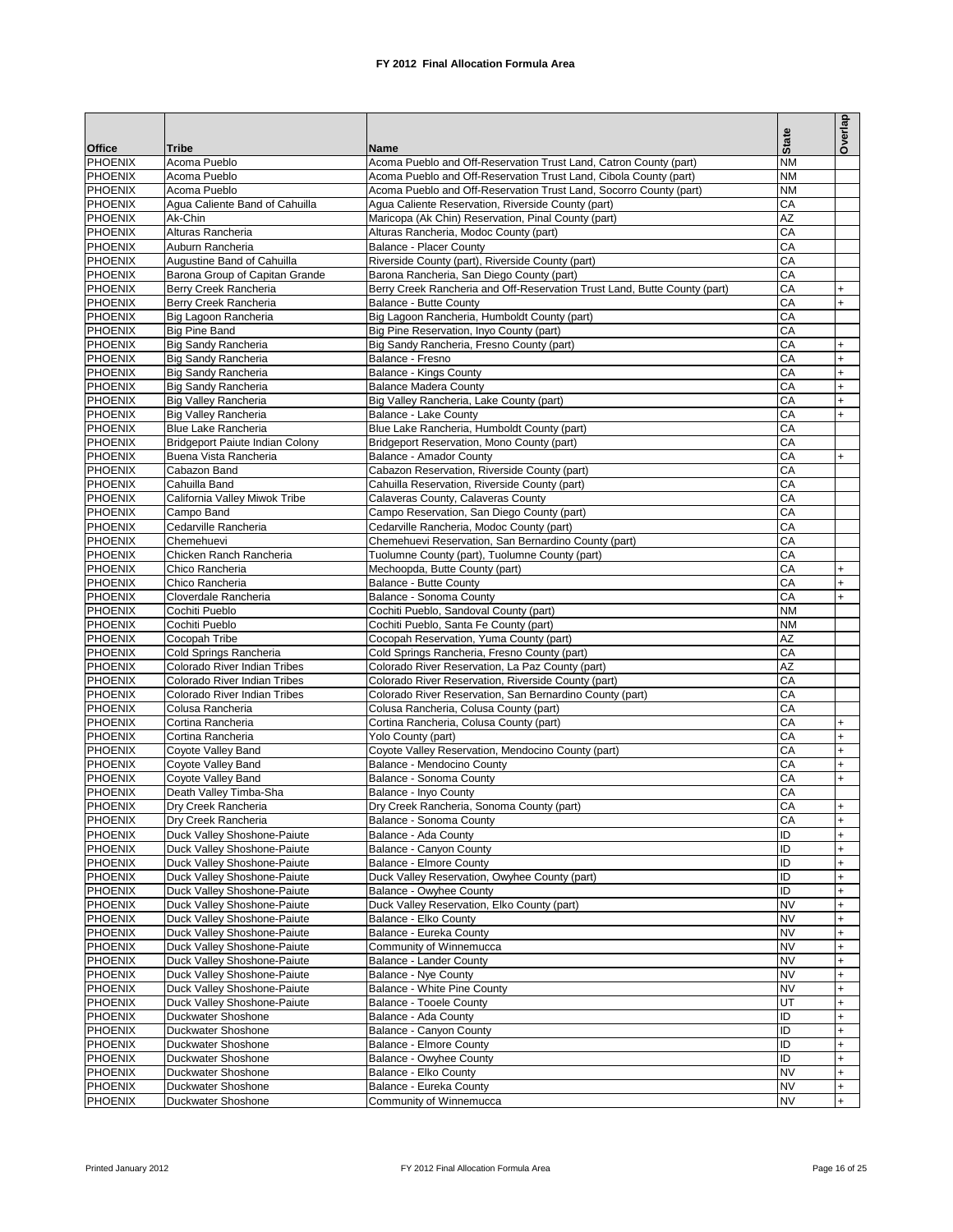|                                  |                                                                          |                                                                                                                                        | <b>State</b>           | Overlap    |
|----------------------------------|--------------------------------------------------------------------------|----------------------------------------------------------------------------------------------------------------------------------------|------------------------|------------|
| <b>Office</b>                    | <b>Tribe</b>                                                             | Name                                                                                                                                   |                        |            |
| PHOENIX                          | Duckwater Shoshone                                                       | Balance - Lander County                                                                                                                | <b>NV</b>              | $+$        |
| <b>PHOENIX</b><br>PHOENIX        | Duckwater Shoshone<br>Duckwater Shoshone                                 | Duckwater Reservation, Nye County (part)<br>Balance - White Pine County                                                                | <b>NV</b><br><b>NV</b> | $+$<br>$+$ |
| <b>PHOENIX</b>                   | Duckwater Shoshone                                                       | <b>Balance - Tooele County</b>                                                                                                         | UT                     | $+$        |
| <b>PHOENIX</b>                   | Elk Valley Rancheria                                                     | Elk Valley Rancheria, Del Norte County (part)                                                                                          | CA                     |            |
| <b>PHOENIX</b>                   | <b>Ely Shoshone</b>                                                      | Balance - Ada County                                                                                                                   | ID                     | $+$        |
| <b>PHOENIX</b>                   | Ely Shoshone                                                             | Balance - Canyon County                                                                                                                | ID                     | $+$        |
| <b>PHOENIX</b>                   | Ely Shoshone                                                             | Balance - Elmore County                                                                                                                | ID                     | $+$        |
| <b>PHOENIX</b>                   | Ely Shoshone                                                             | Balance - Owyhee County                                                                                                                | ID                     | $+$        |
| <b>PHOENIX</b>                   | <b>Ely Shoshone</b>                                                      | Balance - Elko County                                                                                                                  | <b>NV</b>              | $+$        |
| <b>PHOENIX</b>                   | Ely Shoshone                                                             | Balance - Eureka County                                                                                                                | <b>NV</b>              | $+$        |
| <b>PHOENIX</b><br>PHOENIX        | Ely Shoshone<br><b>Ely Shoshone</b>                                      | Community of Winnemucca<br>Balance - Lander County                                                                                     | <b>NV</b><br><b>NV</b> | $+$<br>$+$ |
| PHOENIX                          | <b>Ely Shoshone</b>                                                      | Balance - Nye County                                                                                                                   | <b>NV</b>              | $+$        |
| PHOENIX                          | <b>Ely Shoshone</b>                                                      | Ely Reservation, White Pine County (part)                                                                                              | <b>NV</b>              | $+$        |
| PHOENIX                          | <b>Ely Shoshone</b>                                                      | Balance - White Pine County                                                                                                            | <b>NV</b>              | $+$        |
| PHOENIX                          | <b>Ely Shoshone</b>                                                      | <b>Balance - Tooele County</b>                                                                                                         | UT                     | $+$        |
| PHOENIX                          | Enterprise Rancheria                                                     | Enterprise Rancheria, Butte County (part)                                                                                              | CA                     | $+$        |
| <b>PHOENIX</b>                   | Enterprise Rancheria                                                     | Balance - Butte County                                                                                                                 | CA                     | $+$        |
| PHOENIX                          | Ewiiaapaayp Band of Kumeyaay                                             | San Diego County (part), San Diego County (part)                                                                                       | CA                     |            |
| <b>PHOENIX</b>                   | Fallon Paiute-Shoshone                                                   | Fallon Paiute-Shoshone Colony, Churchill County (part)                                                                                 | <b>NV</b>              |            |
| <b>PHOENIX</b><br><b>PHOENIX</b> | Fallon Paiute-Shoshone<br>Fort Bidwell                                   | Fallon Paiute-Shoshone Reservation and Off-Reservation Trust Land, Churchill Count NV<br>Fort Bidwell Reservation, Modoc County (part) | CА                     | $+$        |
| <b>PHOENIX</b>                   | Fort Bidwell                                                             | Balance - Klamath County                                                                                                               | OR                     | $+$        |
| <b>PHOENIX</b>                   | Fort Bidwell                                                             | Balance - Lake County                                                                                                                  | OR                     | $+$        |
| <b>PHOENIX</b>                   | Fort Independence                                                        | Fort Independence Reservation, Inyo County (part)                                                                                      | CA                     |            |
| <b>PHOENIX</b>                   | Fort McDermitt Paiute and Shoshone                                       | Balance - Churchill County                                                                                                             | <b>NV</b>              | $+$        |
| <b>PHOENIX</b>                   | Fort McDermitt Paiute and Shoshone                                       | <b>Balance - Clark County</b>                                                                                                          | <b>NV</b>              | $+$        |
| PHOENIX                          | Fort McDermitt Paiute and Shoshone                                       | <b>Balance - Douglas County</b>                                                                                                        | <b>NV</b>              | $+$        |
| PHOENIX                          | Fort McDermitt Paiute and Shoshone                                       | Balance - Esmeralda County                                                                                                             | <b>NV</b>              | $+$        |
| PHOENIX<br>PHOENIX               | Fort McDermitt Paiute and Shoshone                                       | Fort McDermitt Reservation, Humboldt County (part)<br>Balance - Humboldt County                                                        | <b>NV</b><br><b>NV</b> | $+$        |
| PHOENIX                          | Fort McDermitt Paiute and Shoshone<br>Fort McDermitt Paiute and Shoshone | Balance - Lyon County                                                                                                                  | <b>NV</b>              | $+$<br>$+$ |
| <b>PHOENIX</b>                   | Fort McDermitt Paiute and Shoshone                                       | <b>Balance - Mineral County</b>                                                                                                        | <b>NV</b>              | $+$        |
| <b>PHOENIX</b>                   | Fort McDermitt Paiute and Shoshone                                       | Balance - Nye County                                                                                                                   | <b>NV</b>              | $+$        |
| PHOENIX                          | Fort McDermitt Paiute and Shoshone                                       | <b>Balance - Pershing County</b>                                                                                                       | <b>NV</b>              | $+$        |
| <b>PHOENIX</b>                   | Fort McDermitt Paiute and Shoshone                                       | Balance - Storey County                                                                                                                | <b>NV</b>              | $+$        |
| <b>PHOENIX</b>                   | Fort McDermitt Paiute and Shoshone                                       | Balance - Washoe County                                                                                                                | <b>NV</b>              | $+$        |
| <b>PHOENIX</b>                   | Fort McDermitt Paiute and Shoshone                                       | Balance - Carson City                                                                                                                  | <b>NV</b>              | $+$        |
| <b>PHOENIX</b><br><b>PHOENIX</b> | Fort McDermitt Paiute and Shoshone<br>Fort McDowell Yavapai Nation       | Fort McDermitt Reservation, Malheur County (part)                                                                                      | OR<br>AZ               | $+$        |
| <b>PHOENIX</b>                   | Fort Mojave Tribe                                                        | Fort McDowell Reservation, Maricopa County (part)<br>Fort Mojave Reservation and Off-Reservation Trust Land, Mohave County (part)      | AZ                     |            |
| <b>PHOENIX</b>                   | Fort Moiave Tribe                                                        | Fort Mojave Reservation and Off-Reservation Trust Land, San Bernardino County (parCA                                                   |                        |            |
| <b>PHOENIX</b>                   | Fort Mojave Tribe                                                        | Fort Mojave Reservation and Off-Reservation Trust Land, Clark County (part)                                                            | <b>NV</b>              |            |
| PHOENIX                          | Gila River                                                               | Gila River Reservation, Maricopa County (part)                                                                                         | AZ                     |            |
| <b>PHOENIX</b>                   | Gila River                                                               | Gila River Reservation, Pinal County (part)                                                                                            | ΑZ                     |            |
| <b>PHOENIX</b>                   | Graton Rancheria                                                         | Balance - Marin County                                                                                                                 | CA                     | $+$        |
| <b>PHOENIX</b>                   | Graton Rancheria                                                         | Balance - Sonoma County                                                                                                                | CA                     | $+$        |
| PHOENIX                          | Greenville Rancheria<br>Greenville Rancheria                             | Greenville Rancheria, Plumas County (part)                                                                                             | CA                     | $+$        |
| <b>PHOENIX</b><br><b>PHOENIX</b> | Greenville Rancheria                                                     | <b>Balance - Plumas County</b><br><b>Balance - Sutter County</b>                                                                       | CA<br>CA               | $+$<br>$+$ |
| <b>PHOENIX</b>                   | Greenville Rancheria                                                     | Balance - Tehama County                                                                                                                | CA                     | $+$        |
| <b>PHOENIX</b>                   | Greenville Rancheria                                                     | Balance - Yuba County                                                                                                                  | CA                     | $+$        |
| <b>PHOENIX</b>                   | Grindstone Rancheria                                                     | Grindstone Rancheria, Glenn County (part)                                                                                              | CA                     |            |
| <b>PHOENIX</b>                   | Grindstone Rancheria                                                     | Balance - Glenn County                                                                                                                 | CA                     |            |
| <b>PHOENIX</b>                   | Guidiville Rancheria                                                     | Guidiville Rancheria & Balance-Mendocino, Mendocino County (part)                                                                      | CA                     |            |
| <b>PHOENIX</b>                   | Havasupai                                                                | Havasupai Reservation, Coconino County (part)                                                                                          | AZ                     |            |
| <b>PHOENIX</b>                   | Hoopa Valley                                                             | Hoopa Valley Reservation, Humboldt County (part)                                                                                       | CA                     |            |
| <b>PHOENIX</b><br><b>PHOENIX</b> | Hopi                                                                     | Hopi Reservation and Off-Reservation Trust Land, Coconino County (part)<br>Communities of Flagstaff, Grand Canyon and Page             | AZ<br>AZ               | $+$        |
| <b>PHOENIX</b>                   | Hopi<br>Hopi                                                             | Hopi Reservation and Off-Reservation Trust Land, Navajo County (part)                                                                  | AZ                     | $+$<br>$+$ |
| <b>PHOENIX</b>                   | Hopi                                                                     | Communities of Winslow and Holbrook                                                                                                    | AZ                     | $+$        |
| <b>PHOENIX</b>                   | Hopland Rancheria                                                        | Hopland Rancheria & Bal-Mendocino, Mendocino County (part)                                                                             | CA                     | $+$        |
| <b>PHOENIX</b>                   | Hopland Rancheria                                                        | Balance - Sonoma Co                                                                                                                    | CA                     | $+$        |
| <b>PHOENIX</b>                   | Hualapai                                                                 | Hualapai Reservation and Trust Lands, Coconino County (part)                                                                           | AZ                     |            |
| <b>PHOENIX</b>                   | Hualapai                                                                 | Hualapai Reservation and Trust Lands, Mohave County (part)                                                                             | AZ                     |            |
| <b>PHOENIX</b>                   | Hualapai                                                                 | Hualapai Reservation and Trust Lands, Yavapai County (part)                                                                            | AZ                     |            |
| <b>PHOENIX</b>                   | Inaja Band                                                               | San Diego County (part), San Diego County (part)                                                                                       | CА                     |            |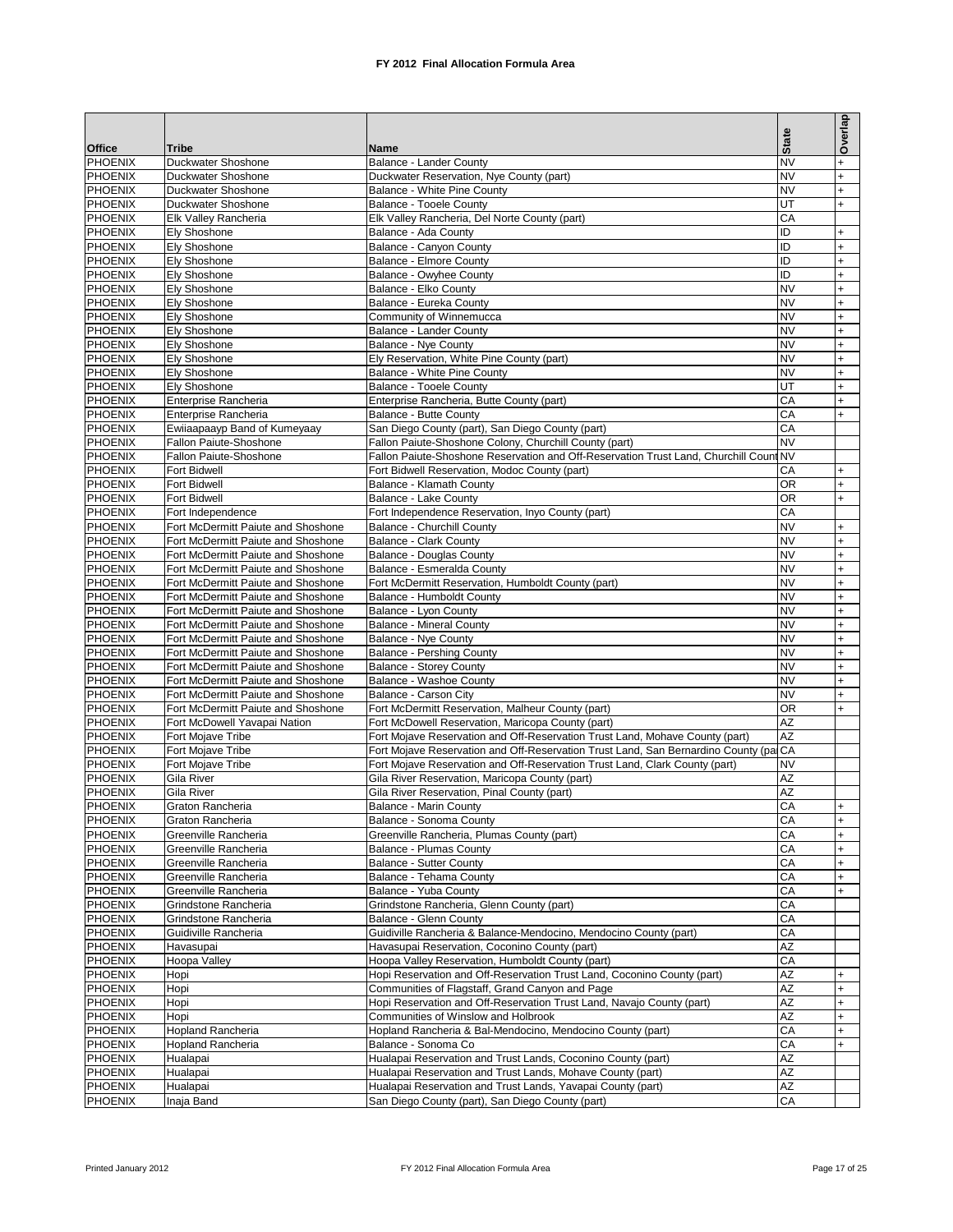|                                  |                                                |                                                                                                                                                                      | <b>State</b>           | Overlap                |
|----------------------------------|------------------------------------------------|----------------------------------------------------------------------------------------------------------------------------------------------------------------------|------------------------|------------------------|
| <b>Office</b>                    | Tribe                                          | Name                                                                                                                                                                 |                        |                        |
| <b>PHOENIX</b><br><b>PHOENIX</b> | Ione Band of Miwok Indians<br>Isleta Pueblo    | Balance - Amador County<br>Isleta Pueblo, Bernalillo County (part)                                                                                                   | CA<br><b>NM</b>        |                        |
| PHOENIX                          | <b>Isleta Pueblo</b>                           | Isleta Pueblo, Torrance County (part)                                                                                                                                | <b>NM</b>              |                        |
| <b>PHOENIX</b>                   | <b>Isleta Pueblo</b>                           | Isleta Pueblo. Valencia County (part)                                                                                                                                | <b>NM</b>              |                        |
| <b>PHOENIX</b>                   | Jackson Rancheria                              | Amador County (part), Amador County (part)                                                                                                                           | CA                     |                        |
| <b>PHOENIX</b>                   | Jamul Indian Village                           | Jamul Indian Village, San Diego County (part)                                                                                                                        | CA                     |                        |
| <b>PHOENIX</b>                   | Jemez Pueblo                                   | Jemez Pueblo, Sandoval County (part)                                                                                                                                 | <b>NM</b>              |                        |
| <b>PHOENIX</b>                   | Jicarilla Reservation                          | Jicarilla Apache Reservation, Rio Arriba County (part)                                                                                                               | <b>NM</b>              |                        |
| <b>PHOENIX</b><br><b>PHOENIX</b> | Jicarilla Reservation<br>Kaibab Band of Paiute | Jicarilla Apache Reservation, Sandoval County (part)                                                                                                                 | <b>NM</b><br>AZ        |                        |
| <b>PHOENIX</b>                   | Kaibab Band of Paiute                          | Kaibab Reservation, Coconino County (part)<br>Fredonia                                                                                                               | AZ                     | $+$                    |
| <b>PHOENIX</b>                   | Kaibab Band of Paiute                          | Kaibab Reservation, Mohave County (part)                                                                                                                             | AZ                     | $+$                    |
| <b>PHOENIX</b>                   | Kaibab Band of Paiute                          | Cedar City                                                                                                                                                           | UT                     | $+$                    |
| <b>PHOENIX</b>                   | Kaibab Band of Paiute                          | Kanab                                                                                                                                                                | UT                     | $+$                    |
| PHOENIX                          | Kaibab Band of Paiute                          | St. George                                                                                                                                                           | UT                     | $+$                    |
| <b>PHOENIX</b>                   | Karuk                                          | Karuk Reservation and Off-Reservation Trust Land, Humboldt County (part)                                                                                             | CA                     | $+$                    |
| <b>PHOENIX</b><br><b>PHOENIX</b> | Karuk                                          | Karuk Reservation and Off-Reservation Trust Land, Siskiyou County (part)                                                                                             | СA                     | $+$                    |
| <b>PHOENIX</b>                   | Karuk<br>Karuk                                 | Balance - Humbolt County<br>Balance - Siskiyou County                                                                                                                | CA<br>CA               | $+$                    |
| <b>PHOENIX</b>                   | La Jolla Band                                  | La Jolla Reservation, San Diego County (part)                                                                                                                        | CA                     |                        |
| <b>PHOENIX</b>                   | La Posta Band                                  | La Posta Reservation, San Diego County (part)                                                                                                                        | CA                     |                        |
| <b>PHOENIX</b>                   | Laguna Pueblo                                  | Laguna Pueblo and Off-Reservation Trust Land, Bernalillo County (part)                                                                                               | <b>NM</b>              |                        |
| <b>PHOENIX</b>                   | Laguna Pueblo                                  | Laguna Pueblo and Off-Reservation Trust Land, Cibola County (part)                                                                                                   | <b>NM</b>              |                        |
| <b>PHOENIX</b>                   | Laguna Pueblo                                  | Laguna Pueblo and Off-Reservation Trust Land, Sandoval County (part)                                                                                                 | <b>NM</b>              |                        |
| <b>PHOENIX</b>                   | Laguna Pueblo                                  | Laguna Pueblo and Off-Reservation Trust Land, Valencia County (part)                                                                                                 | <b>NM</b>              |                        |
| <b>PHOENIX</b>                   | Las Vegas Colony                               | Las Vegas Colony, Clark County (part)                                                                                                                                | <b>NV</b>              |                        |
| <b>PHOENIX</b><br><b>PHOENIX</b> | Laytonville Rancheria<br>Lavtonville Rancheria | Laytonville Rancheria, Mendocino County (part)<br>Balance - Mendocino County                                                                                         | CA<br>CA               | $+$<br>$+$             |
| <b>PHOENIX</b>                   | Lone Pine Paiute-Shoshone                      | Lone Pine Reservation, Inyo County (part)                                                                                                                            | CA                     |                        |
| PHOENIX                          | Lone Pine Paiute-Shoshone                      | Balance - Mono County                                                                                                                                                | CA                     |                        |
| <b>PHOENIX</b>                   | Los Coyotes Band of Cahuilla                   | Los Coyotes Reservation, San Diego County (part)                                                                                                                     | CA                     |                        |
| <b>PHOENIX</b>                   | Lovelock Colony                                | Balance - Churchill County                                                                                                                                           | <b>NV</b>              | $+$                    |
| <b>PHOENIX</b>                   | Lovelock Colony                                | Balance - Clark County                                                                                                                                               | <b>NV</b>              | $\ddot{}$              |
| <b>PHOENIX</b>                   | Lovelock Colony                                | <b>Balance - Douglas County</b>                                                                                                                                      | <b>NV</b>              | $+$                    |
| <b>PHOENIX</b>                   | Lovelock Colony                                | Balance - Esmeralda County                                                                                                                                           | <b>NV</b>              | $\ddot{}$              |
| <b>PHOENIX</b><br><b>PHOENIX</b> | Lovelock Colony<br>Lovelock Colony             | Balance - Humboldt County<br>Balance - Lyon County                                                                                                                   | <b>NV</b><br><b>NV</b> | $+$<br>$\ddot{}$       |
| <b>PHOENIX</b>                   | Lovelock Colony                                | <b>Balance - Mineral County</b>                                                                                                                                      | <b>NV</b>              | $+$                    |
| <b>PHOENIX</b>                   | Lovelock Colony                                | Balance - Nye County                                                                                                                                                 | <b>NV</b>              | $+$                    |
| <b>PHOENIX</b>                   | Lovelock Colony                                | Lovelock Colony, Pershing County (part)                                                                                                                              | <b>NV</b>              | $\ddot{}$              |
| <b>PHOENIX</b>                   | Lovelock Colony                                | <b>Balance - Pershing County</b>                                                                                                                                     | <b>NV</b>              | $+$                    |
| <b>PHOENIX</b>                   | Lovelock Colony                                | <b>Balance - Storey County</b>                                                                                                                                       | <b>NV</b>              | $\ddot{}$              |
| <b>PHOENIX</b>                   | Lovelock Colony                                | Balance - Washoe County                                                                                                                                              | <b>NV</b>              | $\ddot{}$              |
| <b>PHOENIX</b><br><b>PHOENIX</b> | Lovelock Colony<br>Lower Lake Rancheria        | Balance - Carson City                                                                                                                                                | <b>NV</b><br>CА        | $\ddot{}$<br>$\ddot{}$ |
| <b>PHOENIX</b>                   | Lytton Rancheria of California                 | Balance - Sonoma County<br>Balance - Sonoma County                                                                                                                   | CA                     | $+$                    |
| <b>PHOENIX</b>                   | Manchester Point Arena Rancheria               | Manchester Point Rancheria, Mendocino County (part)                                                                                                                  | CA                     |                        |
| <b>PHOENIX</b>                   | Manchester Point Arena Rancheria               | Balance - Mendocino County                                                                                                                                           | CA                     |                        |
| <b>PHOENIX</b>                   | Manzanita Band                                 | Manzanita Reservation, San Diego County (part)                                                                                                                       | CA                     |                        |
| <b>PHOENIX</b>                   | Mesa Grande Band                               | Mesa Grande Reservation, San Diego County (part)                                                                                                                     | CA                     |                        |
| <b>PHOENIX</b>                   | <b>Mescalero Reservation</b>                   | Mescalero Reservation, Lincoln County (part)                                                                                                                         | <b>NM</b>              |                        |
| <b>PHOENIX</b>                   | <b>Mescalero Reservation</b>                   | Mescalero Reservation, Otero County (part)                                                                                                                           | <b>NM</b>              |                        |
| <b>PHOENIX</b><br><b>PHOENIX</b> | Middletown Rancheria<br>Middletown Rancheria   | Middletown Rancheria, Lake County (part)<br>Balance - Lake County                                                                                                    | CA<br>CA               | $\ddot{}$<br>$\ddot{}$ |
| <b>PHOENIX</b>                   | Moapa Band of Paiute                           | Moapa River Reservation, Clark County (part)                                                                                                                         | <b>NV</b>              |                        |
| <b>PHOENIX</b>                   | Mooretown Rancheria                            | Mooretown Rancheria, Butte County (part)                                                                                                                             | CA                     |                        |
| <b>PHOENIX</b>                   | Mooretown Rancheria                            | Balance - Butte County                                                                                                                                               | CA                     |                        |
| <b>PHOENIX</b>                   | Morongo Band of Cahuilla                       | Morongo Reservation, Riverside County (part)                                                                                                                         | CA                     |                        |
| <b>PHOENIX</b>                   | Nambe Pueblo                                   | Nambe Pueblo and Off-Reservation Trust Land, Santa Fe County (part)                                                                                                  | <b>NM</b>              |                        |
| <b>PHOENIX</b>                   | Navaio Nation                                  | Navajo Nation Reservation and Off-Reservation Trust Land, Apache County (part)                                                                                       | AZ                     |                        |
| <b>PHOENIX</b>                   | Navajo Nation                                  | Navajo Nation Reservation and Off-Reservation Trust Land, Coconino County (part)                                                                                     | AZ                     |                        |
| <b>PHOENIX</b><br><b>PHOENIX</b> | Navajo Nation<br>Navajo Nation                 | Navajo Nation Reservation and Off-Reservation Trust Land, Navajo County (part)<br>Navajo Nation Reservation and Off-Reservation Trust Land, Bernalillo County (part) | AZ<br><b>NM</b>        |                        |
| <b>PHOENIX</b>                   | Navajo Nation                                  | Navajo Nation Reservation and Off-Reservation Trust Land, Cibola County (part)                                                                                       | <b>NM</b>              |                        |
| <b>PHOENIX</b>                   | Navajo Nation                                  | Navajo Nation Reservation and Off-Reservation Trust Land, McKinley County (part)                                                                                     | <b>NM</b>              |                        |
| <b>PHOENIX</b>                   | Navajo Nation                                  | Navajo Nation Reservation and Off-Reservation Trust Land, Rio Arriba County (part)                                                                                   | <b>NM</b>              |                        |
| <b>PHOENIX</b>                   | Navajo Nation                                  | Navajo Nation Reservation and Off-Reservation Trust Land, Sandoval County (part)                                                                                     | <b>NM</b>              |                        |
| <b>PHOENIX</b>                   | Navajo Nation                                  | Navajo Nation Reservation and Off-Reservation Trust Land, San Juan County (part)                                                                                     | <b>NM</b>              |                        |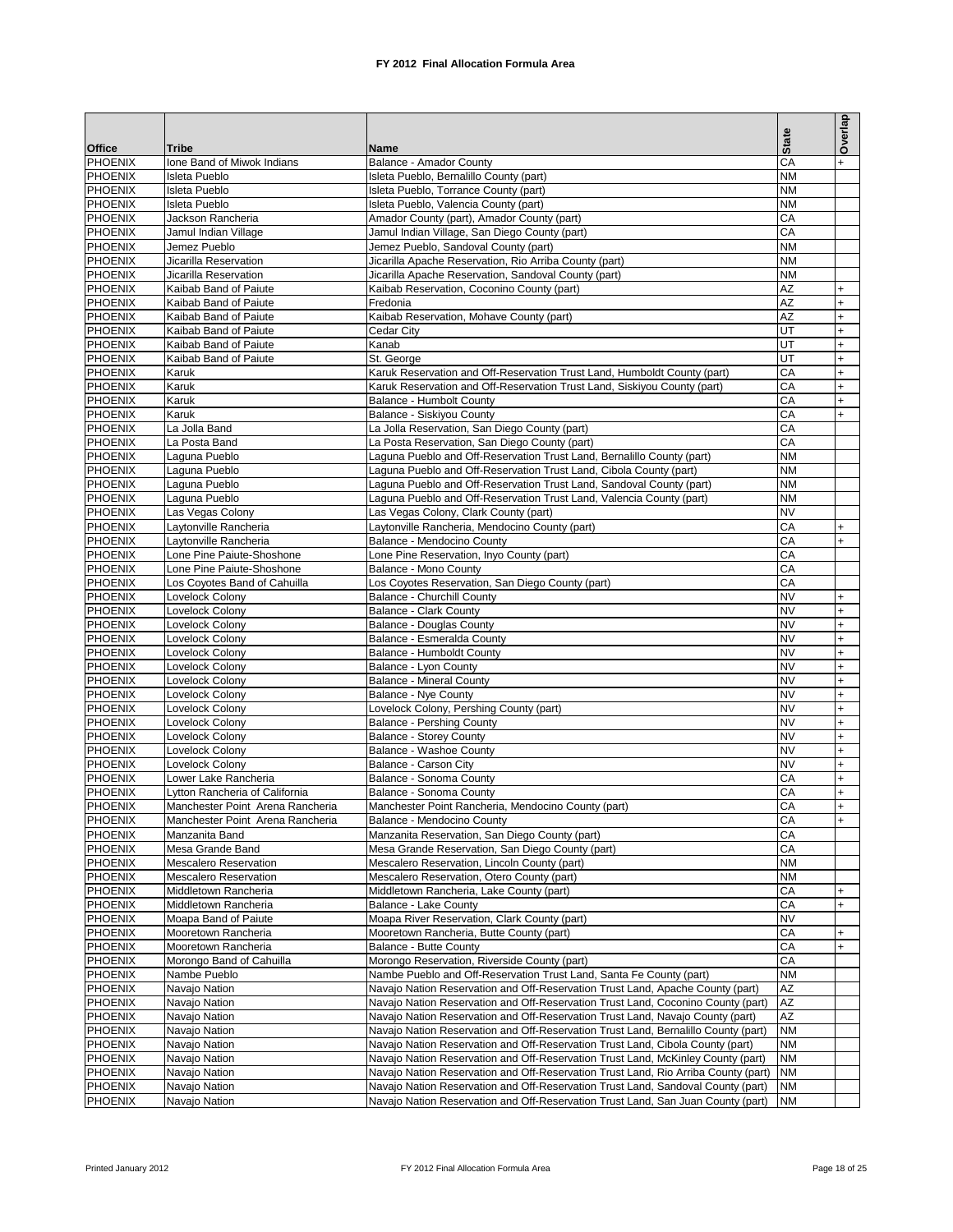|                                  |                                                       |                                                                                                           |                        | Overlap          |
|----------------------------------|-------------------------------------------------------|-----------------------------------------------------------------------------------------------------------|------------------------|------------------|
|                                  |                                                       |                                                                                                           | <b>State</b>           |                  |
| <b>Office</b>                    | Tribe                                                 | Name                                                                                                      |                        |                  |
| PHOENIX                          | Navajo Nation                                         | Navajo Nation Reservation and Off-Reservation Trust Land, Socorro County (part)                           | <b>NM</b>              |                  |
| <b>PHOENIX</b><br><b>PHOENIX</b> | Navajo Nation<br>North Fork Rancheria                 | Navajo Nation Reservation and Off-Reservation Trust Land, San Juan County (part)<br><b>Balance Fresno</b> | UT<br>CA               | $+$              |
| <b>PHOENIX</b>                   | North Fork Rancheria                                  | North Fork Rancheria, Madera County (part)                                                                | CA                     | $+$              |
| PHOENIX                          | North Fork Rancheria                                  | Balance Madera County                                                                                     | CA                     | $+$              |
| <b>PHOENIX</b>                   | North Fork Rancheria                                  | <b>Balance Mariposa</b>                                                                                   | CA                     | $+$              |
| <b>PHOENIX</b>                   | Ohkay Owingeh (was San Juan Pueblo)                   | San Juan Pueblo, Rio Arriba County (part)                                                                 | <b>NM</b>              |                  |
| <b>PHOENIX</b>                   | Ohkay Owingeh (was San Juan Pueblo)                   | Balance - Rio Arriba County                                                                               | <b>NM</b>              |                  |
| PHOENIX                          | Paiute-Shoshone of Bishop Colony                      | Bishop Rancheria, Inyo County (part)                                                                      | CA                     |                  |
| <b>PHOENIX</b>                   | Pala Band                                             | Pala Reservation, San Diego County (part)                                                                 | CA                     |                  |
| PHOENIX                          | Pascua Yaqui Tribe                                    | Guadalupe Town, Maricopa County (part)                                                                    | AZ                     |                  |
| <b>PHOENIX</b><br>PHOENIX        | Pascua Yaqui Tribe                                    | Pascua Yaqui Reservation, Pima County (part)                                                              | AZ<br><b>AZ</b>        |                  |
| <b>PHOENIX</b>                   | Pascua Yaqui Tribe<br>Paskenta Band of Nomlaki Indian | So. Tuscon, Old Pascua Village and Yoem Pueblo<br>Balance - Tehama County                                 | CA                     | $+$              |
| <b>PHOENIX</b>                   | Pauma Band                                            | Pauma and Yuima Reservation, San Diego County (part)                                                      | CA                     |                  |
| <b>PHOENIX</b>                   | Pechanga Band                                         | Pechanga Reservation, Riverside County (part)                                                             | CA                     |                  |
| <b>PHOENIX</b>                   | Picayune Rancheria                                    | Balance - Fresno County                                                                                   | CA                     | $+$              |
| <b>PHOENIX</b>                   | Picayune Rancheria                                    | Picayune Rancheria, Madera County (part)                                                                  | CA                     | $+$              |
| <b>PHOENIX</b>                   | Picayune Rancheria                                    | Balance - Madera County                                                                                   | CA                     | $+$              |
| <b>PHOENIX</b>                   | Picayune Rancheria                                    | Balance - Mariposa County                                                                                 | CA                     | $+$              |
| <b>PHOENIX</b>                   | Picuris Pueblo                                        | Picuris Pueblo, Taos County (part)                                                                        | <b>NM</b>              |                  |
| <b>PHOENIX</b>                   | Pinoleville Rancheria                                 | Pinoleville Rancheria, Mendocino County (part)                                                            | CA                     | $+$              |
| <b>PHOENIX</b>                   | Pinoleville Rancheria                                 | Balance - Mendocino County                                                                                | CA                     | $+$<br>$+$       |
| <b>PHOENIX</b><br><b>PHOENIX</b> | <b>Pit River Tribe</b><br><b>Pit River Tribe</b>      | Likely Rancheria, Modoc County (part)<br>Lookout Rancheria, Modoc County (part)                           | CA<br>CA               | $\ddot{}$        |
| <b>PHOENIX</b>                   | Pit River Tribe                                       | XL Ranch, Modoc County (part)                                                                             | CA                     | $\ddot{}$        |
| <b>PHOENIX</b>                   | <b>Pit River Tribe</b>                                | Balance - Modoc County                                                                                    | CA                     | $+$              |
| <b>PHOENIX</b>                   | Pit River Tribe                                       | Big Bend Rancheria, Shasta County (part)                                                                  | CA                     | $\ddot{}$        |
| PHOENIX                          | <b>Pit River Tribe</b>                                | Montgomery Creek Rancheria, Shasta County (part)                                                          | CA                     | $+$              |
| <b>PHOENIX</b>                   | <b>Pit River Tribe</b>                                | Pit River Trust Lands, Shasta County (part)                                                               | CA                     | $+$              |
| PHOENIX                          | <b>Pit River Tribe</b>                                | Roaring Creek Rancheria, Shasta County (part)                                                             | CA                     | $+$              |
| <b>PHOENIX</b>                   | <b>Pit River Tribe</b>                                | Balance - Shasta County                                                                                   | CA                     | $+$              |
| PHOENIX                          | Pojoaque Pueblo                                       | Pojoaque Pueblo, Santa Fe County (part)                                                                   | <b>NM</b>              |                  |
| <b>PHOENIX</b><br><b>PHOENIX</b> | Potter Valley Rancheria<br><b>Pyramid Lake Paiute</b> | Balance - Mendocino County<br>Balance - Churchill County                                                  | CA<br><b>NV</b>        | $+$              |
| <b>PHOENIX</b>                   | <b>Pyramid Lake Paiute</b>                            | <b>Balance - Clark County</b>                                                                             | <b>NV</b>              | $+$<br>$+$       |
| PHOENIX                          | <b>Pyramid Lake Paiute</b>                            | <b>Balance - Douglas County</b>                                                                           | <b>NV</b>              | $+$              |
| <b>PHOENIX</b>                   | Pyramid Lake Paiute                                   | Balance - Esmeralda County                                                                                | <b>NV</b>              | $\ddot{}$        |
| <b>PHOENIX</b>                   | <b>Pyramid Lake Paiute</b>                            | Balance - Humboldt County                                                                                 | <b>NV</b>              | $+$              |
| <b>PHOENIX</b>                   | <b>Pyramid Lake Paiute</b>                            | Pyramid Lake Reservation, Lyon County (part)                                                              | <b>NV</b>              | $+$              |
| <b>PHOENIX</b>                   | <b>Pyramid Lake Paiute</b>                            | Balance - Lyon County                                                                                     | <b>NV</b>              | $+$              |
| <b>PHOENIX</b>                   | Pyramid Lake Paiute                                   | <b>Balance - Mineral County</b>                                                                           | <b>NV</b>              | $+$              |
| <b>PHOENIX</b>                   | <b>Pyramid Lake Paiute</b>                            | Balance - Nye County                                                                                      | <b>NV</b>              | $+$              |
| <b>PHOENIX</b><br><b>PHOENIX</b> | Pyramid Lake Paiute                                   | <b>Balance - Pershing County</b>                                                                          | <b>NV</b><br><b>NV</b> | $+$              |
| <b>PHOENIX</b>                   | Pyramid Lake Paiute<br><b>Pyramid Lake Paiute</b>     | Pyramid Lake Reservation, Storey County (part)<br><b>Balance - Storey County</b>                          | <b>NV</b>              | $+$<br>$\ddot{}$ |
| <b>PHOENIX</b>                   | Pyramid Lake Paiute                                   | Pyramid Lake Reservation, Washoe County (part)                                                            | <b>NV</b>              | $+$              |
| PHOENIX                          | Pyramid Lake Paiute                                   | Balance - Washoe County                                                                                   | <b>NV</b>              | $+$              |
| <b>PHOENIX</b>                   | <b>Pyramid Lake Paiute</b>                            | Balance - Carson City                                                                                     | <b>NV</b>              | $+$              |
| <b>PHOENIX</b>                   | Quartz Valley Reservation                             | Quartz Valley Reservation, Siskiyou County (part)                                                         | CA                     | $+$              |
| <b>PHOENIX</b>                   | Quartz Valley Reservation                             | Balance - Siskiyou County                                                                                 | CA                     | $+$              |
| <b>PHOENIX</b>                   | Quechan Tribe                                         | Fort Yuma Reservation, Yuma County (part)                                                                 | AZ                     |                  |
| <b>PHOENIX</b>                   | Quechan Tribe                                         | Cities of Gadsen, Roll, San Luis, Somerton, Tacna, Yuma and Welton                                        | AZ                     |                  |
| <b>PHOENIX</b><br><b>PHOENIX</b> | Quechan Tribe<br>Ramona Band                          | Fort Yuma Reservation, Imperial County (part)<br>Riverside County (part), Riverside County (part)         | CA<br>CA               |                  |
| PHOENIX                          | Redding Rancheria                                     | Redding Rancheria, Shasta County (part)                                                                   | CA                     | $+$              |
| <b>PHOENIX</b>                   | Redding Rancheria                                     | Balance - Shasta County                                                                                   | CA                     | $+$              |
| <b>PHOENIX</b>                   | Redwood Valley Rancheria                              | Redwood Valley Rancheria, Mendocino County (part)                                                         | CA                     | $+$              |
| <b>PHOENIX</b>                   | Redwood Valley Rancheria                              | Balance - Mendocino County                                                                                | CA                     | $+$              |
| <b>PHOENIX</b>                   | Redwood Valley Rancheria                              | Balance - Sonoma Co                                                                                       | CA                     | $+$              |
| <b>PHOENIX</b>                   | Reno-Sparks Colony                                    | Balance - Churchill County                                                                                | <b>NV</b>              | $+$              |
| <b>PHOENIX</b>                   | Reno-Sparks Colony                                    | <b>Balance - Clark County</b>                                                                             | <b>NV</b>              | $+$              |
| <b>PHOENIX</b>                   | Reno-Sparks Colony                                    | Balance - Douglas County                                                                                  | <b>NV</b>              | $+$              |
| <b>PHOENIX</b><br><b>PHOENIX</b> | Reno-Sparks Colony<br>Reno-Sparks Colony              | Balance - Esmeralda County<br>Balance - Humboldt County                                                   | <b>NV</b><br><b>NV</b> | $\ddot{}$<br>$+$ |
| <b>PHOENIX</b>                   | Reno-Sparks Colony                                    | Balance - Lyon County                                                                                     | <b>NV</b>              | $\ddot{}$        |
| <b>PHOENIX</b>                   | Reno-Sparks Colony                                    | <b>Balance - Mineral County</b>                                                                           | <b>NV</b>              | $+$              |
| PHOENIX                          | Reno-Sparks Colony                                    | <b>Balance - Nye County</b>                                                                               | <b>NV</b>              | $+$              |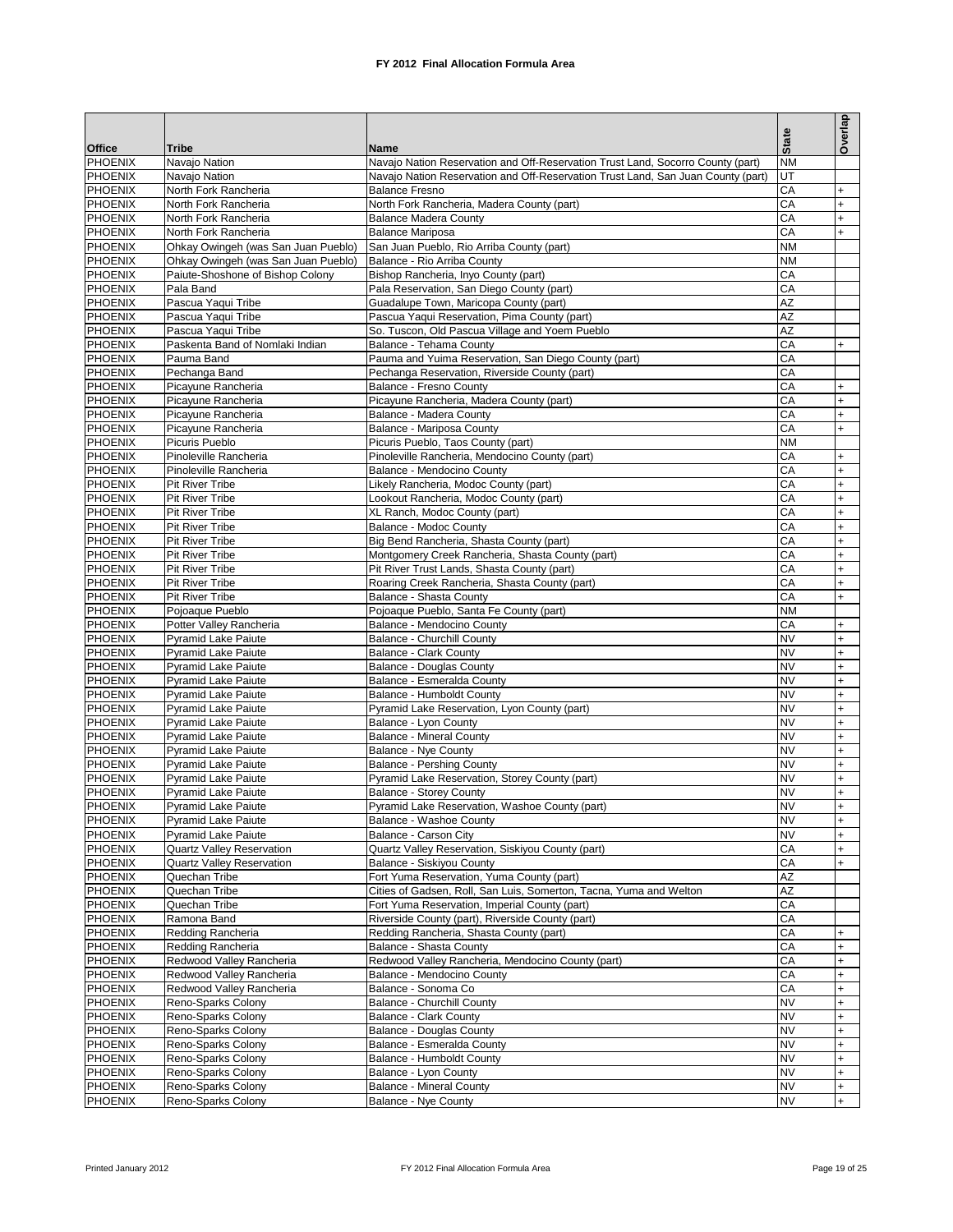|                           |                                                        |                                                                                                                      |              | Overlap          |
|---------------------------|--------------------------------------------------------|----------------------------------------------------------------------------------------------------------------------|--------------|------------------|
| <b>Office</b>             | Tribe                                                  | Name                                                                                                                 | <b>State</b> |                  |
| <b>PHOENIX</b>            | Reno-Sparks Colony                                     | <b>Balance - Pershing County</b>                                                                                     | <b>NV</b>    | $+$              |
| <b>PHOENIX</b>            | Reno-Sparks Colony                                     | <b>Balance - Storey County</b>                                                                                       | <b>NV</b>    | $\ddot{}$        |
| <b>PHOENIX</b>            | Reno-Sparks Colony                                     | Reno-Sparks Colony, Washoe County (part)                                                                             | <b>NV</b>    | $+$              |
| <b>PHOENIX</b>            | Reno-Sparks Colony                                     | Balance - Washoe County                                                                                              | <b>NV</b>    | $\ddot{}$        |
| <b>PHOENIX</b>            | Reno-Sparks Colony                                     | Balance - Carson City                                                                                                | <b>NV</b>    | $+$              |
| <b>PHOENIX</b>            | Resighini Rancheria                                    | Resighini Rancheria, Del Norte County (part)                                                                         | CA           |                  |
| <b>PHOENIX</b><br>PHOENIX | <b>Rincon Reservation</b><br>Robinson Rancheria        | Rincon Reservation, San Diego County (part)<br>Robinson Rancheria and Off-Reservation Trust Land, Lake County (part) | CA<br>CA     | $\ddot{}$        |
| <b>PHOENIX</b>            | Robinson Rancheria                                     | Balance - Lake County                                                                                                | CA           | $\ddot{}$        |
| PHOENIX                   | Rohnerville Rancheria (Bear River Bd)                  | Rohnerville Rancheria, Humboldt County (part)                                                                        | CA           |                  |
| <b>PHOENIX</b>            | Round Valley Reservation                               | Round Valley Reservation and Off-Reservation Trust Land, Mendocino County (part)                                     | CA           | $\ddot{}$        |
| PHOENIX                   | Round Valley Reservation                               | Balance - Mendocino County                                                                                           | CA           | $+$              |
| <b>PHOENIX</b>            | Round Valley Reservation                               | Balance - Sonoma County                                                                                              | CA           | $+$              |
| PHOENIX                   | Round Valley Reservation                               | Round Valley Reservation and Off-Reservation Trust Land, Trinity County (part)                                       | CA           | $\ddot{}$        |
| <b>PHOENIX</b>            | Rumsey Rancheria                                       | Rumsey Rancheria, Yolo County (part)                                                                                 | CA           | $+$              |
| PHOENIX                   | Rumsey Rancheria                                       | Balance - Yolo County                                                                                                | CA           | $+$              |
| <b>PHOENIX</b>            | Salt River Plma-Maricopa                               | Salt River Reservation, Maricopa County (part)                                                                       | AZ           |                  |
| <b>PHOENIX</b>            | San Carlos Apache                                      | San Carlos Reservation, Gila County (part)                                                                           | AZ           |                  |
| <b>PHOENIX</b>            | San Carlos Apache                                      | Cities of Hayden, Winkleman, Globe and Miami                                                                         | AZ           |                  |
| <b>PHOENIX</b>            | San Carlos Apache                                      | San Carlos Reservation, Graham County (part)                                                                         | AZ           |                  |
| <b>PHOENIX</b>            | San Carlos Apache                                      | Cities of Eden, Thatcher, Pima, Safford and Fort Thomas                                                              | AZ           |                  |
| PHOENIX                   | San Carlos Apache                                      | City of Showlow                                                                                                      | AZ           |                  |
| <b>PHOENIX</b>            | San Carlos Apache                                      | San Carlos Reservation, Pinal County (part)                                                                          | AZ<br>AZ     |                  |
| PHOENIX<br><b>PHOENIX</b> | San Carlos Apache<br>San Felipe Pueblo                 | City of Superior<br>San Felipe Pueblo, Sandoval County (part)                                                        | <b>NM</b>    |                  |
| PHOENIX                   | San Ildefonso Pueblo                                   | San Ildefonso Pueblo, Sandoval County (part)                                                                         | <b>NM</b>    |                  |
| <b>PHOENIX</b>            | San Ildefonso Pueblo                                   | San Ildefonso Pueblo, Santa Fe County (part)                                                                         | <b>NM</b>    |                  |
| PHOENIX                   | San Juan Southern Paiute Tribe                         | Balance - Coconino County                                                                                            | AZ           | $+$              |
| <b>PHOENIX</b>            | San Manuel Band                                        | San Manuel Reservation, San Bernardino County (part)                                                                 | CA           |                  |
| PHOENIX                   | San Pasqual Band                                       | San Pasqual Reservation, San Diego County (part)                                                                     | CA           |                  |
| PHOENIX                   | San Rosa Band of Cahuilla                              | Santa Rosa Reservation, Riverside County (part)                                                                      | CA           |                  |
| <b>PHOENIX</b>            | Sandia Pueblo                                          | Sandia Pueblo, Bernalillo County (part)                                                                              | <b>NM</b>    |                  |
| <b>PHOENIX</b>            | Sandia Pueblo                                          | Sandia Pueblo, Sandoval County (part)                                                                                | <b>NM</b>    |                  |
| PHOENIX                   | Santa Ana Pueblo                                       | Santa Ana Pueblo, Sandoval County (part)                                                                             | <b>NM</b>    |                  |
| <b>PHOENIX</b>            | Santa Clara Pueblo                                     | Santa Clara Pueblo, Rio Arriba County (part)                                                                         | <b>NM</b>    |                  |
| PHOENIX                   | Santa Clara Pueblo                                     | Santa Clara Pueblo, Sandoval County (part)                                                                           | <b>NM</b>    |                  |
| <b>PHOENIX</b>            | Santa Clara Pueblo                                     | Santa Clara Pueblo, Santa Fe County (part)                                                                           | <b>NM</b>    |                  |
| PHOENIX                   | Santa Rosa Rancheria                                   | Santa Rosa Rancheria, Kings County (part)                                                                            | CA<br>CA     |                  |
| <b>PHOENIX</b><br>PHOENIX | Santa Ynez Band of Chumash<br>Santa Ysabel Reservation | Santa Ynez Reservation, Santa Barbara County (part)<br>Santa Ysabel Reservation, San Diego County (part)             | CA           |                  |
| <b>PHOENIX</b>            | Santo Domingo Pueblo                                   | Santo Domingo Pueblo, Sandoval County (part)                                                                         | <b>NM</b>    |                  |
| <b>PHOENIX</b>            | Santo Domingo Pueblo                                   | Santo Domingo Pueblo, Santa Fe County (part)                                                                         | <b>NM</b>    |                  |
| <b>PHOENIX</b>            | Scotts Valley (Pomo)                                   | Balance - Contra Costa County                                                                                        | CA           | $+$              |
| <b>PHOENIX</b>            | Scotts Valley (Pomo)                                   | Balance - Lake County                                                                                                | CA           | $+$              |
| <b>PHOENIX</b>            | Scotts Valley (Pomo)                                   | Balance - Mendocino County                                                                                           | CA           | $\ddot{}$        |
| <b>PHOENIX</b>            | Scotts Valley (Pomo)                                   | Balance - Sonoma County                                                                                              | CA           | $\ddot{}$        |
| <b>PHOENIX</b>            | Sherwood Valley Rancheria                              | Balance - Lake County                                                                                                | CA           | $+$              |
| <b>PHOENIX</b>            | Sherwood Valley Rancheria                              | Sherwood Valley Rancheria, Mendocino County (part)                                                                   | CA           | $+$              |
| <b>PHOENIX</b>            | Sherwood Valley Rancheria                              | Balance - Mendocino County                                                                                           | CA           | $+$              |
| PHOENIX                   | Sherwood Valley Rancheria                              | Balance - Sonoma County                                                                                              | СA           | $+$              |
| <b>PHOENIX</b>            | Shingle Springs Rancheria                              | Shingle Springs Rancheria, El Dorado County (part)                                                                   | CA           |                  |
| PHOENIX                   | Shingle Springs Rancheria                              | Balance - El Dorado County                                                                                           | CA           |                  |
| <b>PHOENIX</b><br>PHOENIX | Smith River Rancheria                                  | Smith River Rancheria, Del Norte County (part)                                                                       | CA<br>CA     | $+$              |
| <b>PHOENIX</b>            | Smith River Rancheria<br>Smith River Rancheria         | Balance - Del Norte County<br>Balance - Humboldt County                                                              | CA           | $\ddot{}$<br>$+$ |
| PHOENIX                   | Smith River Rancheria                                  | Balance - Coos County                                                                                                | OR           | $\ddot{}$        |
| <b>PHOENIX</b>            | Smith River Rancheria                                  | <b>Balance - Curry County</b>                                                                                        | CA           | $+$              |
| <b>PHOENIX</b>            | Smith River Rancheria                                  | Balance - Josephine County                                                                                           | OR           | $\ddot{}$        |
| <b>PHOENIX</b>            | Soboba Band                                            | Soboba Reservation, Riverside County (part)                                                                          | CA           |                  |
| <b>PHOENIX</b>            | Stewarts Point Rancheria                               | Stewarts Point Rancheria, Sonoma County (part)                                                                       | CA           | $+$              |
| <b>PHOENIX</b>            | Stewarts Point Rancheria                               | Balance - Sonoma County                                                                                              | CA           | $+$              |
| <b>PHOENIX</b>            | Sulphur Bank Rancheria                                 | Sulphur Bank Rancheria, Lake County (part)                                                                           | CA           | $+$              |
| <b>PHOENIX</b>            | Sulphur Bank Rancheria                                 | Balance - Lake County                                                                                                | CA           | $+$              |
| <b>PHOENIX</b>            | Summit Lake Paiute Tribe                               | Summit Lake Reservation, Humboldt County (part)                                                                      | <b>NV</b>    |                  |
| <b>PHOENIX</b>            | Susanville Rancheria                                   | Susanville Rancheria, Lassen County (part)                                                                           | CA           |                  |
| <b>PHOENIX</b>            | Susanville Rancheria                                   | Balance - Lassen County                                                                                              | CA           |                  |
| <b>PHOENIX</b>            | Sycuan Band of Kumeyaay Nation                         | Sycuan Reservation, San Diego County (part)                                                                          | CA           |                  |
| <b>PHOENIX</b>            | Table Bluff Rancheria, Wiyot Tribe                     | Table Bluff Reservation and Off-Reservation Trust Land, Humboldt County (part)                                       | СA           |                  |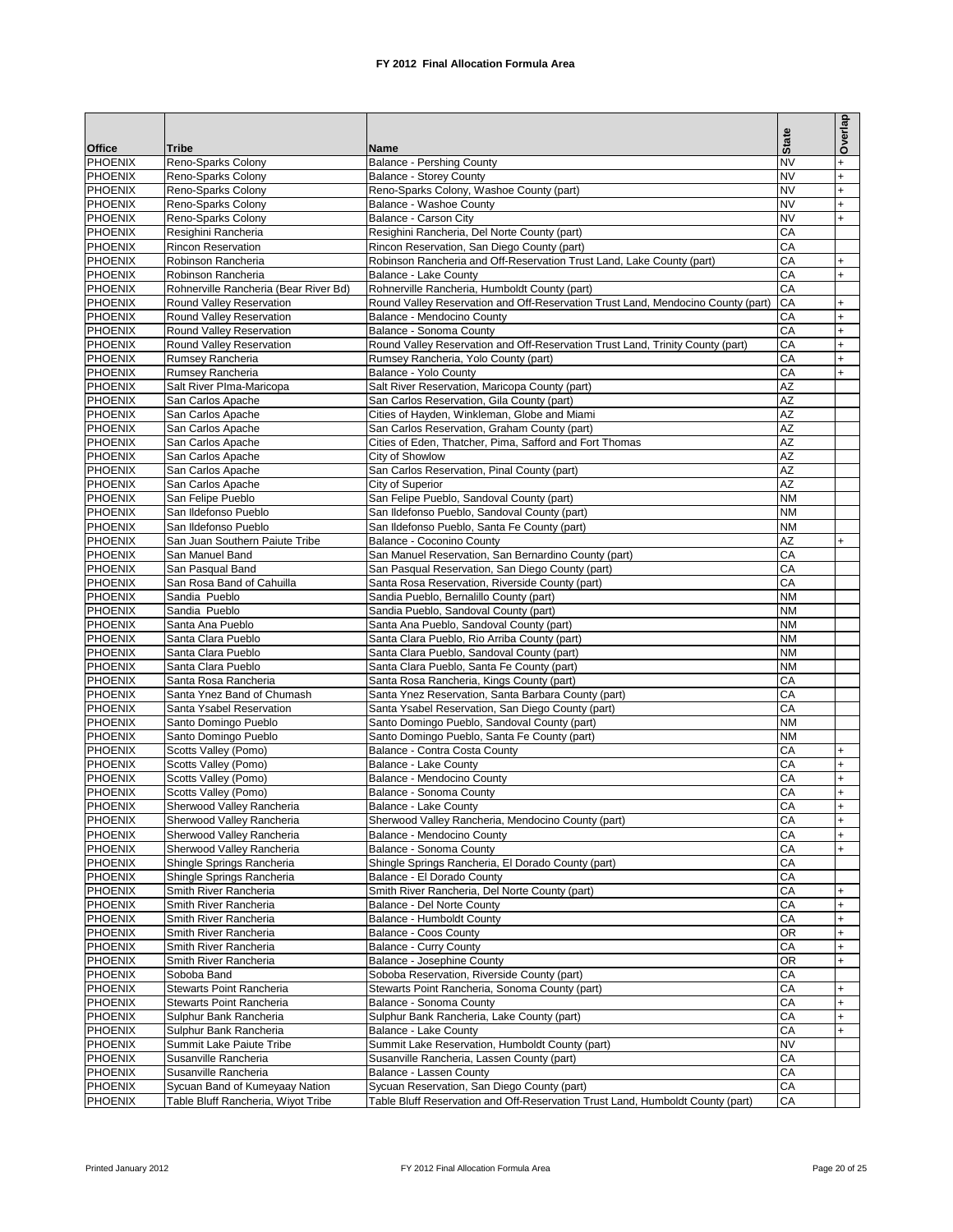|                                  |                                                                            |                                                                                                                                                              |                              | Overlap                          |
|----------------------------------|----------------------------------------------------------------------------|--------------------------------------------------------------------------------------------------------------------------------------------------------------|------------------------------|----------------------------------|
| Office                           | <b>Tribe</b>                                                               | Name                                                                                                                                                         | <b>State</b>                 |                                  |
| <b>PHOENIX</b>                   | Table Mountain Rancheria                                                   | Table Mountain Rancheria, Fresno County (part)                                                                                                               | CA                           |                                  |
| <b>PHOENIX</b>                   | <b>Taos Pueblo</b>                                                         | Taos Pueblo and Off-Reservation Trust Land, Taos County (part)                                                                                               | <b>NM</b>                    |                                  |
| <b>PHOENIX</b><br><b>PHOENIX</b> | Tejon Indian Tribe<br>Te-Moak                                              | <b>Newly Recognized Tribe</b><br>Elko Colony, Elko County (part)                                                                                             | CA<br><b>NV</b>              |                                  |
| <b>PHOENIX</b>                   | Te-Moak                                                                    | South Fork Reservation and Off-Reservation Trust Land, Elko County (part)                                                                                    | <b>NV</b>                    |                                  |
| <b>PHOENIX</b>                   | Te-Moak                                                                    | Wells Colony, Elko County (part)                                                                                                                             | <b>NV</b>                    |                                  |
| <b>PHOENIX</b>                   | Te-Moak                                                                    | Battle Mountain Reservation, Lander County (part)                                                                                                            | <b>NV</b>                    |                                  |
| <b>PHOENIX</b><br><b>PHOENIX</b> | <b>Tesuque Pueblo</b><br>Tohono O'Odham Nation                             | Tesuque Pueblo and Off-Reservation Trust Land, Santa Fe County (part)<br>Tohono O'odham Reservation and Off-Reservation Trust Land, Maricopa County (part AZ | <b>NM</b>                    |                                  |
| <b>PHOENIX</b>                   | Tohono O'Odham Nation                                                      | Tohono O'odham Reservation and Off-Reservation Trust Land, Pima County (part)                                                                                | AZ                           |                                  |
| <b>PHOENIX</b>                   | Tohono O'Odham Nation                                                      | Tohono O'odham Reservation and Off-Reservation Trust Land, Pinal County (part)                                                                               | AZ                           |                                  |
| <b>PHOENIX</b>                   | Tonto Apache of Arizona<br>Torres-Martinez Band of Cahuilla                | Payson (Yavapai-Apache) Community, Gila County (part)                                                                                                        | <b>AZ</b>                    |                                  |
| <b>PHOENIX</b><br><b>PHOENIX</b> | Torres-Martinez Band of Cahuilla                                           | Torres-Martinez Reservation, Imperial County (part)<br>Torres-Martinez Reservation, Riverside County (part)                                                  | CA<br>CA                     |                                  |
| <b>PHOENIX</b>                   | <b>Trinidad Rancheria</b>                                                  | Trinidad Rancheria and Off-Reservation Trust Land, Humboldt County (part)                                                                                    | CA                           |                                  |
| <b>PHOENIX</b>                   | Tule River Indian Tribe                                                    | Tule River Reservation, Tulare County (part)                                                                                                                 | CA                           |                                  |
| <b>PHOENIX</b>                   | Tule River Indian Tribe                                                    | <b>Balance - Tulare County</b>                                                                                                                               | CA                           |                                  |
| <b>PHOENIX</b><br><b>PHOENIX</b> | Tuolumne Band of Me-Wuk Indians<br>Tuolumne Band of Me-Wuk Indians         | Tuolumne Rancheria and Off-Reservation Trust Land, Tuolumne County (part)<br>Balance - Tuolumne County                                                       | CA<br>CA                     |                                  |
| <b>PHOENIX</b>                   | Twenty Nine Palms Band                                                     | Riverside County (part), Riverside County (part)                                                                                                             | CA                           |                                  |
| PHOENIX                          | Twenty Nine Palms Band                                                     | San Bernardino County (part), San Bernardino County (part)                                                                                                   | CA                           |                                  |
| PHOENIX                          |                                                                            | Upper Lake Rancheria (Habematolel Pom Upper Lake Rancheria, Lake County (part)                                                                               | СA                           | $\ddot{}$                        |
| PHOENIX                          | Upper Lake Rancheria (Habematolel Pom Balance - Lake County                |                                                                                                                                                              | СA                           | $\ddot{}$                        |
| PHOENIX<br>PHOENIX               | Utu Utu Gwaiti Paiute<br>Viejas Group of Capitan Grande                    | Benton Paiute Reservation, Mono County (part)<br>Viejas Rancheria, San Diego County (part)                                                                   | СA<br>CA                     |                                  |
| PHOENIX                          | Walker River Paiute Tribe                                                  | Walker River Reservation, Churchill County (part)                                                                                                            | <b>NV</b>                    | $\ddot{}$                        |
| PHOENIX                          | <b>Walker River Paiute Tribe</b>                                           | Balance - Churchill County                                                                                                                                   | <b>NV</b>                    | $\ddot{}$                        |
| PHOENIX                          | <b>Walker River Paiute Tribe</b>                                           | Balance - Clark County                                                                                                                                       | <b>NV</b>                    | $\ddot{}$                        |
| <b>PHOENIX</b>                   | <b>Walker River Paiute Tribe</b>                                           | <b>Balance - Douglas County</b>                                                                                                                              | <b>NV</b>                    | $\ddot{}$                        |
| <b>PHOENIX</b><br>PHOENIX        | <b>Walker River Paiute Tribe</b><br><b>Walker River Paiute Tribe</b>       | Balance - Esmeralda County<br>Balance - Humboldt County                                                                                                      | <b>NV</b><br><b>NV</b>       | $\ddot{}$<br>$\ddot{}$           |
| <b>PHOENIX</b>                   | <b>Walker River Paiute Tribe</b>                                           | Walker River Reservation, Lyon County (part)                                                                                                                 | <b>NV</b>                    | $\ddot{}$                        |
| PHOENIX                          | <b>Walker River Paiute Tribe</b>                                           | Balance - Lyon County                                                                                                                                        | <b>NV</b>                    | $\ddot{}$                        |
| PHOENIX                          | Walker River Paiute Tribe                                                  | Walker River Reservation, Mineral County (part)                                                                                                              | <b>NV</b>                    | $\ddot{}$                        |
| <b>PHOENIX</b><br>PHOENIX        | <b>Walker River Paiute Tribe</b>                                           | <b>Balance - Mineral County</b>                                                                                                                              | <b>NV</b><br><b>NV</b>       | $\ddot{}$                        |
| PHOENIX                          | <b>Walker River Paiute Tribe</b><br><b>Walker River Paiute Tribe</b>       | Balance - Nye County<br><b>Balance - Pershing County</b>                                                                                                     | <b>NV</b>                    | $\ddot{}$<br>$\ddot{}$           |
| PHOENIX                          | <b>Walker River Paiute Tribe</b>                                           | <b>Balance - Storey County</b>                                                                                                                               | <b>NV</b>                    | $\ddot{}$                        |
| <b>PHOENIX</b>                   | <b>Walker River Paiute Tribe</b>                                           | Balance - Washoe County                                                                                                                                      | <b>NV</b>                    | $\ddot{}$                        |
| PHOENIX                          | <b>Walker River Paiute Tribe</b>                                           | Balance - Carson City                                                                                                                                        | <b>NV</b>                    | $\ddot{}$                        |
| <b>PHOENIX</b><br>PHOENIX        | Washoe Tribe<br>Washoe Tribe                                               | Woodfords Community, Alpine County (part)<br>Balance - Churchill County                                                                                      | CA<br><b>NV</b>              | $\ddot{}$<br>$\ddot{}$           |
| <b>PHOENIX</b>                   | Washoe Tribe                                                               | <b>Balance - Clark County</b>                                                                                                                                | <b>NV</b>                    | $\ddot{}$                        |
| <b>PHOENIX</b>                   | Washoe Tribe                                                               | Dresslerville Colony, Douglas County (part)                                                                                                                  | <b>NV</b>                    | $\ddot{}$                        |
| <b>PHOENIX</b>                   | Washoe Tribe                                                               | Stewart Community, Douglas County (part)                                                                                                                     | <b>NV</b>                    | $\ddot{}$                        |
| PHOENIX<br><b>PHOENIX</b>        | Washoe Tribe                                                               | Balance - Douglas County                                                                                                                                     | <b>NV</b><br><b>NV</b>       | $\ddot{}$<br>$\overline{+}$      |
| PHOENIX                          | Washoe Tribe<br>Washoe Tribe                                               | Balance - Esmeralda County<br>Balance - Humboldt County                                                                                                      | <b>NV</b>                    | $+$                              |
| <b>PHOENIX</b>                   | Washoe Tribe                                                               | Balance - Lyon County                                                                                                                                        | <b>NV</b>                    | $\ddot{}$                        |
| PHOENIX                          | Washoe Tribe                                                               | <b>Balance - Mineral County</b>                                                                                                                              | <b>NV</b>                    | $\ddot{}$                        |
| PHOENIX                          | Washoe Tribe                                                               | <b>Balance - Nye County</b>                                                                                                                                  | <b>NV</b>                    | $\ddot{}$                        |
| <b>PHOENIX</b><br>PHOENIX        | Washoe Tribe<br>Washoe Tribe                                               | <b>Balance - Pershing County</b><br><b>Balance - Storey County</b>                                                                                           | <b>NV</b><br><b>NV</b>       | $+$<br>$\ddot{}$                 |
| PHOENIX                          | Washoe Tribe                                                               | Balance - Washoe County                                                                                                                                      | <b>NV</b>                    | $\ddot{}$                        |
| PHOENIX                          | Washoe Tribe                                                               | Carson Colony, Carson City (part)                                                                                                                            | <b>NV</b>                    | $\ddot{}$                        |
| PHOENIX                          | Washoe Tribe                                                               | Stewart Community, Carson City (part)                                                                                                                        | <b>NV</b>                    | $\ddot{}$                        |
| PHOENIX                          | Washoe Tribe                                                               | Balance - Carson City                                                                                                                                        | <b>NV</b>                    | $\ddot{}$                        |
| PHOENIX<br>PHOENIX               | White Mountain Apache (Fort Apache)<br>White Mountain Apache (Fort Apache) | Fort Apache Reservation, Apache County (part)<br>Fort Apache Reservation, Gila County (part)                                                                 | $\overline{AZ}$<br><b>AZ</b> |                                  |
| PHOENIX                          | White Mountain Apache (Fort Apache)                                        | Fort Apache Reservation, Navajo County (part)                                                                                                                | $\overline{AZ}$              |                                  |
| PHOENIX                          | Wilton Rancheria                                                           | Newly Recognized Tribe                                                                                                                                       | CA                           |                                  |
| PHOENIX                          | Winnemucca Colony                                                          | Winnemucca Colony, Humboldt County (part)                                                                                                                    | <b>NV</b>                    |                                  |
| <b>PHOENIX</b><br>PHOENIX        | Yavapai-Apache (Camp Verde)                                                | Camp Verde Reservation, Yavapai County (part)                                                                                                                | $\overline{AZ}$<br><b>AZ</b> |                                  |
| <b>PHOENIX</b>                   | Yavapai-Prescott<br>Yerington Paiute Tribe                                 | Yavapai Reservation, Yavapai County (part)<br>Balance - Churchill County                                                                                     | $\overline{\text{NV}}$       | $\ddot{}$                        |
| PHOENIX                          | Yerington Paiute Tribe                                                     | <b>Balance - Clark County</b>                                                                                                                                | <b>NV</b>                    | $+$                              |
| PHOENIX                          | Yerington Paiute Tribe                                                     | <b>Balance - Douglas County</b>                                                                                                                              | <b>NV</b>                    | $\begin{array}{c} + \end{array}$ |
| PHOENIX                          | Yerington Paiute Tribe                                                     | Balance - Esmeralda County                                                                                                                                   | <b>NV</b>                    | $+$                              |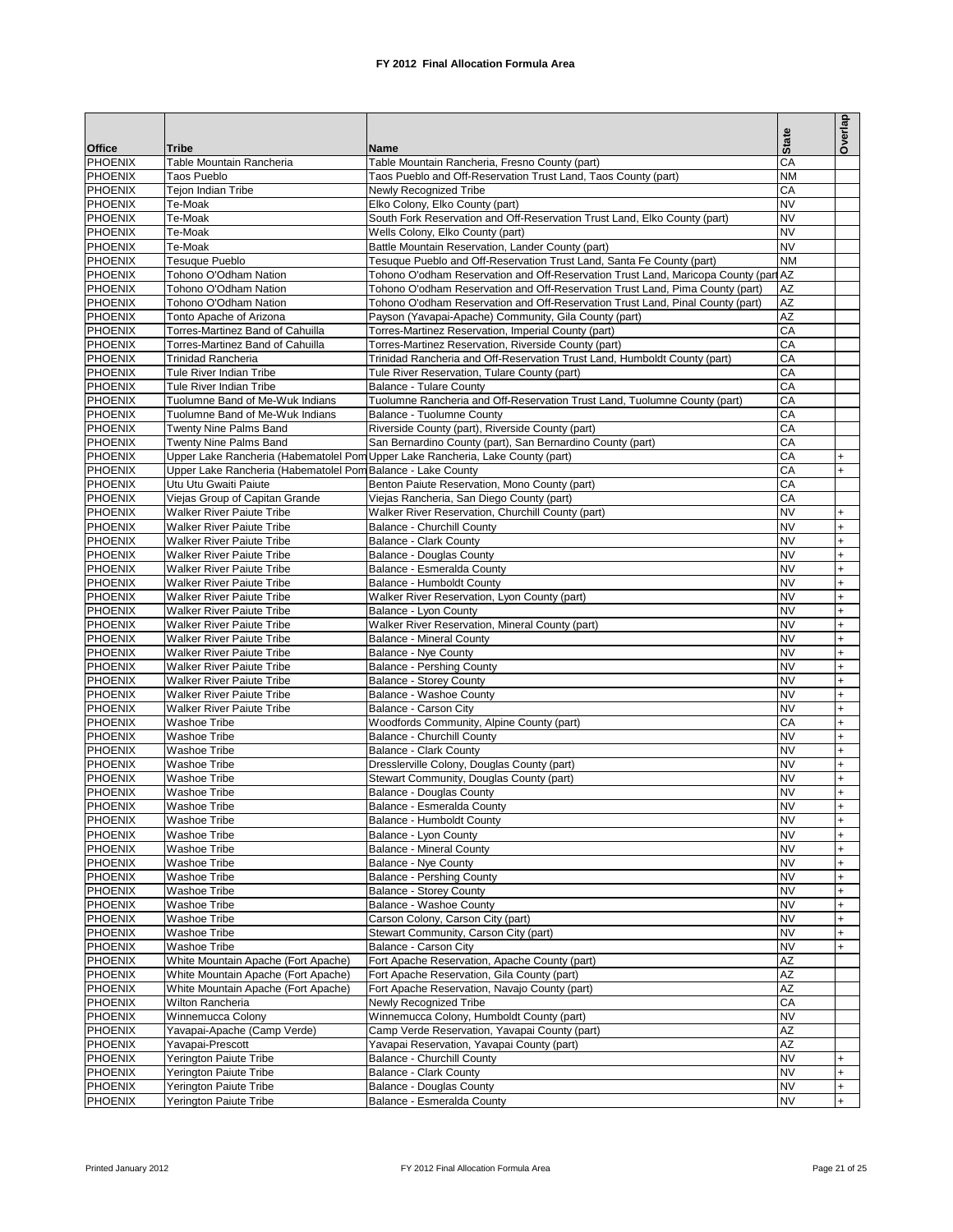|                |                        |                                                                             |                 | Overlap   |
|----------------|------------------------|-----------------------------------------------------------------------------|-----------------|-----------|
| <b>Office</b>  | <b>Tribe</b>           | Name                                                                        | <b>State</b>    |           |
| <b>PHOENIX</b> | Yerington Paiute Tribe | Balance - Humboldt County                                                   | ΝV              | $+$       |
| <b>PHOENIX</b> | Yerington Paiute Tribe | Campbell Ranch, Lyon County (part)                                          | <b>NV</b>       | $+$       |
| <b>PHOENIX</b> | Yerington Paiute Tribe | Yerington Colony, Lyon County (part)                                        | ΝV              | $+$       |
| <b>PHOENIX</b> | Yerington Paiute Tribe | Balance - Lyon County                                                       | <b>NV</b>       | $+$       |
| <b>PHOENIX</b> | Yerington Paiute Tribe | <b>Balance - Mineral County</b>                                             | ΝV              | $+$       |
| <b>PHOENIX</b> | Yerington Paiute Tribe | <b>Balance - Nye County</b>                                                 | <b>NV</b>       | $+$       |
| <b>PHOENIX</b> | Yerington Paiute Tribe | <b>Balance - Pershing County</b>                                            | <b>NV</b>       | $+$       |
| <b>PHOENIX</b> | Yerington Paiute Tribe | <b>Balance - Storey County</b>                                              | <b>NV</b>       | $+$       |
| <b>PHOENIX</b> | Yerington Paiute Tribe | Balance - Washoe County                                                     | <b>NV</b>       | $+$       |
| <b>PHOENIX</b> | Yerington Paiute Tribe | Balance - Carson City                                                       | <b>NV</b>       | $+$       |
| <b>PHOENIX</b> | Yomba Shoshone Tribe   | Balance - Churchill County                                                  | <b>NV</b>       | $+$       |
| <b>PHOENIX</b> | Yomba Shoshone Tribe   | Balance - Clark County                                                      | <b>NV</b>       | $+$       |
| <b>PHOENIX</b> | Yomba Shoshone Tribe   | <b>Balance - Douglas County</b>                                             | <b>NV</b>       | $+$       |
| <b>PHOENIX</b> | Yomba Shoshone Tribe   | Balance - Esmeralda County                                                  | <b>NV</b>       | $+$       |
| <b>PHOENIX</b> | Yomba Shoshone Tribe   | Balance - Humboldt County                                                   | <b>NV</b>       | $+$       |
| <b>PHOENIX</b> | Yomba Shoshone Tribe   | Balance - Lyon County                                                       | <b>NV</b>       | $+$       |
| <b>PHOENIX</b> | Yomba Shoshone Tribe   | <b>Balance - Mineral County</b>                                             | <b>NV</b>       | $+$       |
| <b>PHOENIX</b> | Yomba Shoshone Tribe   | Yomba Reservation, Nye County (part)                                        | <b>NV</b>       | $+$       |
| <b>PHOENIX</b> | Yomba Shoshone Tribe   | <b>Balance - Nye County</b>                                                 | <b>NV</b>       | $+$       |
| <b>PHOENIX</b> | Yomba Shoshone Tribe   | <b>Balance - Pershing County</b>                                            | <b>NV</b>       | $+$       |
| <b>PHOENIX</b> | Yomba Shoshone Tribe   | <b>Balance - Storey County</b>                                              | <b>NV</b>       | $+$       |
| <b>PHOENIX</b> | Yomba Shoshone Tribe   | Balance - Washoe County                                                     | <b>NV</b>       | $\ddot{}$ |
| <b>PHOENIX</b> | Yomba Shoshone Tribe   | Balance - Carson City                                                       | <b>NV</b>       | $\ddot{}$ |
| <b>PHOENIX</b> | Ysleta Del Sur         | Ysleta Del Sur Pueblo and Off-Reservation Trust Land, El Paso County (part) | <b>TX</b>       |           |
| <b>PHOENIX</b> | Ysleta Del Sur         | Balance - El Paso County                                                    | <b>TX</b>       |           |
| <b>PHOENIX</b> | Ysleta Del Sur         | Balance - Hudspeth County                                                   | $\overline{TX}$ |           |
| <b>PHOENIX</b> | <b>Yurok Tribe</b>     | Yurok Reservation, Del Norte County (part)                                  | CA              | $+$       |
| <b>PHOENIX</b> | Yurok Tribe            | Balance - Del Norte County                                                  | CA              | $+$       |
| <b>PHOENIX</b> | <b>Yurok Tribe</b>     | Yurok Reservation, Humboldt County (part)                                   | CA              | $+$       |
| <b>PHOENIX</b> | Yurok Tribe            | Balance - Humboldt County                                                   | CA              | $+$       |
| <b>PHOENIX</b> | Zia Pueblo             | Zia Pueblo and Off-Reservation Trust Land, Sandoval County (part)           | <b>NM</b>       |           |
| <b>PHOENIX</b> | Zuni Tribe             | Zuni Reservation and Off-Reservation Trust Land, Apache County (part)       | AZ              |           |
| <b>PHOENIX</b> | Zuni Tribe             | Zuni Reservation and Off-Reservation Trust Land, Catron County (part)       | <b>NM</b>       |           |
| <b>PHOENIX</b> | Zuni Tribe             | Zuni Reservation and Off-Reservation Trust Land, Cibola County (part)       | <b>NM</b>       |           |
| <b>PHOENIX</b> | Zuni Tribe             | Zuni Reservation and Off-Reservation Trust Land, McKinley County (part)     | <b>NM</b>       |           |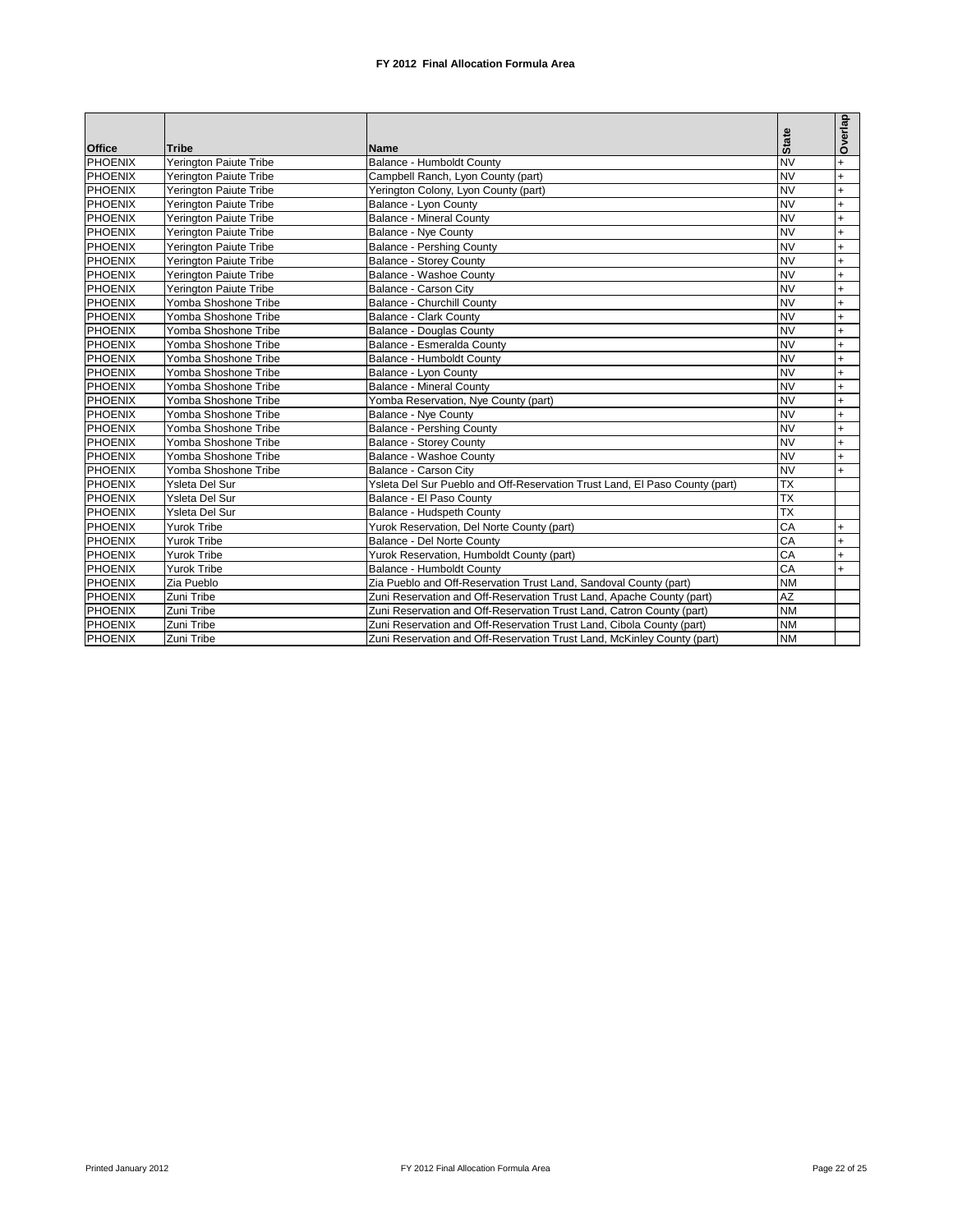| <b>Office</b>                    | Tribe                                                                            | Name                                                                                                        | <b>State</b>           | Overlap          |
|----------------------------------|----------------------------------------------------------------------------------|-------------------------------------------------------------------------------------------------------------|------------------------|------------------|
| <b>SEATTLE</b>                   | <b>Burns-Paiute Colony</b>                                                       | Burns Paiute Colony and Off-Reservation Trust Land, Harney County (part)                                    | ΟR                     |                  |
| <b>SEATTLE</b>                   | <b>Burns-Paiute Colony</b>                                                       | <b>Balance - Harney County</b>                                                                              | <b>OR</b>              |                  |
| <b>SEATTLE</b>                   | <b>Chehalis Confederated Tribes</b>                                              | Chehalis Reservation, Grays Harbor County (part)                                                            | <b>WA</b>              | $\ddot{}$        |
| <b>SEATTLE</b><br><b>SEATTLE</b> | <b>Chehalis Confederated Tribes</b><br><b>Chehalis Confederated Tribes</b>       | Balance - Grays Harbor County<br>Balance - Mason County                                                     | <b>WA</b><br><b>WA</b> | $+$<br>$+$       |
| <b>SEATTLE</b>                   | <b>Chehalis Confederated Tribes</b>                                              | Chehalis Reservation, Thurston County (part)                                                                | <b>WA</b>              | $+$              |
| <b>SEATTLE</b>                   | <b>Chehalis Confederated Tribes</b>                                              | <b>Balance - Thurston County</b>                                                                            | <b>WA</b>              | $+$              |
| <b>SEATTLE</b>                   | Coeur D'Alene Tribe                                                              | Coeur d'Alene Reservation, Benewah County (part)                                                            | ID                     |                  |
| <b>SEATTLE</b>                   | Coeur D'Alene Tribe                                                              | Coeur d'Alene Reservation, Kootenai County (part)                                                           | ID                     |                  |
| <b>SEATTLE</b>                   | <b>Colville Confederated Tribes</b>                                              | Colville Reservation and Off-Reservation Trust Land, Chelan County (part)                                   | WA                     |                  |
| <b>SEATTLE</b><br><b>SEATTLE</b> | <b>Colville Confederated Tribes</b><br><b>Colville Confederated Tribes</b>       | Balance - Douglas County<br>Colville Reservation and Off-Reservation Trust Land, Ferry County (part)        | <b>WA</b><br><b>WA</b> |                  |
| <b>SEATTLE</b>                   | <b>Colville Confederated Tribes</b>                                              | <b>Balance - Ferry County</b>                                                                               | <b>WA</b>              |                  |
| <b>SEATTLE</b>                   | <b>Colville Confederated Tribes</b>                                              | Colville Reservation and Off-Reservation Trust Land, Okanogan County (part)                                 | <b>WA</b>              |                  |
| <b>SEATTLE</b>                   | <b>Colville Confederated Tribes</b>                                              | Balance - Okanogan County                                                                                   | WA                     |                  |
| <b>SEATTLE</b>                   | <b>Colville Confederated Tribes</b>                                              | <b>Balance - Stevens County</b>                                                                             | <b>WA</b>              |                  |
| <b>SEATTLE</b>                   | Coos Bay Confederated Tribes                                                     | Coos, Lower Umpqua, and Siuslaw Reservation and Off-Reservation Trust Land, Coo OR                          | <b>OR</b>              | $+$              |
| <b>SEATTLE</b><br><b>SEATTLE</b> | Coos Bay Confederated Tribes<br>Coos Bay Confederated Tribes                     | Balance - Coos County<br>Coos, Lower Umpqua, and Siuslaw Reservation and Off-Reservation Trust Land, CurrOR |                        | $+$<br>$+$       |
| <b>SEATTLE</b>                   | Coos Bay Confederated Tribes                                                     | <b>Balance - Curry County</b>                                                                               | CА                     | $\ddot{}$        |
| <b>SEATTLE</b>                   | Coos Bay Confederated Tribes                                                     | <b>Balance - Douglas County</b>                                                                             | <b>OR</b>              | $+$              |
| <b>SEATTLE</b>                   | Coos Bay Confederated Tribes                                                     | Coos, Lower Umpqua, and Siuslaw Reservation and Off-Reservation Trust Land, LandOR                          |                        | $+$              |
| <b>SEATTLE</b>                   | Coos Bay Confederated Tribes                                                     | Balance - Lane County                                                                                       | <b>OR</b>              | $+$              |
| <b>SEATTLE</b>                   | Coos Bay Confederated Tribes                                                     | Balance - Lincoln County                                                                                    | ΟR                     | $\ddot{}$        |
| <b>SEATTLE</b><br><b>SEATTLE</b> | Coquille Indian Tribe                                                            | Coquille Reservation and Off-Reservation Trust Land, Coos County (part)                                     | OR<br>ΟR               | $+$<br>$\ddot{}$ |
| <b>SEATTLE</b>                   | Coquille Indian Tribe<br>Coquille Indian Tribe                                   | Balance - Coos County<br>Coquille Reservation and Off-Reservation Trust Land,                               | OR                     | $+$              |
| <b>SEATTLE</b>                   | Coquille Indian Tribe                                                            | <b>Balance - Curry County</b>                                                                               | ΟR                     | $\ddot{}$        |
| <b>SEATTLE</b>                   | Coquille Indian Tribe                                                            | Balance - Douglas County                                                                                    | OR                     | $+$              |
| <b>SEATTLE</b>                   | Coquille Indian Tribe                                                            | Balance - Jackson County                                                                                    | ΟR                     | $+$              |
| <b>SEATTLE</b>                   | Coquille Indian Tribe                                                            | Balance - Lane County                                                                                       | OR                     | $+$              |
| <b>SEATTLE</b>                   | <b>Cow Creek Tribes</b>                                                          | Balance - Coos County                                                                                       | ΟR                     | $+$              |
| <b>SEATTLE</b><br><b>SEATTLE</b> | <b>Cow Creek Tribes</b><br><b>Cow Creek Tribes</b>                               | <b>Balance - Deschutes County</b><br>Cow Creek Reservation, Douglas County (part)                           | OR<br>ΟR               | $+$<br>$+$       |
| <b>SEATTLE</b>                   | <b>Cow Creek Tribes</b>                                                          | Balance - Douglas County                                                                                    | OR                     | $+$              |
| <b>SEATTLE</b>                   | <b>Cow Creek Tribes</b>                                                          | Balance - Jackson County                                                                                    | ΟR                     | $\ddot{}$        |
| <b>SEATTLE</b>                   | <b>Cow Creek Tribes</b>                                                          | Balance - Josephine County                                                                                  | OR                     | $+$              |
| <b>SEATTLE</b>                   | <b>Cow Creek Tribes</b>                                                          | Balance - Klamath County                                                                                    | ΟR                     | $\ddot{}$        |
| <b>SEATTLE</b>                   | <b>Cow Creek Tribes</b>                                                          | Balance - Lane County                                                                                       | ΟR                     | $+$              |
| <b>SEATTLE</b>                   | <b>Cowlitz Tribe</b>                                                             | <b>Balance - Clark County</b>                                                                               | WA<br><b>WA</b>        |                  |
| <b>SEATTLE</b><br><b>SEATTLE</b> | <b>Cowlitz Tribe</b><br><b>Cowlitz Tribe</b>                                     | <b>Balance - Cowlitz County</b><br>Balance - Lewis County                                                   | WA                     |                  |
| <b>SEATTLE</b>                   | Fort Hall Shoshone-Bannock                                                       | Fort Hall Reservation and Off-Reservation Trust Land, Bannock County (part)                                 | ID                     |                  |
| <b>SEATTLE</b>                   | Fort Hall Shoshone-Bannock                                                       | Fort Hall Reservation and Off-Reservation Trust Land, Bingham County (part)                                 | ID                     |                  |
| <b>SEATTLE</b>                   | Fort Hall Shoshone-Bannock                                                       | Fort Hall Reservation and Off-Reservation Trust Land, Caribou County (part)                                 | ID                     |                  |
| <b>SEATTLE</b>                   | Fort Hall Shoshone-Bannock                                                       | Fort Hall Reservation and Off-Reservation Trust Land, Power County (part)                                   | ID                     |                  |
| <b>SEATTLE</b>                   | <b>Grand Ronde Confederated Tribes</b>                                           | Balance - Marion County                                                                                     | <b>OR</b>              | $+$              |
| <b>SEATTLE</b><br><b>SEATTLE</b> | <b>Grand Ronde Confederated Tribes</b><br><b>Grand Ronde Confederated Tribes</b> | Balance - Multnomah County<br>Grand Ronde Reservation, Polk County (part)                                   | <b>OR</b><br><b>OR</b> | $+$<br>$+$       |
| <b>SEATTLE</b>                   | <b>Grand Ronde Confederated Tribes</b>                                           | Balance - Polk County                                                                                       | ОR                     | $+$              |
| <b>SEATTLE</b>                   | <b>Grand Ronde Confederated Tribes</b>                                           | Balance - Tillamook County                                                                                  | ΟR                     | $+$              |
| <b>SEATTLE</b>                   | <b>Grand Ronde Confederated Tribes</b>                                           | Balance - Washington County                                                                                 | ΟR                     | $+$              |
| <b>SEATTLE</b>                   | <b>Grand Ronde Confederated Tribes</b>                                           | Grand Ronde Reservation, Yamhill County (part)                                                              | OR                     | $+$              |
| <b>SEATTLE</b>                   | <b>Grand Ronde Confederated Tribes</b>                                           | Balance - Yamhill County                                                                                    | ΟR                     | $+$              |
| <b>SEATTLE</b><br><b>SEATTLE</b> | Hoh Indian Tribe<br>Hoh Indian Tribe                                             | Balance - Clallam County                                                                                    | <b>WA</b><br>WA        | $+$<br>$+$       |
| <b>SEATTLE</b>                   | Hoh Indian Tribe                                                                 | Balance - Grays Harbor County<br>Hoh Reservation, Jefferson County (part)                                   | WA                     | $+$              |
| <b>SEATTLE</b>                   | Jamestown S'Klallam Tribe                                                        | Jamestown S'Klallam Reservation and Off-Reservation Trust Land, Clallam County (p WA                        |                        | $\ddot{}$        |
| <b>SEATTLE</b>                   | Jamestown S'Klallam Tribe                                                        | Balance - Clallam County                                                                                    | <b>WA</b>              | $\ddot{}$        |
| <b>SEATTLE</b>                   | Jamestown S'Klallam Tribe                                                        | Balance - Jefferson County                                                                                  | WA                     | $+$              |
| <b>SEATTLE</b>                   | Kalispel Indian Community                                                        | Kalispel Reservation, Pend Oreille County (part)                                                            | <b>WA</b>              |                  |
| <b>SEATTLE</b>                   | Kalispel Indian Community                                                        | Kalispel Reservation, Spokane County (part)                                                                 | WA                     |                  |
| <b>SEATTLE</b><br><b>SEATTLE</b> | Klamath Tribes<br><b>Klamath Tribes</b>                                          | Klamath Reservation, Klamath County (part)<br>Balance - Klamath County                                      | <b>OR</b><br>OR        | $+$<br>$+$       |
| <b>SEATTLE</b>                   | Kootenai Tribe                                                                   | Kootenai Reservation, Boundary County (part)                                                                | ID                     |                  |
| <b>SEATTLE</b>                   | Lower Elwha Tribal Community                                                     | Lower Elwha Reservation and Off-Reservation Trust Land, Clallam County (part)                               | WA                     | $+$              |
| <b>SEATTLE</b>                   | Lower Elwha Tribal Community                                                     | Balance - Clallam County                                                                                    | <b>WA</b>              | $+$              |
| <b>SEATTLE</b>                   | Lummi Tribe                                                                      | Lummi Reservation, Whatcom County (part)                                                                    | WA                     | $+$              |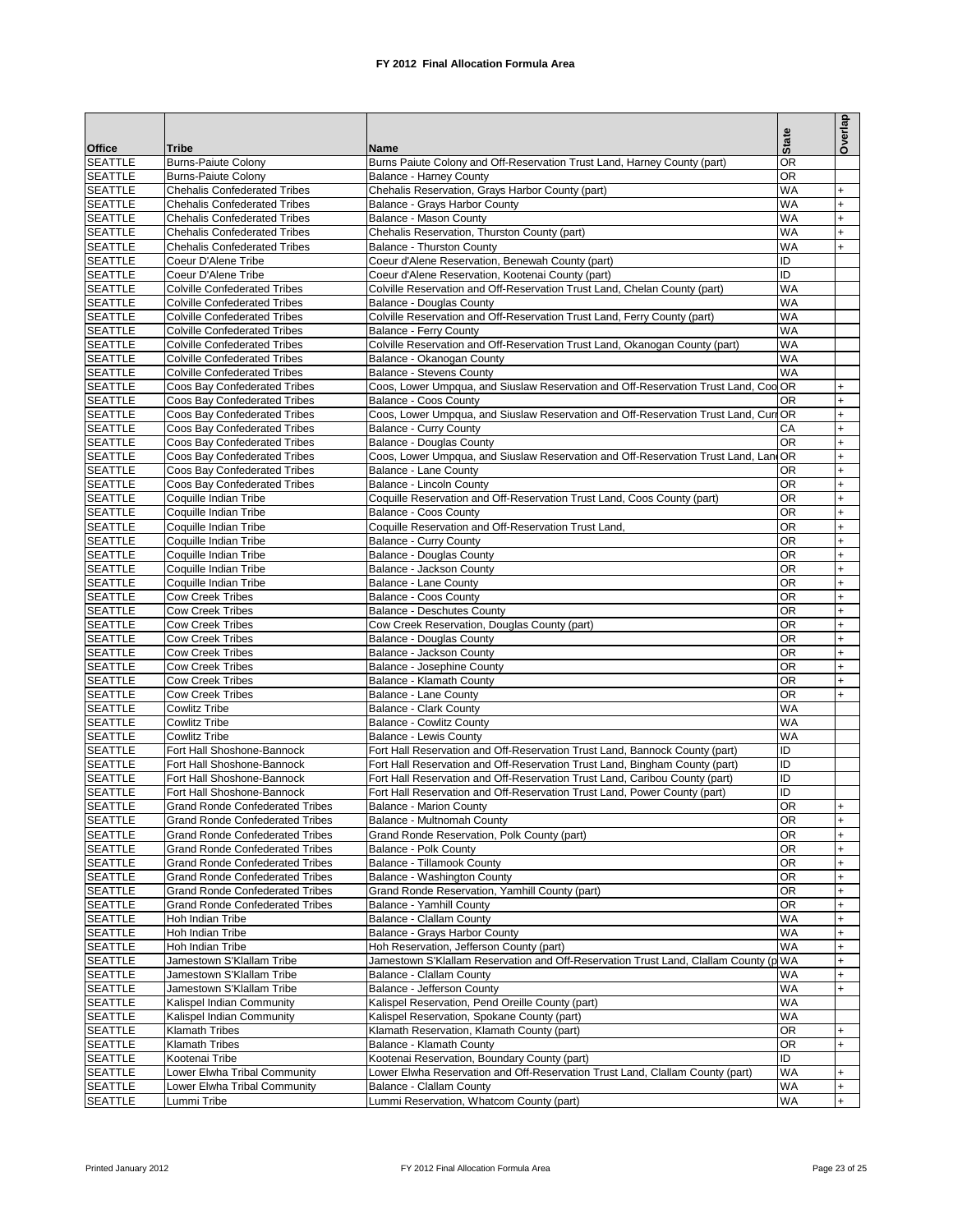|                                  |                                                                        |                                                                                                                                                            |                        | Overlap                |
|----------------------------------|------------------------------------------------------------------------|------------------------------------------------------------------------------------------------------------------------------------------------------------|------------------------|------------------------|
| <b>Office</b>                    | Tribe                                                                  | Name                                                                                                                                                       | <b>State</b>           |                        |
| <b>SEATTLE</b>                   | Lummi Tribe                                                            | Whatcom County (part)                                                                                                                                      | <b>WA</b>              |                        |
| <b>SEATTLE</b>                   | Makah Indian Tribe                                                     | Makah Reservation, Clallam County (part)                                                                                                                   | <b>WA</b>              |                        |
| <b>SEATTLE</b><br><b>SEATTLE</b> | Muckleshoot Indian Tribe<br>Muckleshoot Indian Tribe                   | Muckleshoot Reservation and Off-Reservation Trust Land, King County (part)<br>Muckleshoot Reservation and Off-Reservation Trust Land, Pierce County (part) | <b>WA</b><br><b>WA</b> |                        |
| <b>SEATTLE</b>                   | Nez Perce Tribe                                                        | Nez Perce Reservation, Clearwater County (part)                                                                                                            | ID                     |                        |
| <b>SEATTLE</b>                   | Nez Perce Tribe                                                        | Nez Perce Reservation, Idaho County (part)                                                                                                                 | ID                     |                        |
| <b>SEATTLE</b>                   | Nez Perce Tribe                                                        | Nez Perce Reservation, Lewis County (part)                                                                                                                 | ID                     |                        |
| <b>SEATTLE</b>                   | Nez Perce Tribe                                                        | Nez Perce Reservation, Nez Perce County (part)                                                                                                             | ID                     |                        |
| <b>SEATTLE</b>                   | Nisqually Indian Community                                             | Nisqually Reservation, Pierce County (part)                                                                                                                | <b>WA</b>              | $+$                    |
| <b>SEATTLE</b>                   | Nisqually Indian Community                                             | Pierce County (part)                                                                                                                                       | <b>WA</b>              | $\ddot{}$              |
| <b>SEATTLE</b>                   | Nisqually Indian Community                                             | Nisqually Reservation, Thurston County (part)                                                                                                              | <b>WA</b>              | $\ddot{}$              |
| <b>SEATTLE</b>                   | Nisqually Indian Community                                             | Balance - Thurston County                                                                                                                                  | <b>WA</b>              | $\ddot{}$              |
| <b>SEATTLE</b><br><b>SEATTLE</b> | Nooksack Tribe<br>Nooksack Tribe                                       | Nooksack Reservation and Off-Reservation Trust Land, Whatcom County (part)<br>Balance - Whatcom County                                                     | <b>WA</b><br><b>WA</b> | $\ddot{}$<br>$\ddot{}$ |
| <b>SEATTLE</b>                   | Port Gamble Indian Community                                           | Port Gamble Reservation, Kitsap County (part)                                                                                                              | <b>WA</b>              | $\ddot{}$              |
| <b>SEATTLE</b>                   | Port Gamble Indian Community                                           | Balance - Kitsap County                                                                                                                                    | <b>WA</b>              | $\ddot{}$              |
| <b>SEATTLE</b>                   | <b>Puyallup Tribe</b>                                                  | Puyallup Reservation and Off-Reservation Trust Land, King County (part)                                                                                    | <b>WA</b>              | $\ddot{}$              |
| <b>SEATTLE</b>                   | <b>Puyallup Tribe</b>                                                  | Puyallup Reservation and Off-Reservation Trust Land, Pierce County (part)                                                                                  | <b>WA</b>              | $\ddot{}$              |
| <b>SEATTLE</b>                   | Puyallup Tribe                                                         | <b>Balance - Pierce County</b>                                                                                                                             | <b>WA</b>              | $\ddot{}$              |
| <b>SEATTLE</b>                   | Quileute Tribe                                                         | Quileute Reservation, Clallam County (part)                                                                                                                | <b>WA</b>              |                        |
| <b>SEATTLE</b>                   | Quinault Tribe                                                         | Quinault Reservation, Grays Harbor County (part)                                                                                                           | <b>WA</b>              | $\ddot{}$              |
| <b>SEATTLE</b>                   | Quinault Tribe                                                         | Balance - Grays Harbor County                                                                                                                              | <b>WA</b>              | $\ddot{}$              |
| <b>SEATTLE</b>                   | Quinault Tribe                                                         | Quinault Reservation, Jefferson County (part)                                                                                                              | <b>WA</b>              | $\ddot{}$              |
| <b>SEATTLE</b>                   | Quinault Tribe                                                         | Balance - Jefferson County                                                                                                                                 | <b>WA</b>              | $\ddot{}$              |
| <b>SEATTLE</b>                   | Samish Nation<br>Samish Nation                                         | Balance - Island County                                                                                                                                    | <b>WA</b><br><b>WA</b> | $\ddot{}$<br>$+$       |
| <b>SEATTLE</b><br><b>SEATTLE</b> | Samish Nation                                                          | Balance - San Juan County, San Juan County<br>Samish, Skagit County (part)                                                                                 | <b>WA</b>              | $\ddot{}$              |
| <b>SEATTLE</b>                   | Samish Nation                                                          | Balance - Skagit County                                                                                                                                    | <b>WA</b>              | $\ddot{}$              |
| <b>SEATTLE</b>                   | Samish Nation                                                          | Balance - Snohomish County                                                                                                                                 | <b>WA</b>              | $\ddot{}$              |
| <b>SEATTLE</b>                   | Samish Nation                                                          | Balance - Whatcom County                                                                                                                                   | <b>WA</b>              | $\ddot{}$              |
| <b>SEATTLE</b>                   | Sauk-Suiattle Indian Tribe                                             | <b>Balance - King County</b>                                                                                                                               | <b>WA</b>              | $+$                    |
| <b>SEATTLE</b>                   | Sauk-Suiattle Indian Tribe                                             | <b>Balance - Pierce County</b>                                                                                                                             | <b>WA</b>              | $\ddot{}$              |
| <b>SEATTLE</b>                   | Sauk-Suiattle Indian Tribe                                             | Sauk-Suiattle Reservation, Skagit County (part)                                                                                                            | <b>WA</b>              | $+$                    |
| <b>SEATTLE</b>                   | Sauk-Suiattle Indian Tribe                                             | Sauk-Suiattle Reservation, Snohomish County (part)                                                                                                         | <b>WA</b>              | $\ddot{}$              |
| <b>SEATTLE</b>                   | Sauk-Suiattle Indian Tribe                                             | Balance - Snohomish County                                                                                                                                 | <b>WA</b>              | $+$                    |
| <b>SEATTLE</b><br><b>SEATTLE</b> | Shoalwater Bay Tribe<br>Shoalwater Bay Tribe                           | Shoalwater Bay Reservation and Off-Reservation Trust Land, Pacific County (part)<br><b>Balance - Pacific County</b>                                        | <b>WA</b><br><b>WA</b> |                        |
| <b>SEATTLE</b>                   | <b>Siletz Confederated Tribes</b>                                      | Balance - Benton County                                                                                                                                    | <b>OR</b>              | $+$                    |
| <b>SEATTLE</b>                   | <b>Siletz Confederated Tribes</b>                                      | Balance - Clackamas County                                                                                                                                 | <b>OR</b>              | $\ddot{}$              |
| <b>SEATTLE</b>                   | <b>Siletz Confederated Tribes</b>                                      | Balance - Lane County                                                                                                                                      | <b>OR</b>              | $\ddot{}$              |
| <b>SEATTLE</b>                   | <b>Siletz Confederated Tribes</b>                                      | Siletz Reservation and Off-Reservation Trust Land, Lincoln County (part)                                                                                   | OR                     | $\ddot{}$              |
| <b>SEATTLE</b>                   | <b>Siletz Confederated Tribes</b>                                      | Balance - Lincoln County                                                                                                                                   | <b>OR</b>              | $\ddot{}$              |
| <b>SEATTLE</b>                   | <b>Siletz Confederated Tribes</b>                                      | <b>Balance - Linn County</b>                                                                                                                               | <b>OR</b>              | $+$                    |
| <b>SEATTLE</b>                   | <b>Siletz Confederated Tribes</b>                                      | <b>Balance - Marion County</b>                                                                                                                             | <b>OR</b>              | $\ddot{}$              |
| <b>SEATTLE</b>                   | <b>Siletz Confederated Tribes</b>                                      | Balance - Multnomah County                                                                                                                                 | OR                     | $\ddot{}$              |
| <b>SEATTLE</b><br><b>SEATTLE</b> | <b>Siletz Confederated Tribes</b>                                      | Balance - Polk County                                                                                                                                      | <b>OR</b><br>OR        | $\ddot{}$              |
| <b>SEATTLE</b>                   | <b>Siletz Confederated Tribes</b><br><b>Siletz Confederated Tribes</b> | Balance - Tillamook County<br>Balance - Washington County                                                                                                  | <b>OR</b>              | $+$                    |
| <b>SEATTLE</b>                   | <b>Siletz Confederated Tribes</b>                                      | Balance - Yamhill County                                                                                                                                   | <b>OR</b>              | $\ddot{}$              |
| <b>SEATTLE</b>                   | Skokomish Indian Tribe                                                 | Skokomish Reservation, Mason County (part)                                                                                                                 | WA                     | $+$                    |
| <b>SEATTLE</b>                   | Skokomish Indian Tribe                                                 | Balance - Mason County                                                                                                                                     | <b>WA</b>              | $+$                    |
| <b>SEATTLE</b>                   | Snoqualmie                                                             | Balance - King County                                                                                                                                      | WA                     | $+$                    |
| <b>SEATTLE</b>                   | Snoqualmie                                                             | Balance - Snohomish County                                                                                                                                 | <b>WA</b>              | $+$                    |
| <b>SEATTLE</b>                   | Spokane Tribe                                                          | Spokane Reservation, Lincoln County (part)                                                                                                                 | WA                     |                        |
| <b>SEATTLE</b>                   | Spokane Tribe                                                          | Balance - Lincoln County                                                                                                                                   | <b>WA</b>              |                        |
| <b>SEATTLE</b>                   | Spokane Tribe                                                          | Balance - Pend Oreille County                                                                                                                              | WA                     |                        |
| <b>SEATTLE</b><br><b>SEATTLE</b> | Spokane Tribe<br>Spokane Tribe                                         | Balance - Spokane County<br>Spokane Reservation, Stevens County (part)                                                                                     | WA<br><b>WA</b>        |                        |
| <b>SEATTLE</b>                   | Squaxin Island Tribe                                                   | Balance - Grays Harbor County                                                                                                                              | <b>WA</b>              | $+$                    |
| <b>SEATTLE</b>                   | Squaxin Island Tribe                                                   | Squaxin Island Reservation and Trust Lands, Mason County (part)                                                                                            | <b>WA</b>              | $\ddot{}$              |
| <b>SEATTLE</b>                   | Squaxin Island Tribe                                                   | Balance - Mason County                                                                                                                                     | <b>WA</b>              | $\ddot{}$              |
| <b>SEATTLE</b>                   | Squaxin Island Tribe                                                   | Balance - Thurston County                                                                                                                                  | <b>WA</b>              | $+$                    |
| <b>SEATTLE</b>                   | Stillaguamish Tribe                                                    | Stillaguamish Reservation, Snohomish County (part)                                                                                                         | <b>WA</b>              | $\ddot{}$              |
| <b>SEATTLE</b>                   | Stillaguamish Tribe                                                    | Balance - Snohomish County                                                                                                                                 | WA                     | $+$                    |
| <b>SEATTLE</b>                   | <b>Suquamish Tribal Council</b>                                        | Balance - King County                                                                                                                                      | <b>WA</b>              | $\ddot{}$              |
| <b>SEATTLE</b>                   | Suquamish Tribal Council                                               | Port Madison Reservation, Kitsap County (part)                                                                                                             | WA                     | $\ddot{}$              |
| <b>SEATTLE</b>                   | <b>Suquamish Tribal Council</b>                                        | Balance - Kitsap County                                                                                                                                    | <b>WA</b>              | $\ddot{}$              |
| <b>SEATTLE</b>                   | <b>Suquamish Tribal Council</b>                                        | Balance - Mason County                                                                                                                                     | WA                     | $\ddot{}$              |